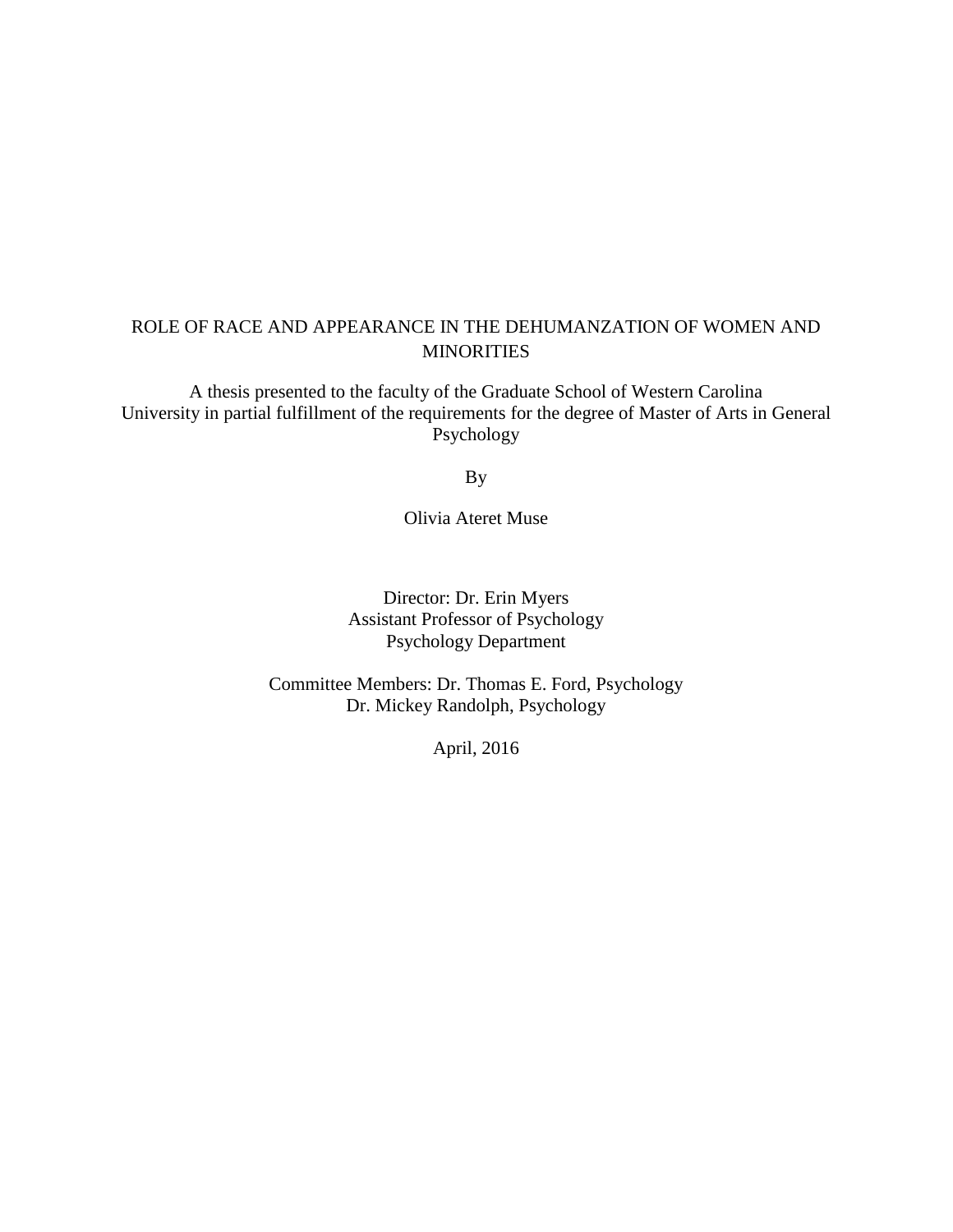#### ACKNOWLEDGEMENTS

I would like to acknowledge several people who assisted me in the creation and writing of this thesis. First, I would like to thank my thesis director, Dr. Erin Myers, who read countless drafts and provided constant feedback and encouragement. Dr. Myers has been an integral part of this thesis, and its completion would have been impossible without her guidance. Secondly, I would also like to extend thanks to my committee members Dr. Thomas Ford and Dr. Mickey Randolph. Dr. Ford provided advice and feedback that made me a better researcher, and Dr. Randolph always made sure that I didn't take myself too seriously. Thirdly, thanks are extended to Professor David Scales, who also provided essential encouragement and assistance.

Special thanks are also extended to my family, friends, fellow graduate students, and the psychology department, who all helped me reach this point in my academic career.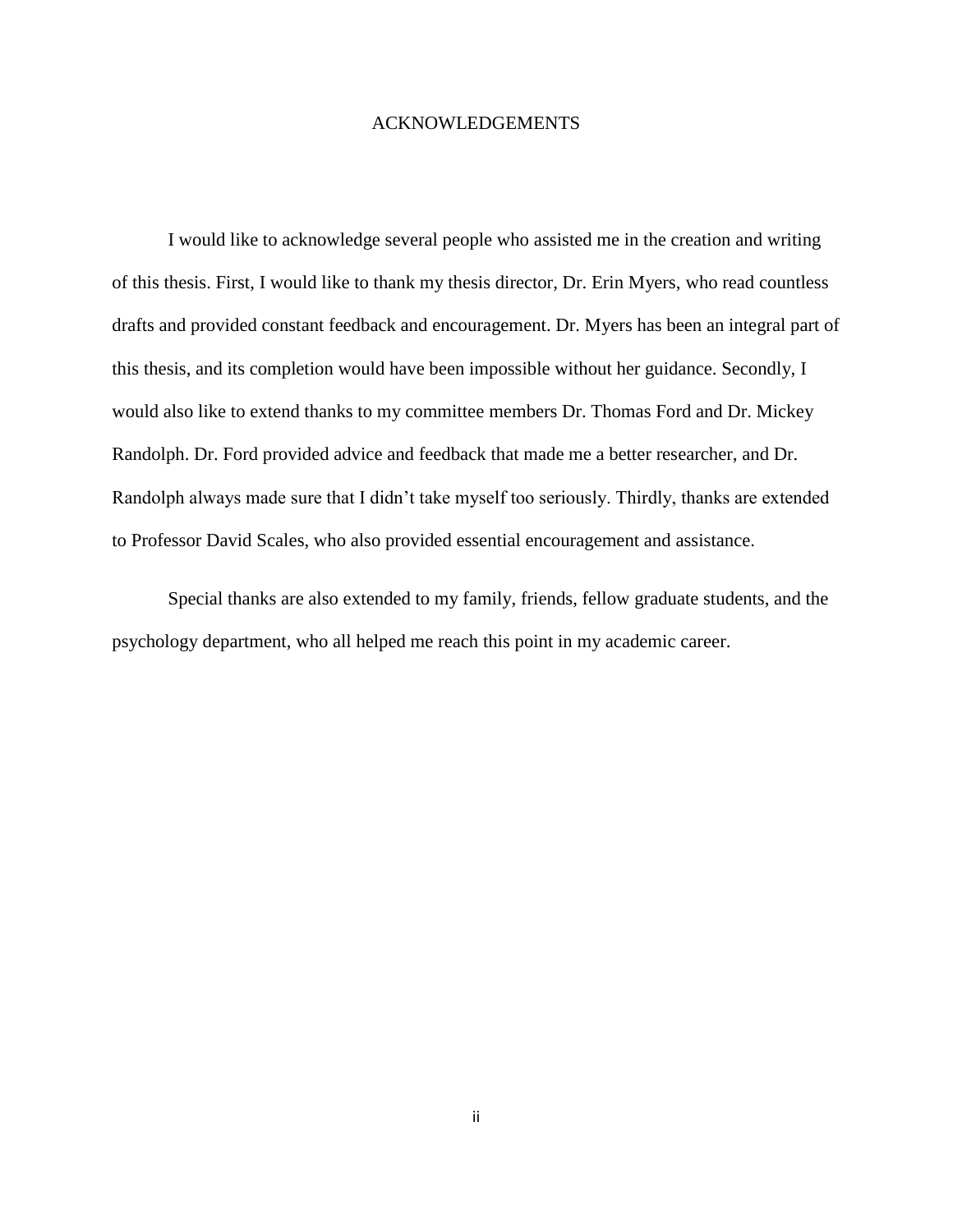### **TABLE OF CONTENTS**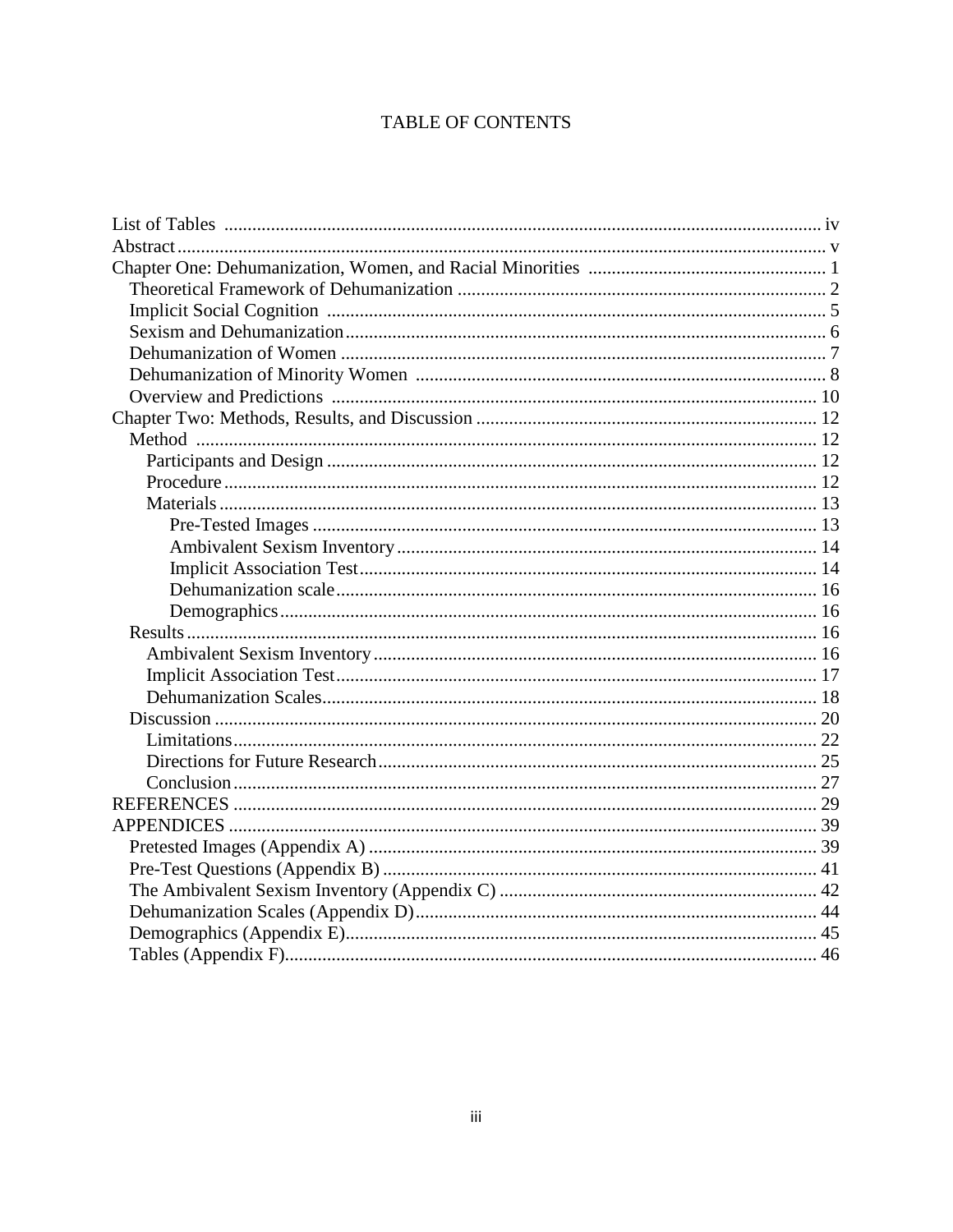## **LIST OF TABLES**

<span id="page-3-0"></span>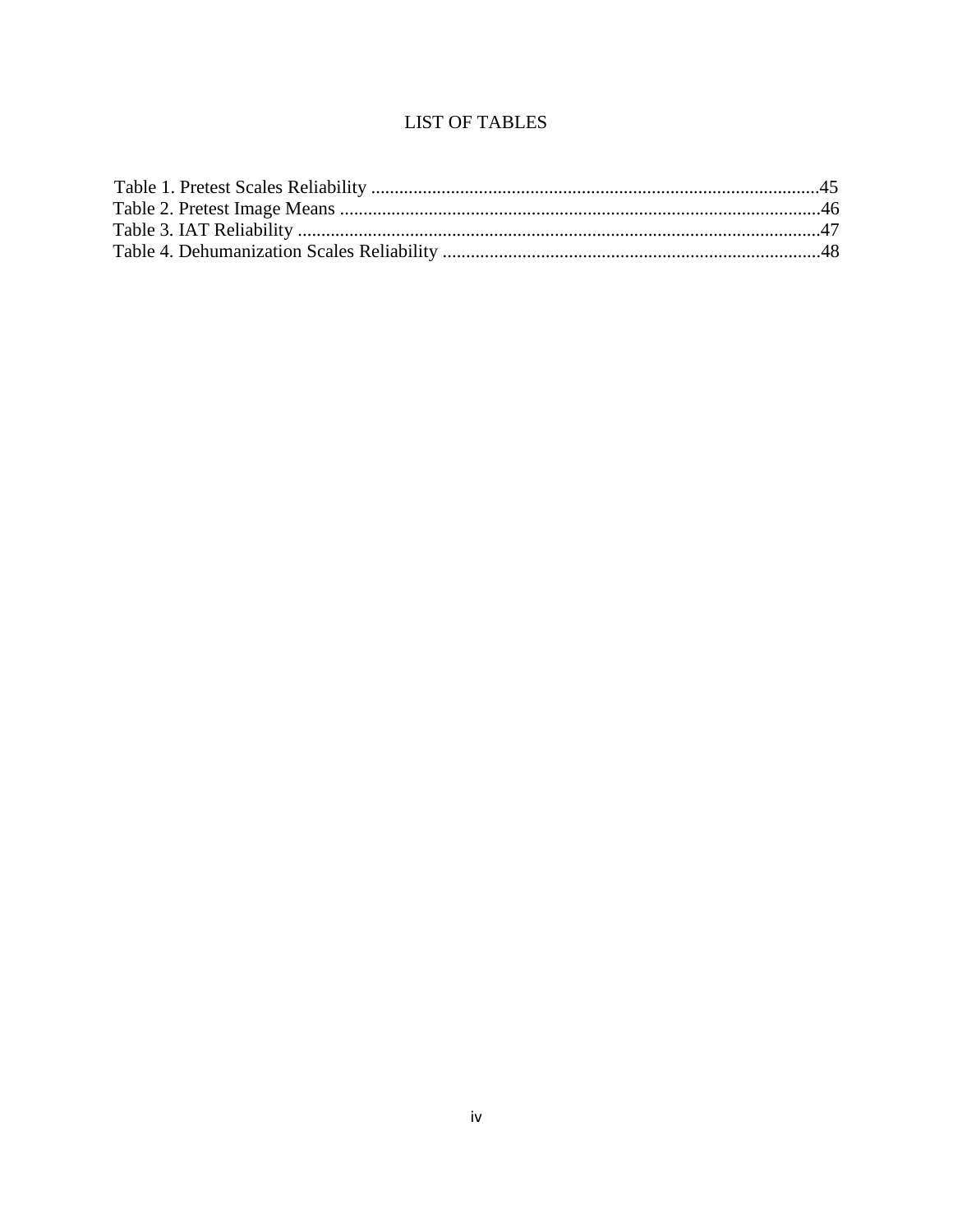#### ABSTRACT

## <span id="page-4-0"></span>ROLE OF RACE AND APPEARANCE IN THE DEHUMANZATION OF WOMEN AND **MINORITIES**

Olivia Ateret Muse

Western Carolina University (April 2016)

Director: Dr. Erin Myers

Research has indicated a pattern in different forms of dehumanization as they occur for women. When women are presented in a beauty-based manner, they are mechanistically dehumanized, which involves a denial of human nature traits; when women are presented with a sex-based connotation they are animalistically dehumanized, which involves a denial of uniquely human traits. However, the literature has widely focused on the manner in which white women are dehumanized, largely ignoring the way in which historical dehumanization based on race may affect the dehumanization of minority women. While it was hypothesized that all female targets would be subject to dehumanization, this study aimed to examine differences in patterns of dehumanization for white, Black, and Asian women. Based on historical stereotypes of Black and Asian women, namely the "Jezebel" and the "Madame Butterfly," it was hypothesized that Black women will be more animalistically dehumanized in a sex-based context and that Asian women will be more mechanistically dehumanized in a beauty-based context. The results did not fully support the hypotheses. Limitations and future directions for research will be discussed.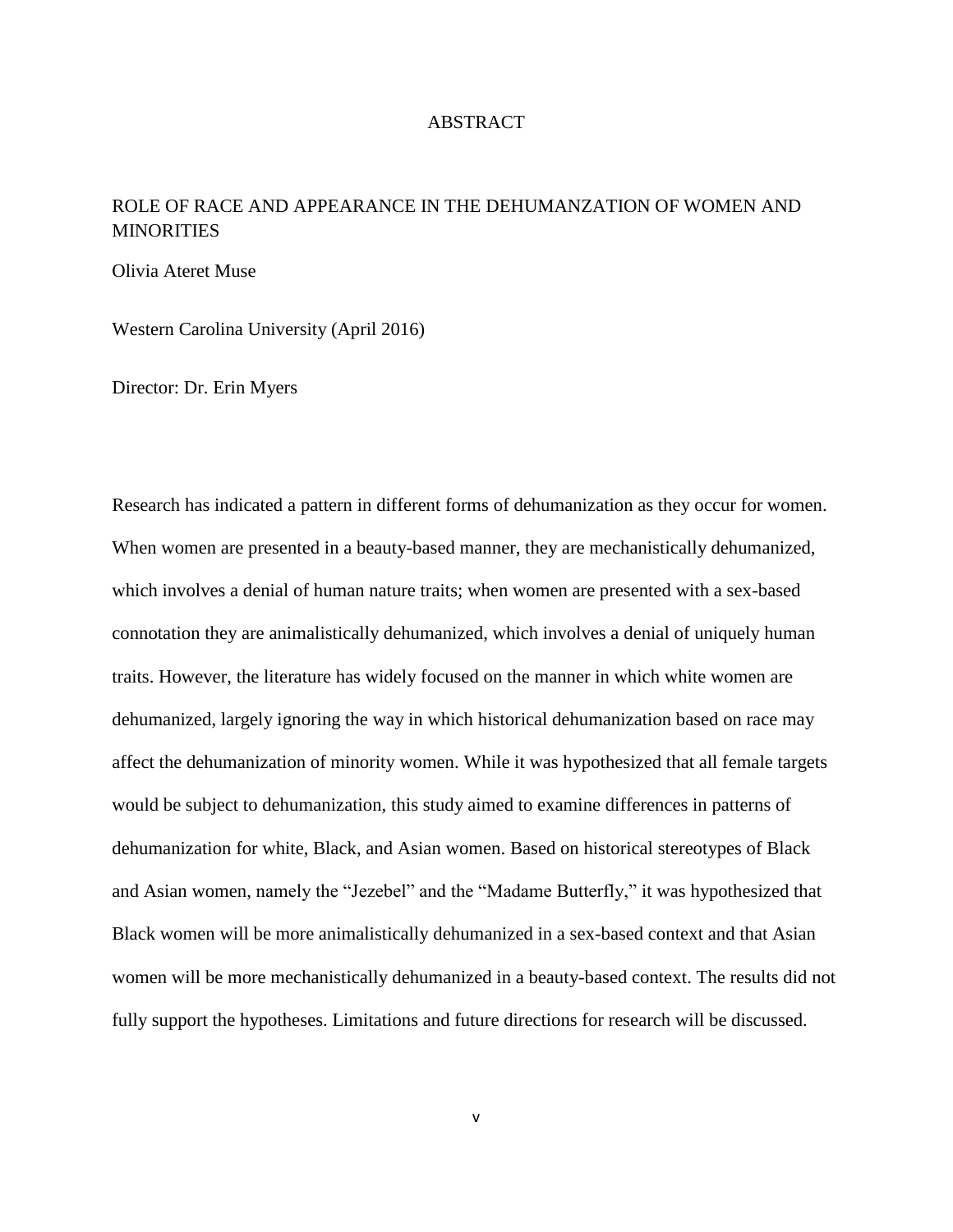#### <span id="page-5-0"></span>CHAPTER ONE: DEHUMANIZATION, WOMEN, AND RACIAL MINORITIES

*We all grow up in a culture in which women's bodies are constantly turned into things and objects, here's she's become the bottle of Michelob. In this ad she becomes part of a video game. And this is everywhere…Women's bodies are turned into things and objects…The person is dehumanized and violence becomes inevitable.*

#### (Killing Us Softly, 2010)

Dehumanization has been examined throughout a wide variety of times and events. Most commonly, history remembers dehumanization in times of war, where the enemies of any given nation were presented as subhuman and monstrous as a way to alleviate any misgivings regarding violence committed. This dehumanization occurred in World War II, through the propaganda depicting Japanese people as literal monsters (Weingartner, 1992). This has also been demonstrated in the depiction of Black people as apes, a mental association that still exists and leads to a normalization of racism against individuals of the Black community (Goff, Eberhardt, Williams, & Jackson, 2008). In this way, dehumanization creates a path to violence against an entire race or nation by condoning through "othering" (Salzman, 2012). When basic humanity is denied to individuals or to entire communities, it also denies them moral rights, influencing the way in which they are considered worthy of help or blame (Bastian, Laham, Wilson, Haslam, & Koval, 2011). Yet these examples place dehumanization in the past, when it is still a pervasive aspect of modern society through the dehumanization of minority groups.

Currently, women are particularly vulnerable to dehumanization, given that the sexualization and objectification of women is incredibly pervasive, especially in the Western world (Zurbriggen, Collins, Lamb, Roberts, Tolman, Ward, & Blake, 2007). However, a sizeable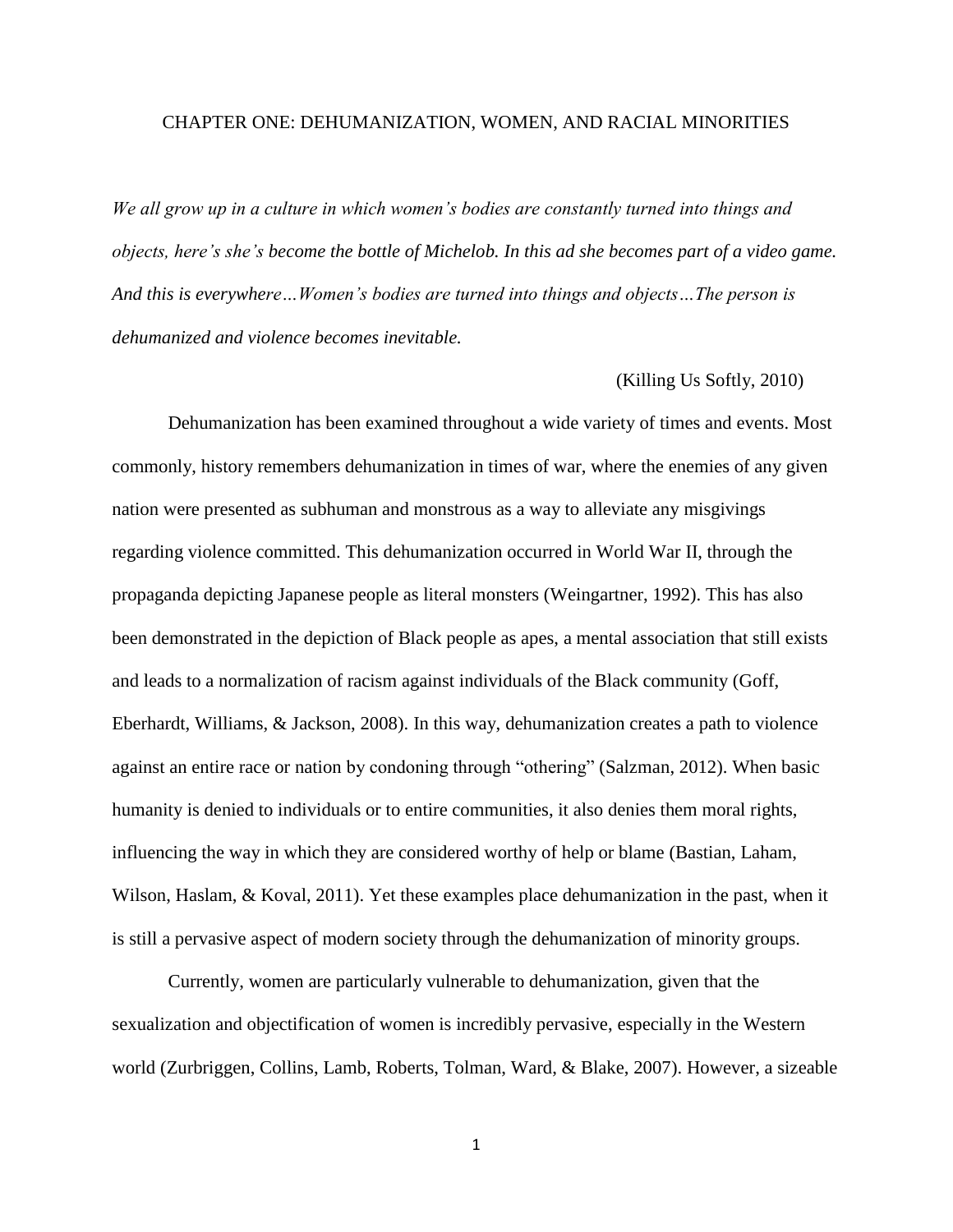portion of the available literature discusses dehumanization without the consideration of the possible interactions between gender and race, especially in terms of those minorities who have been dehumanized historically.

In this paper, the dehumanization of women will be reviewed and discussed, with a specific focus on two minorities: Black women and Asian women. The nature of the stereotypes regarding Black women and Asian women that propagate dehumanization will be reviewed in full, with an included discussion of how these stereotypes function within the theoretical framework of dehumanization. While all women can be and often are dehumanized, this research aims to discover if minority women are dehumanized to a more extreme degree when compared to Caucasian women. Specifically, Black women may face a more extreme degree of animalistic dehumanization due to the sex-based portrayal of the "Jezebel" stereotype, whereas Asian women may be more likely to face mechanistic dehumanization as a result of the beauty-based portrayal of the "Madame Butterfly" stereotype. The subsequent study may aid in providing a more detailed definition of dehumanization based on the preexisting theoretical framework and augmenting the already present literature.

#### **Theoretical Framework of Dehumanization**

<span id="page-6-0"></span>Examining dehumanization from a theoretical perspective has revealed two different subtypes of dehumanization in regards to women: mechanistic and animalistic (Haslam, Bain, Douge, Lee, & Bastian, 2005). Mechanistic dehumanization refers to the dehumanization of an individual by relating them to an object, while animalistic dehumanization refers to the dehumanization of an individual by relating them to an animal (Rudman, & Mescher, 2012). Haslam et al. (2005) created a framework for understanding how these two types of objectification function. People are generally attributed with human nature traits that are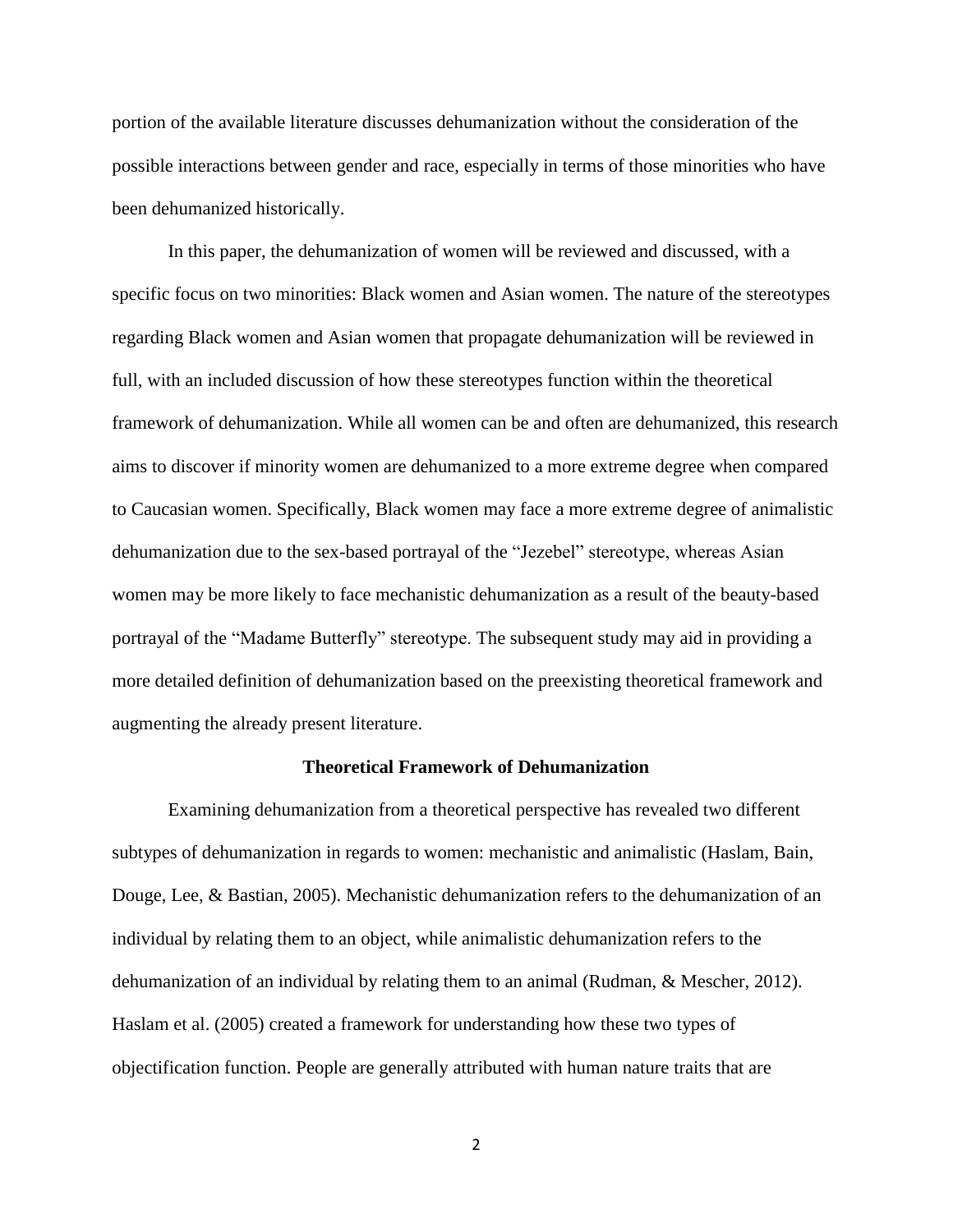considered central to humanity: emotional responsiveness, interpersonal warmth, cognitive openness, individuality, and depth. In mechanistic dehumanization, a denial of these central human aspects induces a view of the target that attributes them with object traits such as inertness, coldness, rigidity, passivity, and superficiality (Haslam, 2006). However, more criteria have been added the framework of mechanistic dehumanization by other researchers. An additional abjuration of warmth and competence is associated with objectification, which promotes an overall negative affect towards the denied target across many cultures (Fiske, Cuddy, & Glick, 2007). In this way, mechanistic dehumanization occurs when the individual's physical attributes are inherently separated from their mind and value is attached to their body (Gervais, Holland, & Dodd, 2013) As such, an individual who has been mechanistically dehumanized is seen as an automaton, in partiality by the perceiver acting to self-humanize as compared to the target (Loughnan & Haslam, 2007).

This theoretical framework has also outlined many of the detrimental effects of this form of dehumanization. When an individual is attributed with human nature traits, they are seen as possessing a soul and as worth protecting (Gray, Gray, & Wegner, 2007). However, when individuals are not viewed as possessing human nature traits, they are viewed with less empathy and seen as less human, with a relation to objects (Fiske, 2009; Brennan, 2005). As individuals are objectified, they are perceived as possessing less of an independent mind and with less morality (Loughnan, Haslam, Murnane, Vaes, Reynolds, & Suitner, 2010). This dehumanization leads to a maltreatment of the individual, where said mistreatment constructs an environment where the target possesses devalued status and identity (Bastian, & Haslam, 2011).

Haslam's framework also presents the uniquely human traits of civility, refinement, morality, logic, and maturity, traits that are meant to differentiate people from animals. A denial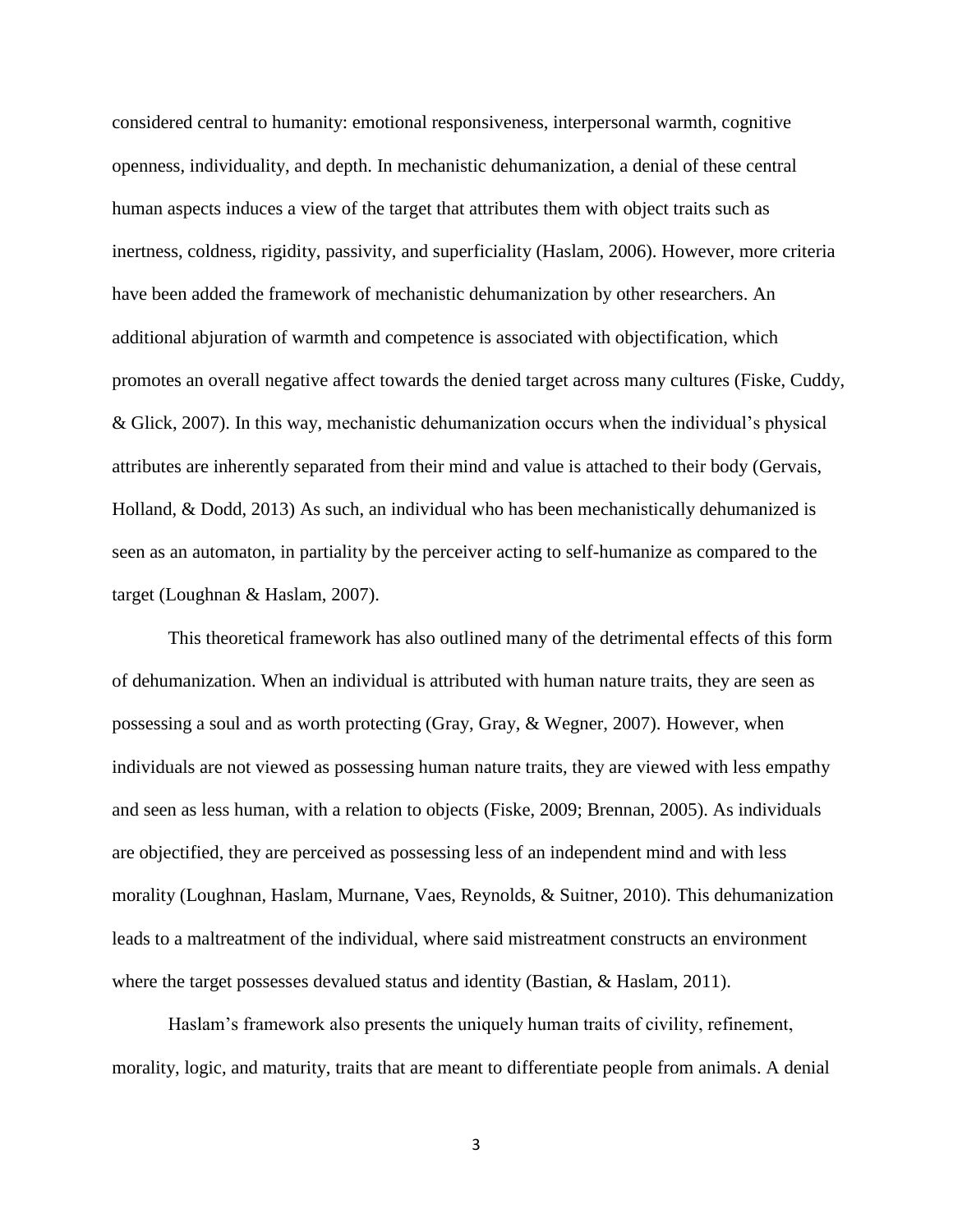of these uniquely human traits forces the target to be seen as uncultured, coarse, amoral, instinctdriven, and childlike, which relates the target to an animal and thus, animalistic dehumanization occurs (2006). In addition, the target is also viewed as lacking any form of advanced intelligence, as well as any refined emotional abilities (Haslam, Kashima, Loughnan, Shi, & Suitner, 2008; Brennan, 2005).When denied these traits, targets are debased, and become categorized as lower life forms (Bastian, & Haslam, 2011). Through this debasement, there is a reduction of moral status that is very similar to the way in which mindless animals are often perceived (Waytz, Gray, Epley, & Wegner, 2010). Given that this dehumanization of person to animal causes the individual to be viewed in a negative sense, the perceiver often "others" the target as a way to distance themselves from those feelings of negativity (Waytz, et al., 2010). This is also described as infrahumanization, in which a perceiver accords a target that they feel is dissimilar or lesser than themselves with fewer uniquely human traits in order to create a "comfortable" distance between the self and other (Loughnan & Haslam, 2007).

This distance between perceiver and perceived has the possibility of generating intense consequences for the dehumanized target. People who have been depicted with a similarity to animals trigger a disgust response in the individual perceiving them (Sherman & Haidt, 2011). This harkens back to the historical dehumanization of African-American and Asian people, in which both groups were displayed in grotesque ways in order to dehumanize them (Goff, et al., 2008; Weingartner, 1992). In this historical context and in the present, animalistic dehumanization increases aggression and harassment towards the dehumanized individual on the micro level (Rudman & Mescher, 2012) and genocide on the macro level (Salzman, 2012). In a study completed by Fiske, results indicated that individuals could be lead to dehumanize a target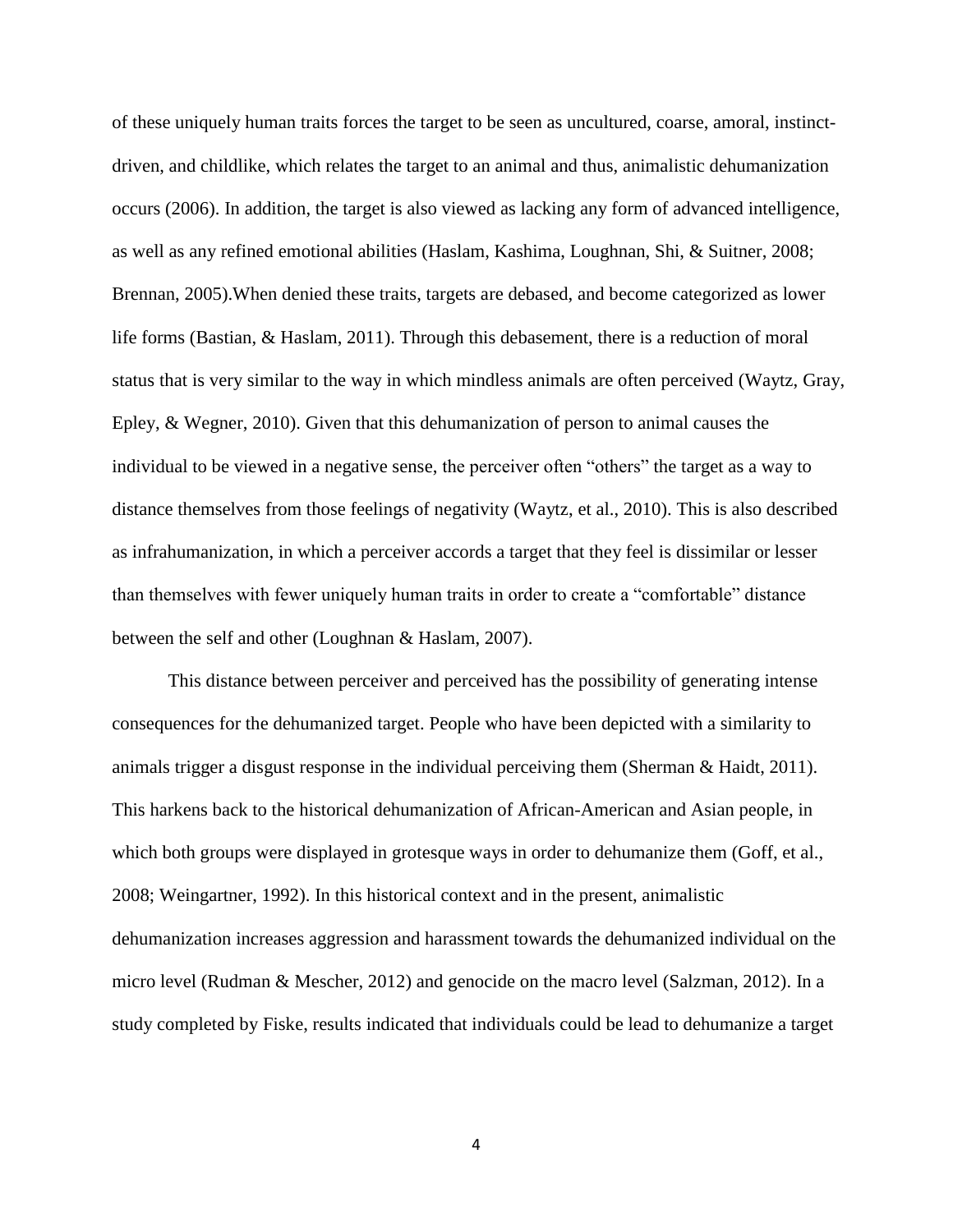that is portrayed in a "subhuman" way, even when the perceiver originally held no prejudice against the target (2009).

#### **Implicit Social Cognition**

<span id="page-9-0"></span>Dehumanization most commonly occurs on the fringes of consciousness, given that most prejudice forms unconsciously due to the knowledge of stereotypes concerning specific minority groups (Goff et al., 2008). Due to this, it is important to discuss the role of implicit social cognition as it works within dehumanization. Implicit social cognition describes the way which humans' remembrance of a past event may unconsciously affect any number of current mental processes (Greenwald & Banaji, 1995); this often allows for more streamlined cognitive processes as it commonly involves categorical representations (Macrae & Bodenhausen, 2001). This is beneficial to research regarding and form of prejudice, given that individuals may explicitly indicate one social attitude, but implicitly carry social attitudes of which they are not consciously aware (Wilson, Lindsey, & Schooler, 2000).

In line with the current research, it is also imperative to discuss differences between explicit and implicit prejudice. Explicit prejudice seems to describe a bias where an individual acts in a deliberately prejudice way towards a target, whereas implicit prejudice describes actions or attitudes of which an individual is not completely cognizant (Dovidio, Kawakami, & Gaertner, 2002). Given that dehumanization seems to most commonly occur in an implicit sense (Haslam, 2006; Loughnan, & Haslam, 2007) this indicates that implicit measures would be most beneficial in assessing dehumanizing attitudes. Implicit measures such as the Implicit Association Test (IAT; Greenwald, McGhee, & Schwartz, 1998) provide an insight into an individual's mind that self-report cannot always supply, allowing an inference of mental content that is not affected by social norms (Nosek, Hawkins, & Frazier, 2011). The IAT has been beneficial in regards to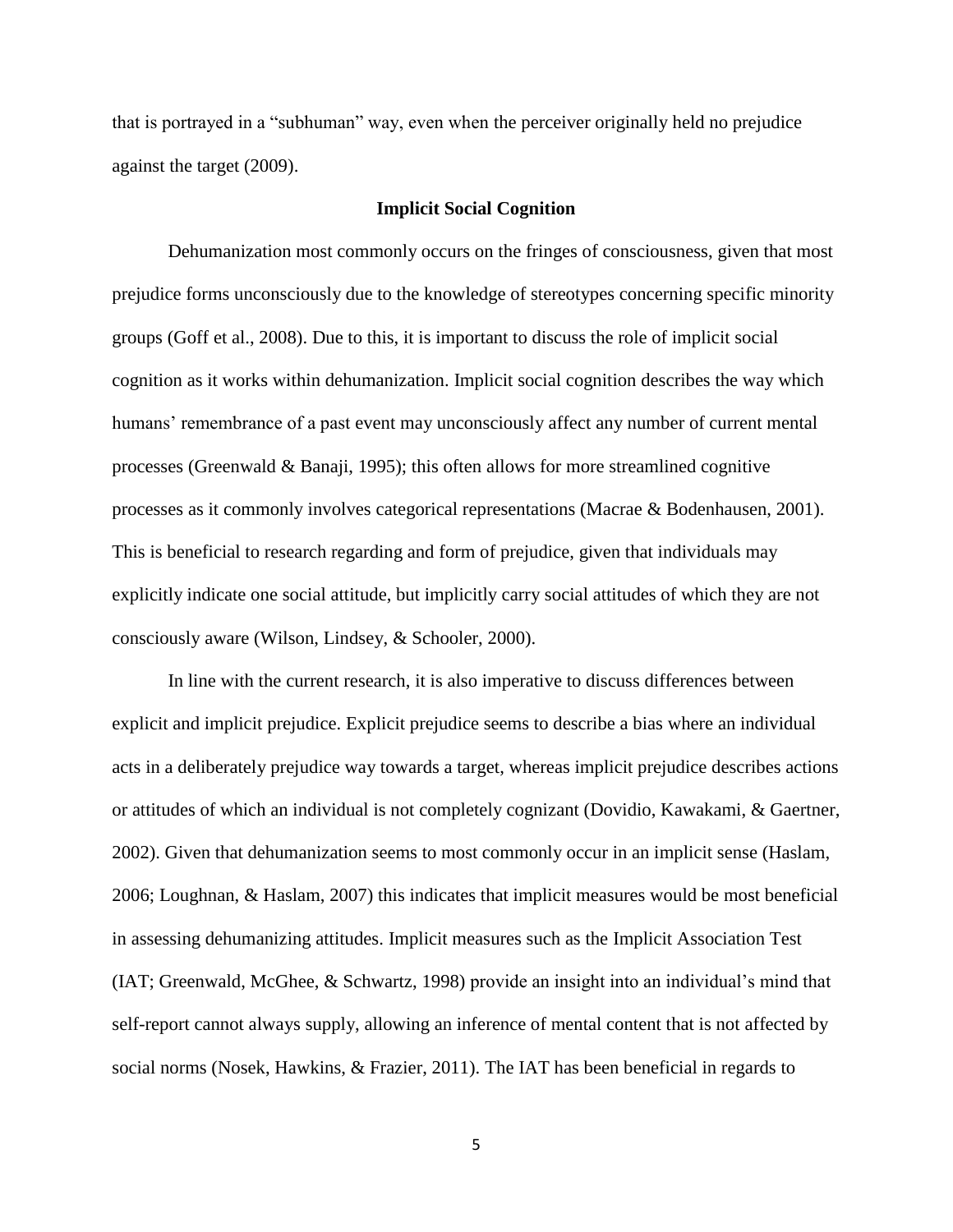studying implicit social cognition as it allows for the detection of minute differences on a number of implicit attitudes, such as in-group preferences (Fazio & Olson, 2003). These processes seem to appear most strongly when an individual is exposed to stereotypical stimuli, as opposed to when the stimuli are non-stereotypical representations of the outgroup (Blair, Ma, & Lenton, 2001).

#### **Sexism and Dehumanization**

<span id="page-10-0"></span>While society as a whole has progressed to some extent, sexism still stands as a common occurrence in the everyday experiences of women (Swim, Hyers, Cohen, & Ferguson, 2001) and these cultural attitudes of sexism are also highly related to both objectification theory and dehumanization. Objectification theory posits that women suffer from sexual objectification, but also assert that women are negatively affected by other forms of gender-based discrimination, such as employment discrimination and sexual violence (Fredrickson & Roberts, 1997; Moradi & Huang, 2008); sexism creates a milieu where this type of discrimination is commonplace, and more readily leads to the objectification of women, by themselves and by others (Swim, et al., 2001). This sexist atmosphere leads to an "othering" of women through the creation of inequality between men and women based on conventional gender roles (Glick & Fiske, 2001). Based on the creation of inequality, this sexist environment essentially functions as a stepping stone for dehumanization, as sexism normalizes this treatment (Rudman & Mescher, 2012). This link is exacerbated in the way in which dehumanization functions: a minority is categorized as an "outgroup" and this leads to the discrimination and dehumanization of the group by a denial of human nature and uniquely human traits (Haslam, 2006).

This dehumanization must also be discussed in terms of the way it relates to different types of sexism. Two types of sexism are most commonly used to describe these attitudes: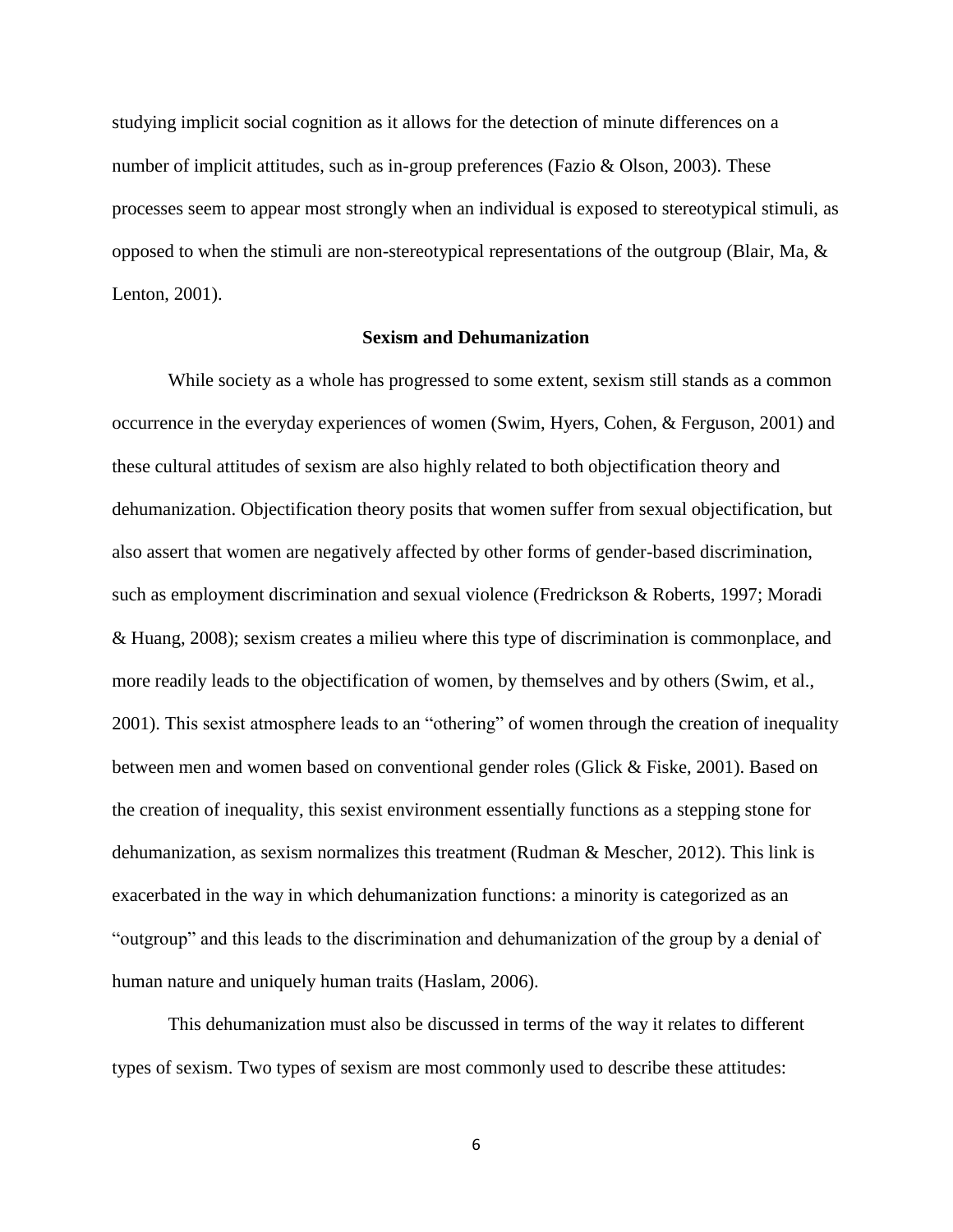benevolent sexism describes attitudes that "revere" women, but ultimately enforce their subordination; hostile sexism describes attitudes that justify women's subordination through male dominance (Glick, et al., 2000). This research stems directly from the Ambivalent Sexism Inventory (ASI; Glick & Fiske, 1996) which is utilized to assess these attitudes of benevolent and hostile sexism. Also following from this line of research, Cikara, Eberhardt, and Fiske (2011) found that men specifically were more likely to mechanistically dehumanize women when the men in question achieved high hostile sexism scores; hostile sexism also had a negative correlation with mental state attribution when the men viewed portraits of overtly sexualized females.

#### **Dehumanization of Women**

<span id="page-11-0"></span>Understanding the theoretical background of mechanistic dehumanization allows for a more precise understanding of the way in which it occurs for women. In Western culture, a prominence is placed on the physical appearances of women and girls, where women are subsequently judged on this physical emphasis and sexualized because of this emphasis (Zurbriggen, et al., 2007). This can obviously be observed in media advertisements, where at least half of all advertisements containing women portray these women as decorative sex objects in a way that is specifically directed at men (Stankiewicz & Rosselli, 2008). As was also mentioned previously, this emphasis on physical appearances reduces women solely to their bodies in a way that presents women as objects for sexual use and pleasure (Fredrickson & Roberts, 1997). This is particularly pervasive in the pornographic film industry, in which women's subsequent presentation acts to narrow them down solely into the way in which they can be used (Hernandez, 2011; Dworkin, 1994) This is not limited to pornography, as this is even present in the cases of female politicians such as Sarah Palin, who are presented with a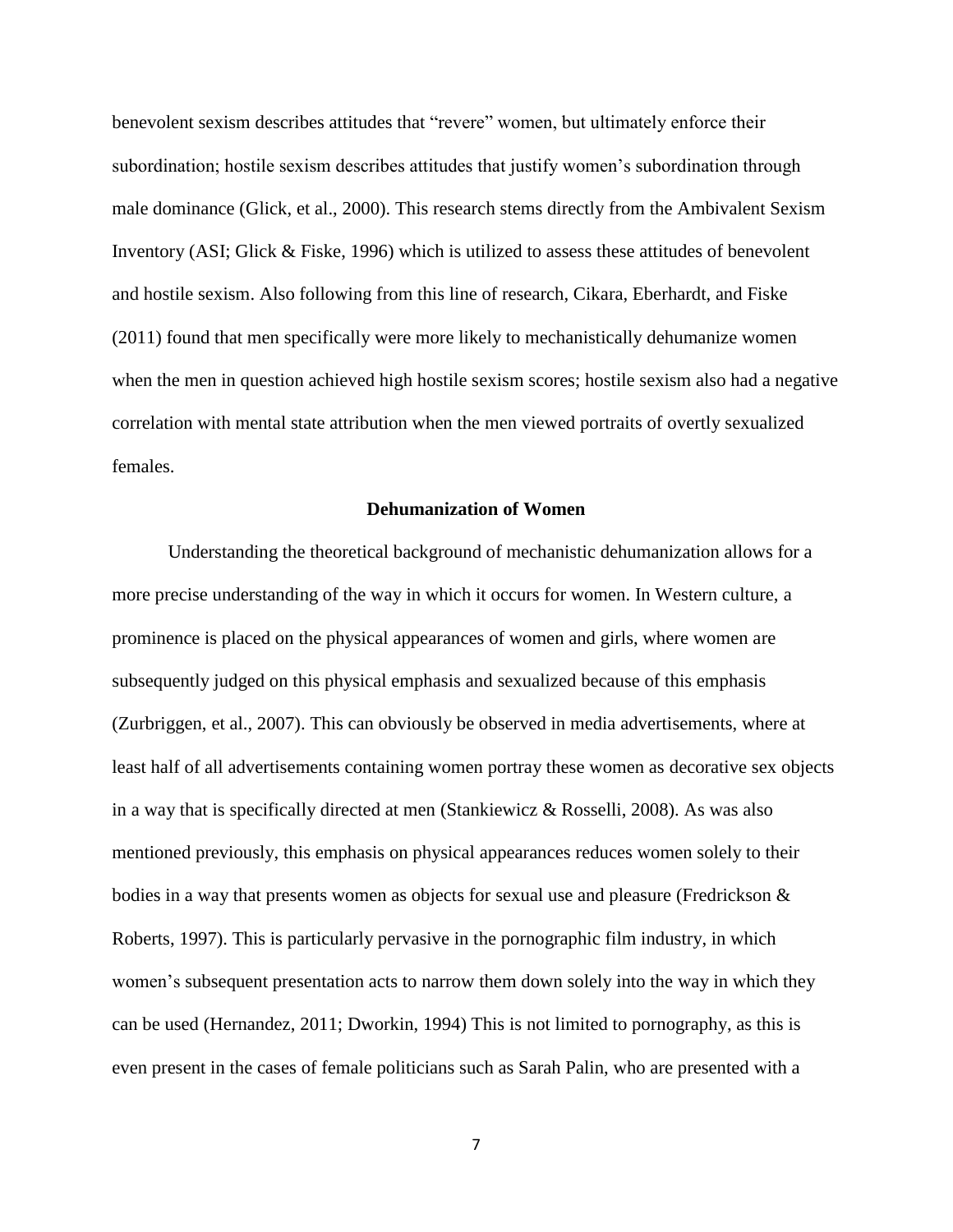focus on their appearance; this focus ultimately downgrades perceptions of the female politician as competent and respectable (Heflick & Goldenberg, 2009).

Essentially, this demonstrates that mechanistic dehumanization occurs for women when they are depicted with an emphasis on their physical attractiveness, in a way that distances them from their human nature traits. In a study conducted by Mulac, Jansma, and Linz (2002), male participants were exposed to film that was both sexual and degrading towards women; in later interactions with female partners, these men made more sexual advances and more often interrupted or spoke over their partners. This holds with other research that indicates that when women feel objectified, they act to narrow their social presence by talking less in the face of the male gaze (Saguy, Quinn, Dovidio, & Pratto, 2010).

Instead of through a beauty-based focus, animalistic dehumanization most often follows from a focus on the sex appeal of women. Women who are portrayed in a sexual manner are broken down into a portrayal of being less human, which leads perceivers to relate said women to animalistic concepts (Vaes, Paladino, & Puvia, 2011). Similar to women who have been mechanistically dehumanized, female targets likened to animals are seen as less competent through a denial of their uniquely human traits; these targets are not seen as capable of higher intelligence (Graff, Murnen, & Smolak, 2012).

#### **Dehumanization of Minority Women**

<span id="page-12-0"></span>Women of racial minorities face a particularly specialized form of dehumanization that is determined through the interaction of their race and alleged sexuality. In many media representations of Black women, Black women are portrayed as the "Jezebel," an over sexualized stereotype that invites sexual assault (Brooks, & Hébert, 2006; Mayo, 2010). The Jezebel imagery is accentuated with animal traits, which highlight a primitive eroticism (Railton,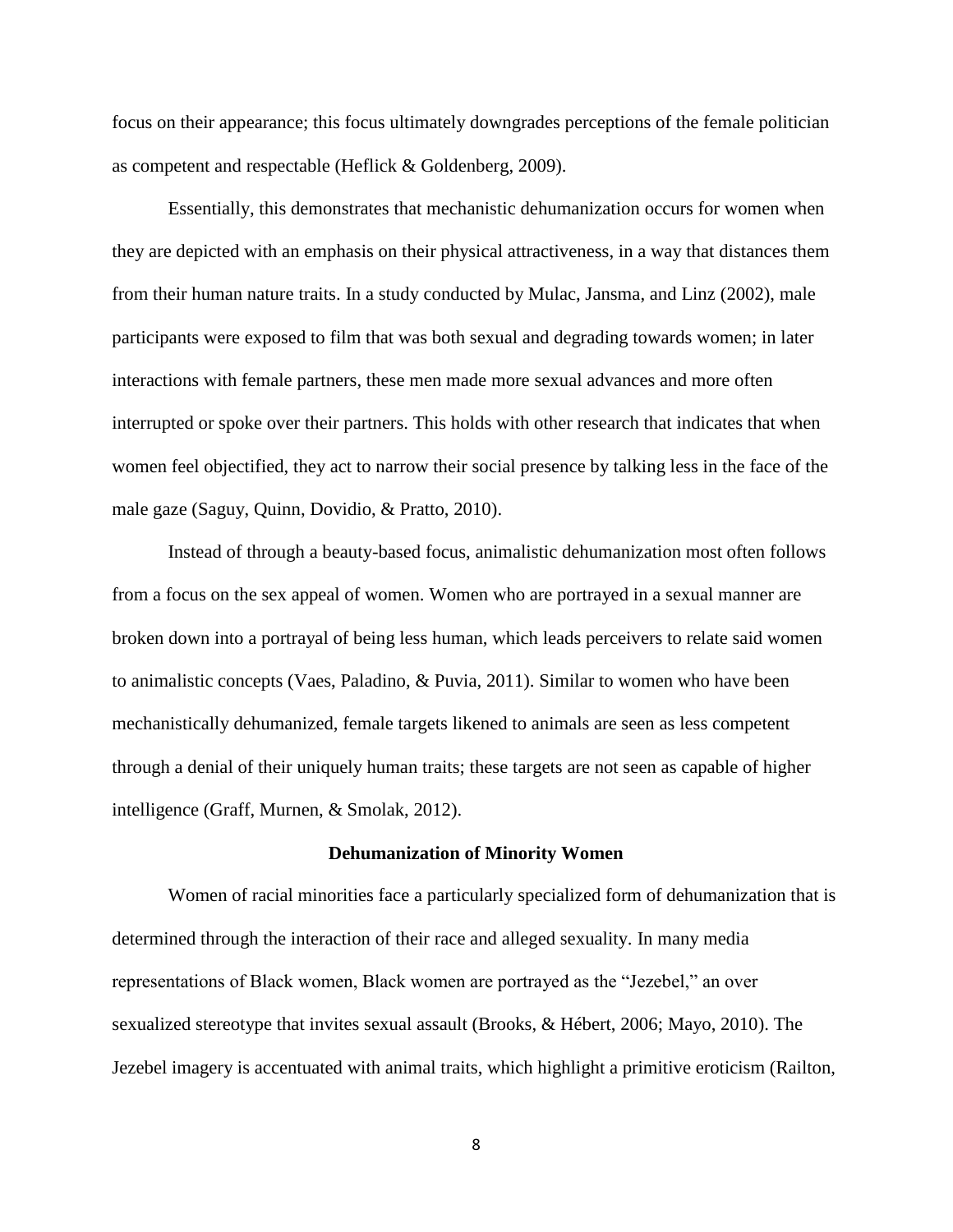& Watson, 2005). This stereotype can be traced back in part to the "Hottentot Venus," properly known as Sarah "Saartjie" Baartman. Baartman, a member of a Khoikhoi tribe, was taken from her home and made to display her nude body to European crowds, an act that both hypersexualized and made animalistic her natural anatomy (Hobson, 2003). Building from this pervasive depiction, the Jezebel stereotype objectifies Black women through animalistic dehumanization, presenting their bodies as sexually available and promiscuous in a way that negates their uniquely human traits (Pilgrim, 2002). Furthermore, this is promoted by the presentation that the Jezebel is fulfilling her own sexually animalistic and amoral needs, placing all of responsibility for subsequent interactions and consequences on Black women (Stephens & Phillips, 2003). This creates a dangerous atmosphere for Black women, one in which they cannot separate race and gender and more often suffer for it through racialized sexual assault, with these crimes focusing on the assumption that Black women are more sexually promiscuous than white women (Buchanan, & Ormerod, 2002).

The stereotype that exists as a form of dehumanization for Asian women is known as the "Madame Butterfly Effect." The term itself and part of the objectification can be traced back to such works as Pierre Loti's *Madame Chrysantheme,* John Luther Long's "Madame Butterfly," and Giacomo Puccini's *Madama Butterfly,* stories that revolved around American men marrying Japanese geisha (Groos, 1991). This stereotype was continued through America's Postwar Era, in which Japanese and other Asian women were separated from their male counterparts by being categorized as subservient and hyper-feminine (Mura, 2005). This label of the "Madame Butterfly" has not disappeared over time, but is actually still prevalent in media representations of Asian women (Brooks, & Hébert, 2006).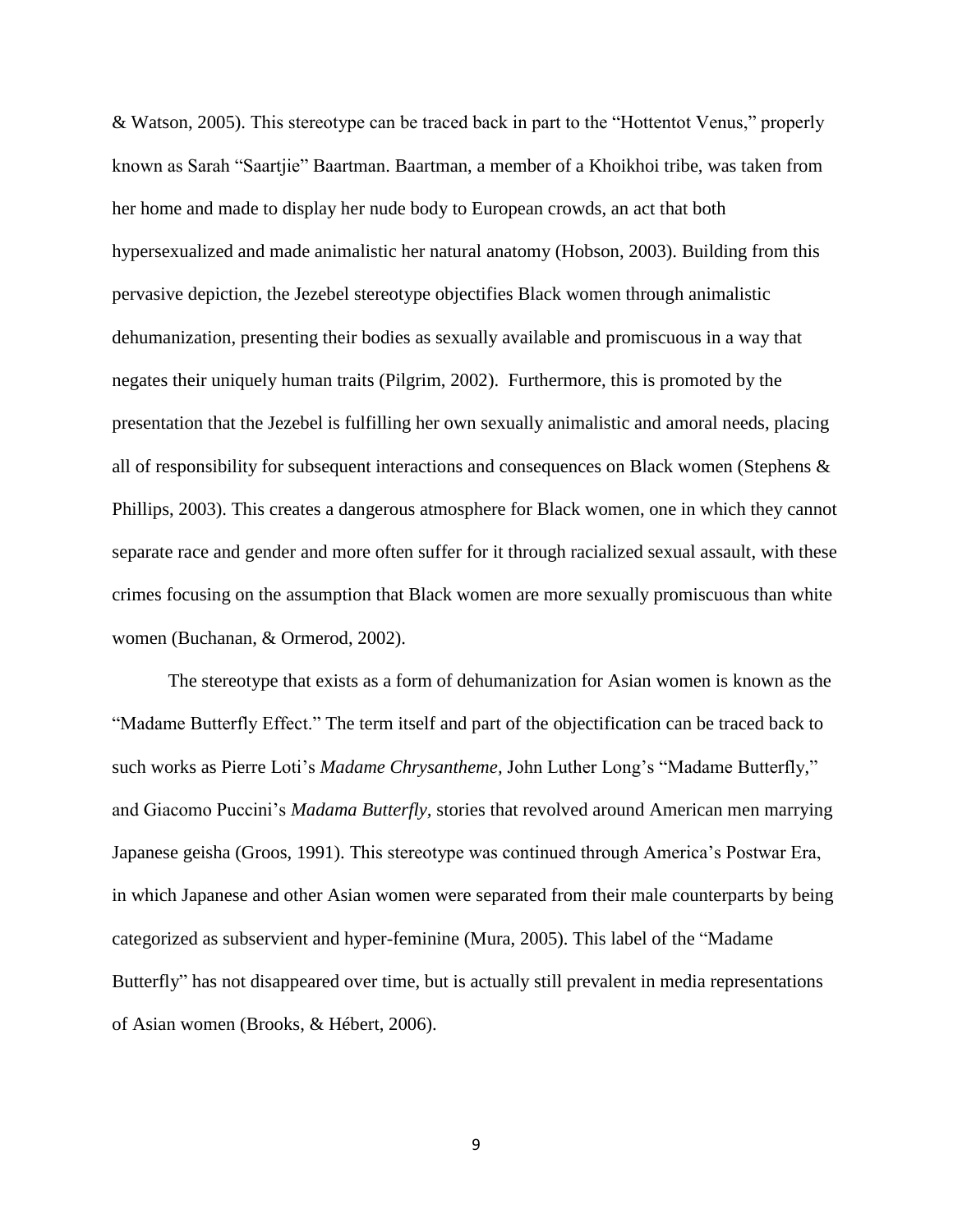Asian-American author Patricia Park describes her own experiences and the history surrounding them. Park states that she has often found herself on the receiving end of sexual advances merely on the basis of her Asian heritage, an occurrence that she attributes to portrayals of Asian women as decorative objects, in many ways similar to dolls (Park, 2014). This personal anecdote allows for a greater understanding of the way in which mechanistic dehumanization may function through the Madame Butterfly stereotype. The racialized sexualization of Asian women focuses on their submission to men, in that they are viewed as passive objects with the sole purpose of pleasing men (Sue, Bucceri, Lin, Nadal, & Torino, 2009). This passivity is also emphasized through the depicted traits of being reticent and demure, traits that eventually lead to mechanistic objectification (Lee & Vaught, 2003). Asian women are mechanistically dehumanized through this orientalization, a point of view that places emphasis on the control of Asian women as if they were decorative objects to be handled, a perspective that paints them as less than human (Uchida, 1998).

#### **Overview and Predictions**

<span id="page-14-0"></span>Due to this aforementioned lack of scrutiny, this study aims to examine the nature of both mechanistic and animalistic dehumanization in regards to different targets. The present research examined the effects of race, gender, and appearance of multiple targets on the tendency of others to perceive these targets as animals or objects. It is hypothesized that: a) women are mechanistically or animalistically dehumanized when they are viewed in a beauty-based or sexbased context, respectively; b) Black women in a sex-based context are animalistically dehumanized to a more extreme degree as understood by the Jezebel stereotype, which presents them as animalistic and promiscuous; c) Asian women in a beauty-based context are mechanistically dehumanized to a more extreme degree as understood by the Madame Butterfly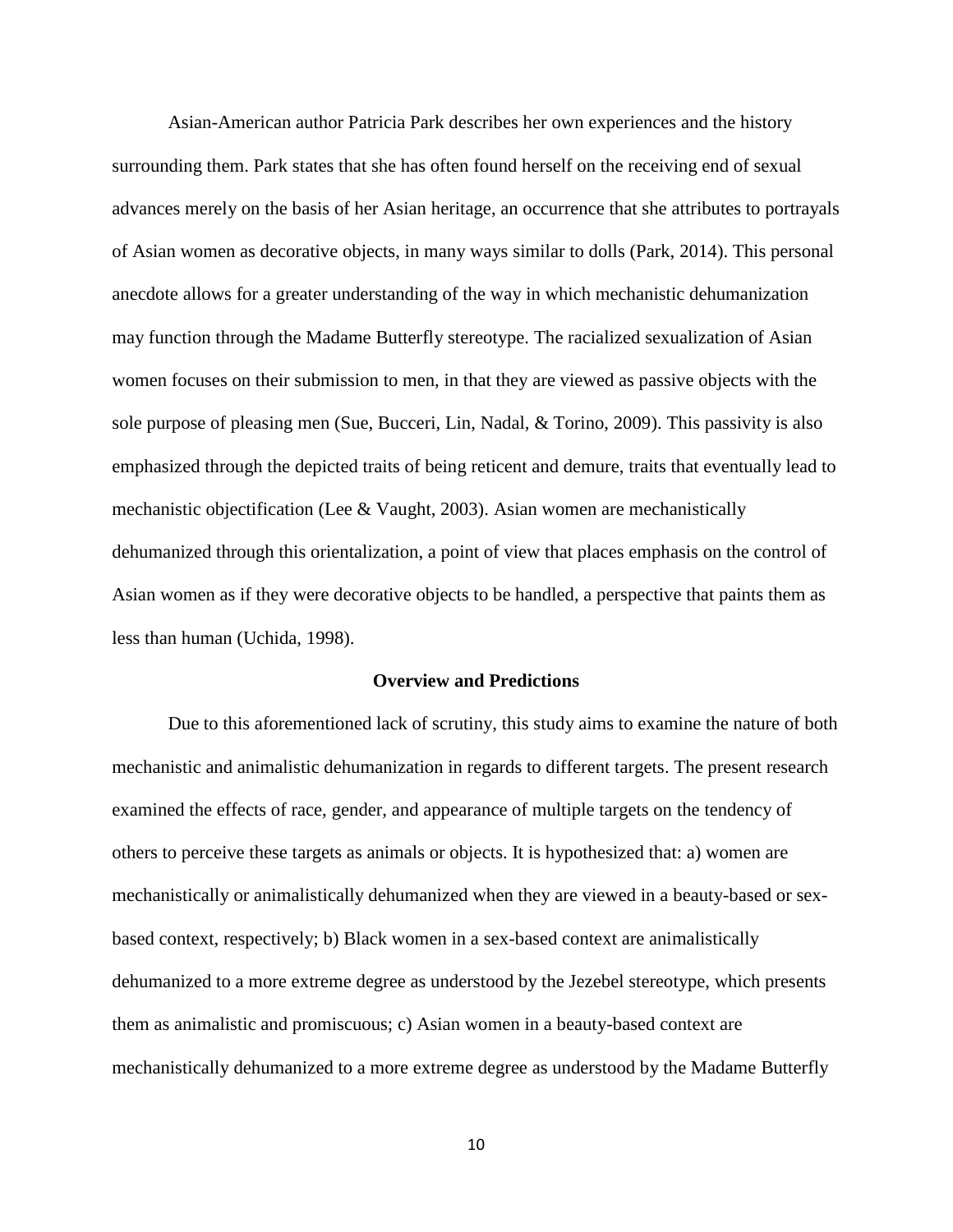stereotype, which presents them as doll-like and subservient; d) insofar as participants hold hostile sexist beliefs, all women will be dehumanized to a greater extent.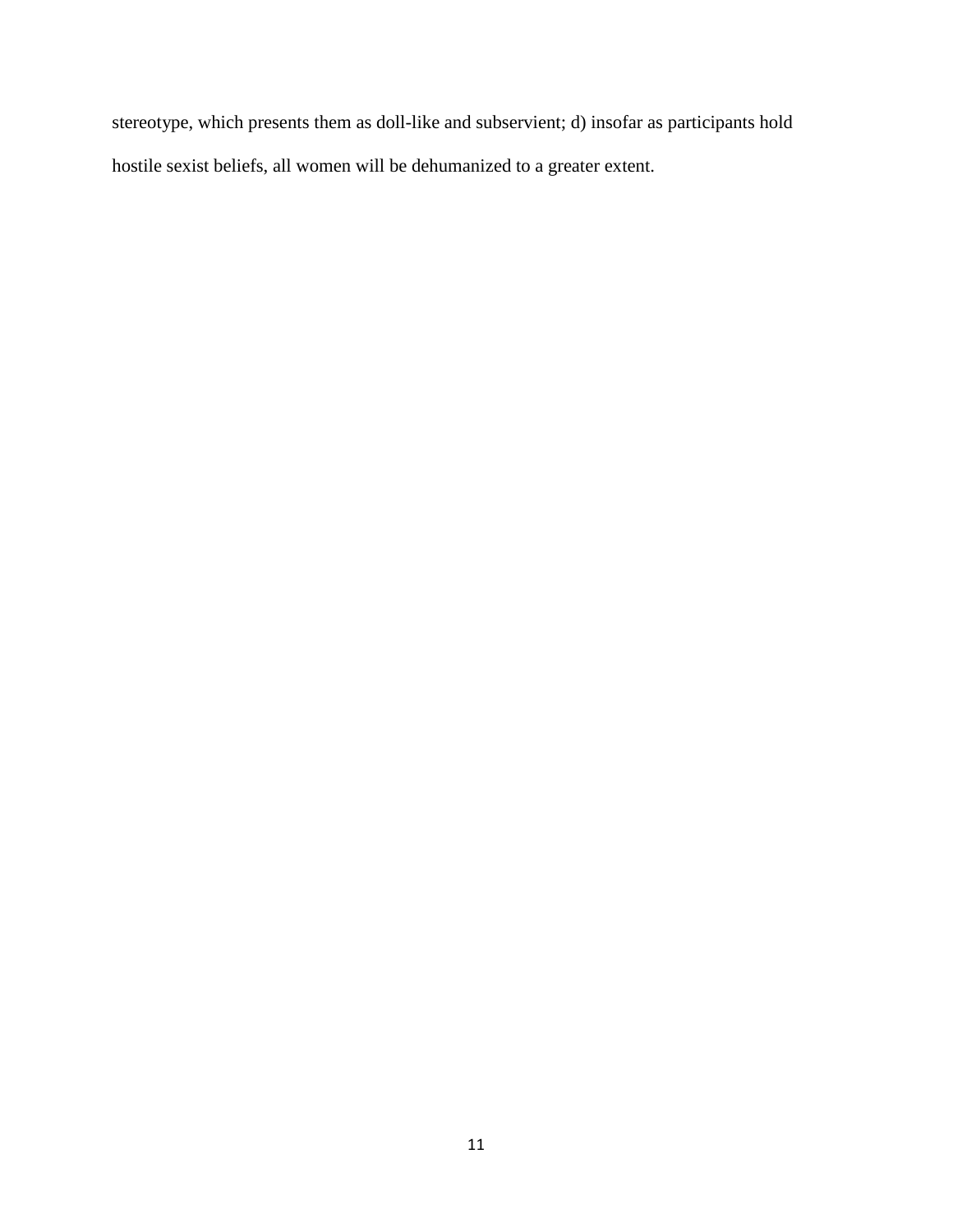#### <span id="page-16-0"></span>CHAPTER TWO: METHODS, RESULTS, AND DISCUSSION

#### **Method**

#### <span id="page-16-2"></span><span id="page-16-1"></span>**Participants and Design**

Research indicates that the gender of the perceiver does not affect animalistic dehumanization; however, gender of the perceiver does affect mechanistic dehumanization, in that women are less likely than men to dehumanize other women in this way (Vaes, et al., 2011). Therefore, males and females were included in this study. Participants were 39 female and 10 male students from undergraduate psychology courses at a Southeastern mid-size comprehensive university (N=49). The ages of participants ranged from 18 to 29 (*M=*20.73*; SD=*2.58*)*. Participants were predominantly White (n=39), though 20.4% of participants were African-American, Hispanic, or identified as other  $(n=10)$ . Participants were predominantly heterosexual  $(n=45)$ , while the remaining participants identified as bisexual or gay  $(n=4)$ . Participants were exposed to all conditions in 3 (race: White, Black, Asian) x 3 (appearance: sex-based, beautybased, neutral) repeated-measures design. Gender was utilized as a between-subjects grouping variable.

#### <span id="page-16-3"></span>**Procedure**

A preliminary study was first conducted in order to pretest all images that were utilized in the primary experiment. As research indicates that these forms of dehumanization do not carry the same effect for male targets (Bernard, Gervais, Allen, Campomizzi, & Klein, 2012), all targets in the pretested images were female. There were 27 images of women sorted by race and appearance (white, Black, & Asian; sex-based, beauty-based, & neutral). Participants were asked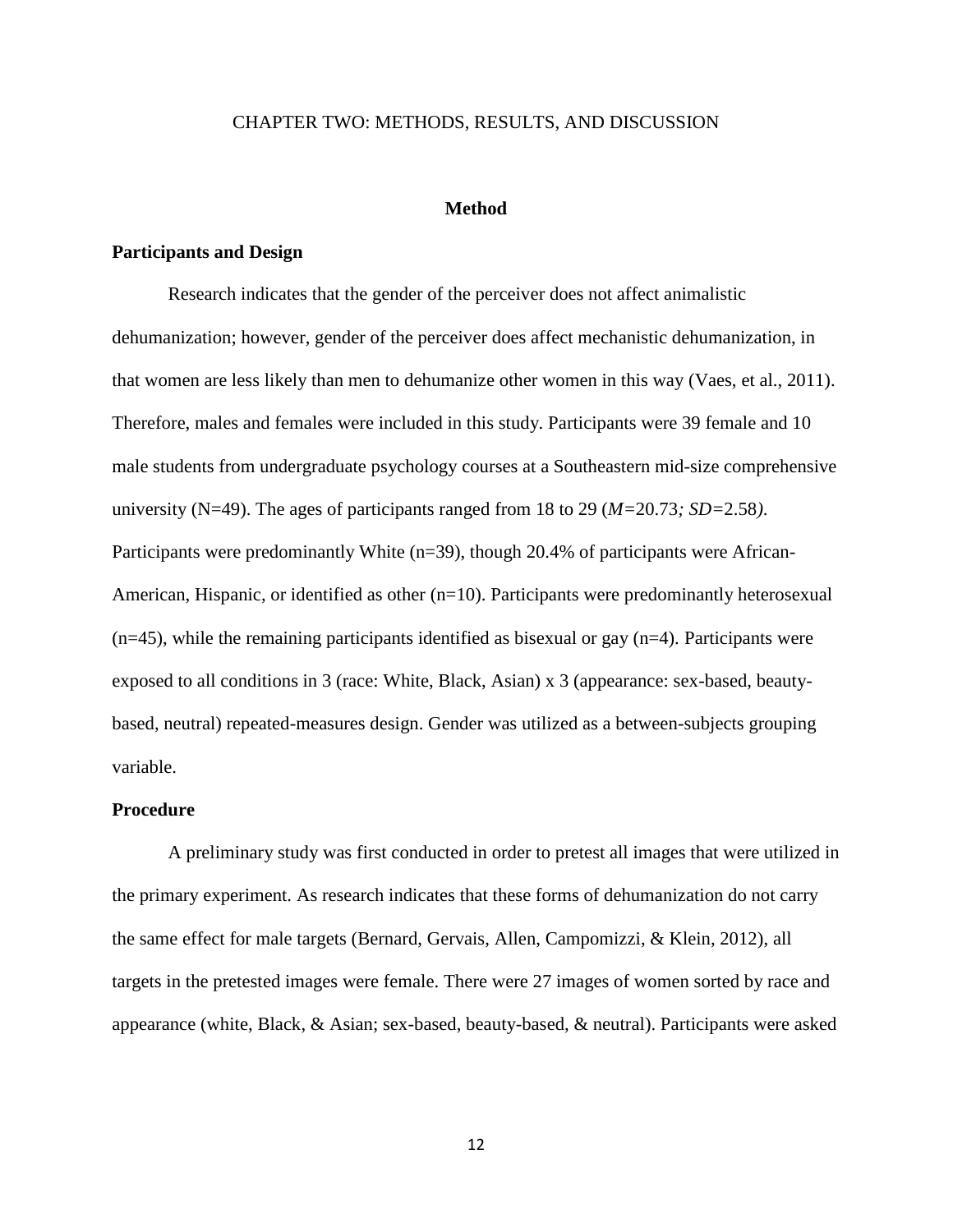to rate each target female on perceived attractiveness, sexuality, and approachability, as well as the extent to which she was valued for each aforementioned trait.

In the primary experiment, participants were first administered the Ambivalent Sexism Inventory (ASI; Glick & Fiske, 1996) in order to assess the degree to which they hold hostile or benevolent sexist beliefs. Participants then took six customized versions of the IAT utilizing the aforementioned pretested images, as well as the human nature and uniquely human traits that Haslam presented in his research to assess the human qualities possessed by each target (Haslam et al., 2005). Participants also completed a short survey of demographics. This concluded the first session, which took approximately 30 minutes for each participant to complete. After one week participants returned to the lab to complete the second session. During this session, participants completed an explicit form of the dehumanization scales (Haslam, et al., 2005), where participants viewed each of the target pictures and rated each woman on a series of human nature and uniquely human traits presented as a Likert scale. This session was also approximately 30 minutes in length.

#### <span id="page-17-0"></span>**Materials**

<span id="page-17-1"></span>**Pre-Tested Images***.* A total of 27 images were selected and pretested (see Appendix A) for use in this study. Each target image was selected carefully, in order to ensure that all of the photos were similar in appearance, arrangement, and quality. Additionally, each image was edited to have the same background and size. There were a total of nine images grouped by race for each target female, with each group of nine images split into categorizations of sex-based, beauty-based, and neutral. Cronbach's alpha was calculated for each administered scale based on target image type (see table 1 for Cronbach's α coefficients). The nine sex-based targets were all rated as being both attractive and sexual, as well as valued for these traits. However, they were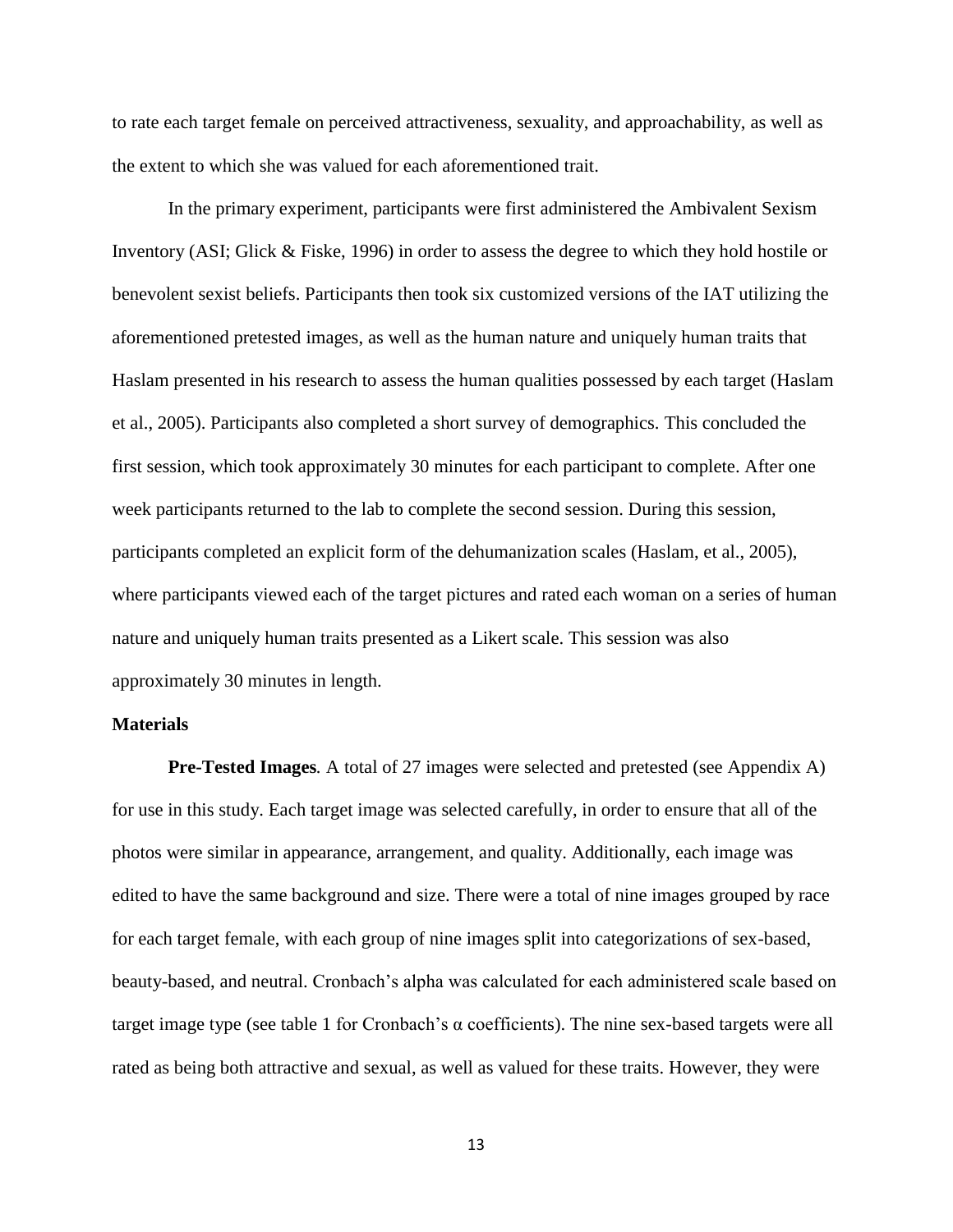not perceived as personable or valued for their personhood. Among the nine beauty-based images, the targets were perceived as attractive and were valued for that attractiveness, but were seen as less sexual and less personable. The nine neutral targets were seen as attractive, but value was not assigned to them based on that attractiveness. They were also perceived as being less sexual and less valued for that sexuality, but were seen as both personable and being valued for their personhood (see table 2 for mean image ratings).

<span id="page-18-0"></span>**Ambivalent Sexism Inventory***.* The Ambivalent Sexism Inventory (ASI; Glick & Fiske, 1996) is a 22-item measure created to assess attitudes of benevolent and hostile sexism towards women. The ASI assesses these attitudes by presenting a series of 22 statements to which participants can indicate the degree to which they agree or disagree. For example, participants are presented statements such as "[n]o matter how accomplished he is, a man is not truly complete as a person unless he has the love of a woman" and "[m]any women are actually seeking special favors, such as hiring policies that favor them over men, under the guise of asking for 'equality.'" Past research has demonstrated that the reliability of the ASI reaches acceptable levels with reliability coefficients ranging from .73 to .91 across samples (Glick & Fiske, 1996; Glick & Fiske, 1997; Glick & Fiske, 2011). The ASI has acceptable convergent and discriminant validity, which has been demonstrated in clear factor loadings through exploratory factor analysis; the ASI also has predictive validity (Thorndike, 1918) which has been displayed through correlations with explicit measures of sexism (Glick & Fiske, 1996; Glick & Fiske, 1997; Glick & Fiske, 2011). For the present study, the ASI reached acceptable levels of reliability  $(a=90)$ .

<span id="page-18-1"></span>**Implicit Association Test***.* The Implicit Association Test (IAT; Greenwald, et al., 1998) is a widely used measure of implicit social cognition. The IAT assesses implicit attitudes through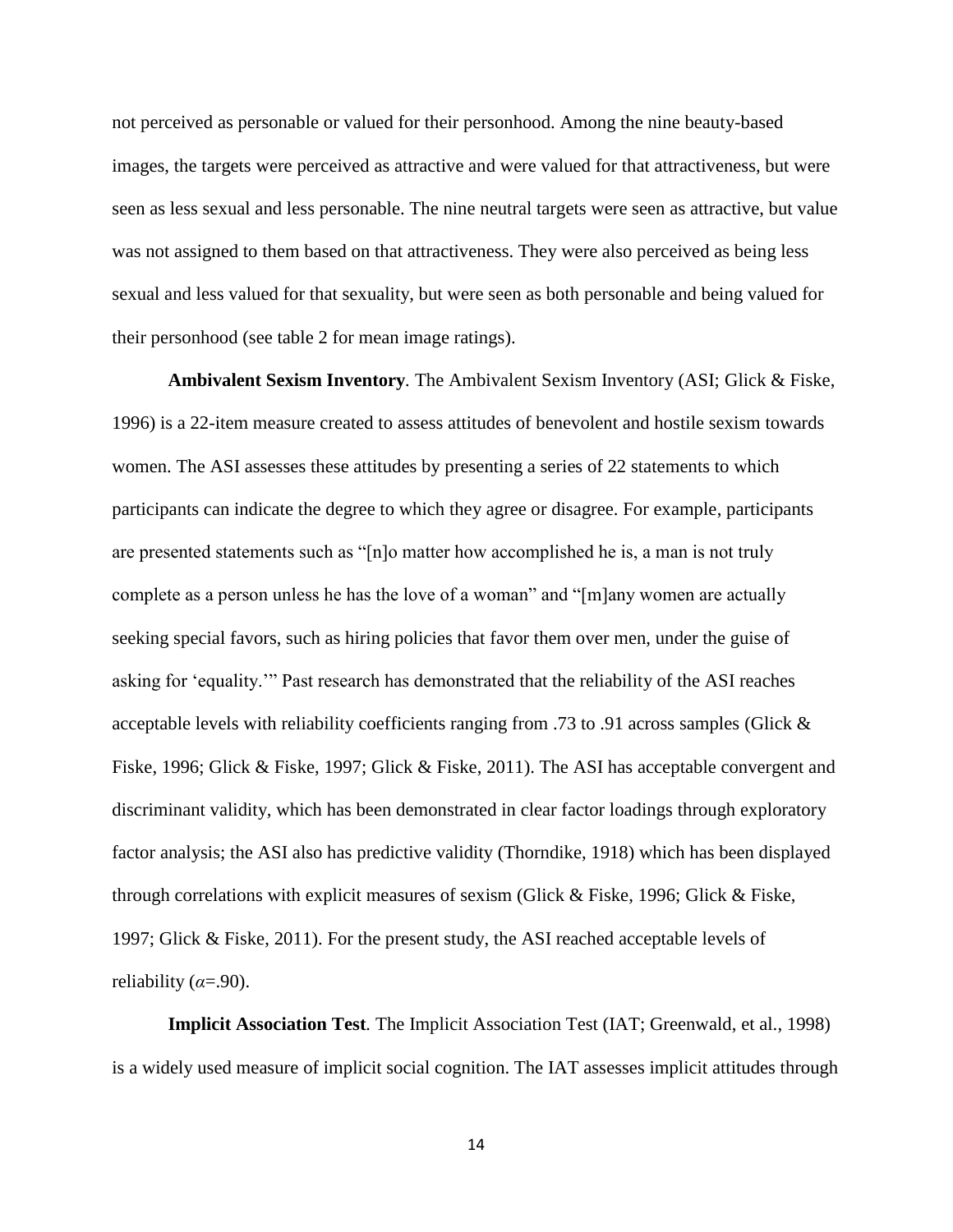a computerized system that involves sorting terms or pictures in categories; delay or acceleration in these sorting tasks can reveal biases of which participants may not be explicitly aware. In regards to this study, open-source software, *Free*IAT, developed by Adam Meade (2009) and the aforementioned framework of dehumanization (Haslam, et al., 2005) were used to develop the test specifically to this topic. A total of six versions of the IAT were created in order to compare all relevant targets. All six IATs used images with white females, to which all other non-White targets were compared (e.g., sex-based white target compared to sex-based Black target, beautybased white target compared to beauty-based Asian target, neutral white target compared to neutral Black target).

Following Haslam's (2005) framework, participants were asked to sort a series of human nature words (friendly, fun-loving, uncooperative, unemotional) and uniquely human words (ambitious, imaginative, high-strung, disorganized) into categories of positive or negative. Participants also classified images of female targets (Black, white, Asian; sex-based, beautybased, neutral) into the categories of positive or negative. The IAT score reflects implicit attitudes of dehumanization that the participants may attribute to the female targets.

Past research has demonstrated that the reliability of the IAT reaches acceptable levels, with levels of test-retest reliability ranging from .60 to .82. (Banse, Seise, & Zerbes, 2001; Cunningham, Preacher, & Banaji, 2001; Greenwald, Banaji, Rudman, Farnham, Nosek, & Mellott, 2002). The IAT has also been shown to have acceptable convergent and discriminant validity, and thus a large degree of construct validity (Cureton, 1951), through high correlations with explicit measures examining the same construct, no correlations with similar measures predicting different target categories, and through confirmatory factor analysis (Banse, et al., 2001; Cunningham, et al., 2001; Gawronski, 2002). However, for the current study, none of the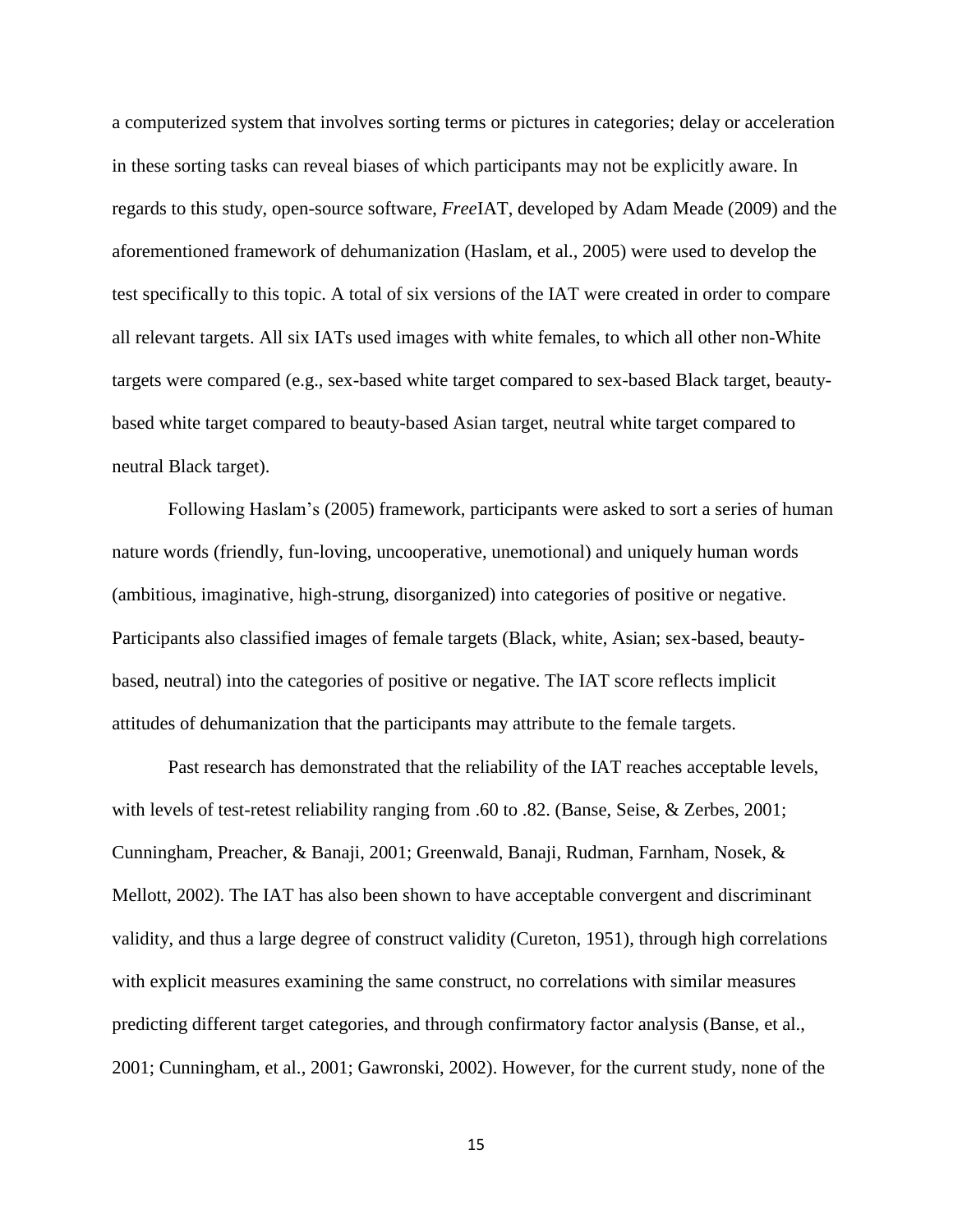developed IATs reached acceptable levels of reliability (see table 3 for reliability coefficients). The implications of low internal reliability will be discussed in the limitations.

<span id="page-20-0"></span>**Dehumanization scale***.* While research does indicate that dehumanization occurs on an implicit level (Goff et al., 2008), this study may benefit by also examining dehumanization in a more explicit context. In order to gain an explicit measure of dehumanizing attitudes towards the photographed target women, a Likert scale (Likert, 1932) was created by utilizing a list of 16 descriptive terms generated by Haslam et al. (2005). These traits were chosen from a list of Five Factor Model descriptors (McCrae & Costa, 1985), and were rated on whether they were uniquely human or human nature related. With these terms, participants were asked to rate each target female on eight human nature traits (e.g., active, curious, unemotional, uncooperative) and eight uniquely human traits (e.g., ambitious, analytic, impatient, impulsive). This scale was designed as a 5-point Likert scale, with ratings labeled from "strongly disagree" to "strongly agree." Cronbach's alpha was calculated for each administered scale based on target image type (see table 4 for Cronbach's  $\alpha$  coefficients). All of the calculated Cronbach's  $\alpha$  coefficients reached .70 or higher.

<span id="page-20-1"></span>**Demographics***.* Participants answered four demographics questions at the conclusion of the survey. Each participant was asked to report their age, gender, race/ethnicity, and sexual orientation.

#### **Results**

#### <span id="page-20-3"></span><span id="page-20-2"></span>**Ambivalent Sexism Inventory**

Scores on the two ASI subscales (Benevolent and Hostile) were analyzed in order to determine the degree to which participants hold hostile and/or benevolent sexist beliefs. The ASI, specifically the hostile sexism subscale, was used as a covariate in the present data analysis, as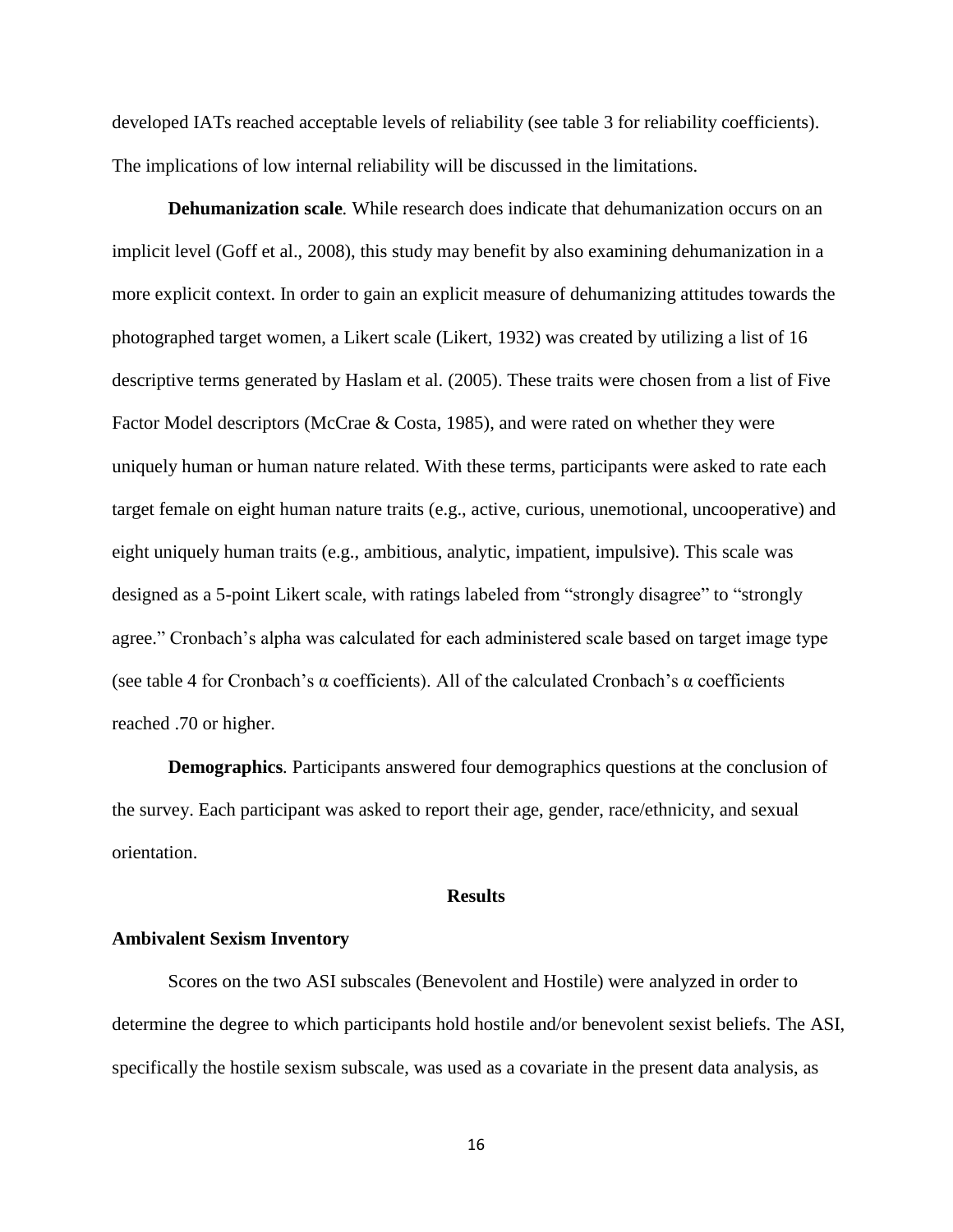research indicates that individuals high in hostile sexist beliefs dehumanize women to a more extreme degree (Cikara, et al., 2011). Relevant items were reverse-coded and mean scores were calculated for each participant on both subscales. Congruent with the findings of Glick and Fiske (1996), there was a significant correlation between Hostile and Benevolent sexism scores (*r*=.32, *p*<.05). This follows from previous research indicating that Hostile and Benevolent sexism are related, but separate forms of sexist attitudes.

#### <span id="page-21-0"></span>**Implicit Association Test**

IAT scores were analyzed by each participant's overall score and their section score based on response time (Greenwald, et al., 2003; Meade, 2009) on each individual IAT. Scores were calculated by differencing the response times in stages five and three, and dividing these differences by the pooled standard deviation (Greenwald, Nosek, & Banaji, 2003). A positive score on the IAT indicates an association between the first pairing of traits. Therefore, this indicates a stronger association between the White target and humanizing traits, and the minority target and the dehumanizing traits. Conversely, a negative score indicates an association between the second pairing of traits. This indicates a stronger association between the White target and dehumanizing traits, and the minority target and humanizing traits.

Three MANOVAs were run in order to compare mean IAT responses. Based on the hypothesis, the first MANOVA compared the beauty-based White-Black comparison and the sex-based White-Black comparison. There was no significant difference between the mean response scores on these IATs (*F*(*1,48*)=.05, *p*=.827). As such, the beauty-based portrayal (*M*=.09, *SD*=.64) and sex-based portrayal (*M*=.06, *SD*=.69) did not affect the extent to which the Black target was dehumanized in relation to the white target. The mean responses of the beautybased White-Asian comparison and the sex-based White-Asian comparison were also evaluated.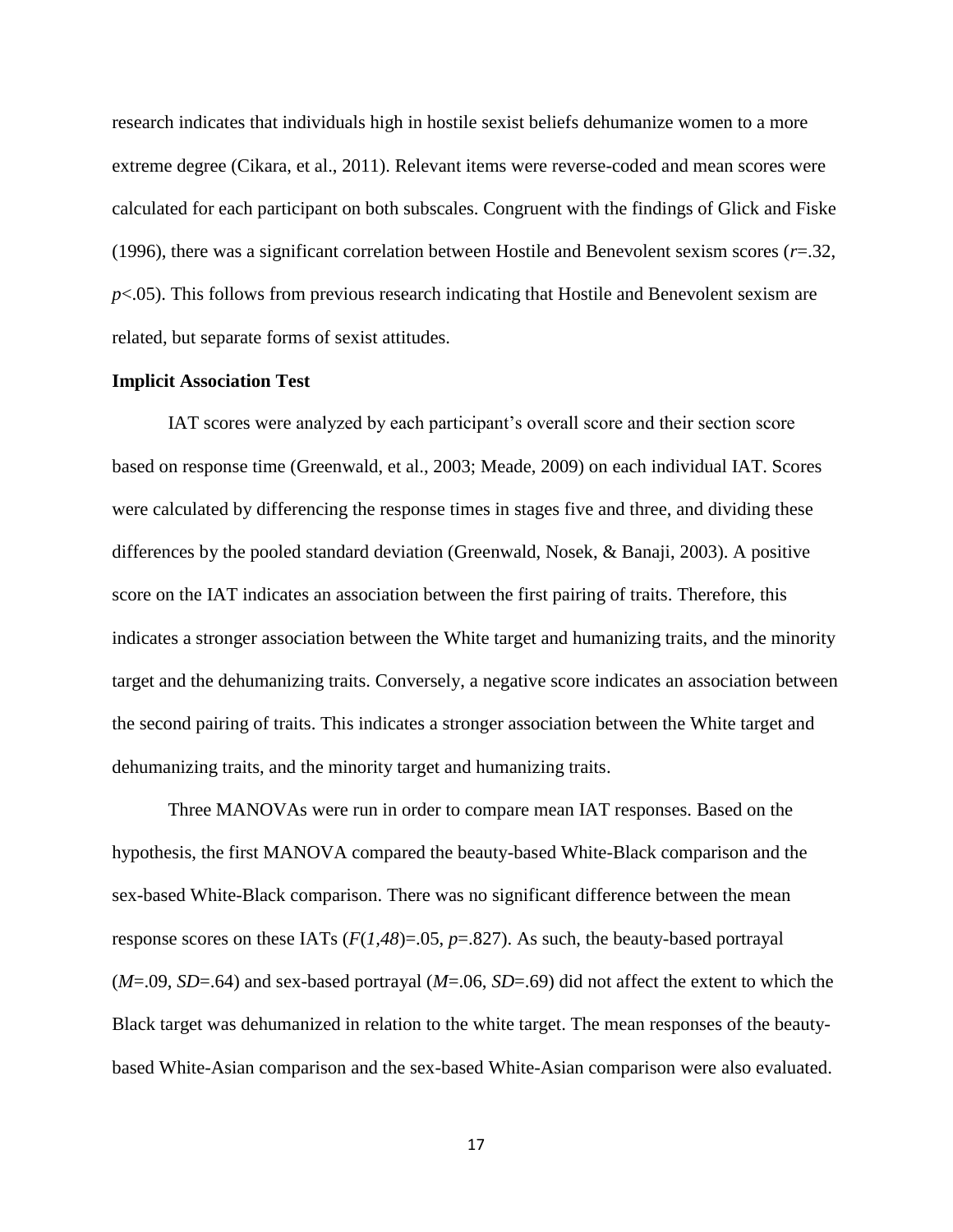There was a significant difference between these two IATs (*F(1,48)*=4.56, *p*<.038). The Asian target in the sex-based portrayal was dehumanized more (*M*=.32, *SD*=.84) than the Asian target in the beauty-based portrayal (*M*=.02, *SD*=.72). Given the difference in means, a third MANOVA was conducted in order to compare the sex-based White-Black IAT and the sexbased White-Asian IAT. There was not a significant difference in the mean responses between these two IATs, though the difference did trend towards significance  $(F(1,48)=2.65, p=11)$ .

Based on the differences between these comparisons, it seemed likely that Asian targets may have been dehumanized more than the other groups. Therefore, composite scores for the Black and Asian targets were created by averaging mean IAT responses on the sex-based and beauty-based comparisons. A MANOVA was used to analyze these composite mean responses. However, there was not a significant difference between the Asian and Black target across sexbased and beauty-based portrayals (*F(1,48)*=.93, *p*=.34). As such, the Asian target (*M*=.17, *SD*=.59) was not dehumanized to a greater extent than the Black target (*M*=.07, *SD*=.47). However, these results must be interpreted loosely. While limitations of this study will be addressed in the discussion, the low reliability of the IATs may have affected these results adversely and thus call into question whether or not they speak to actual differences among the different comparisons.

#### <span id="page-22-0"></span>**Dehumanization Scales**

Scores on the two dehumanization scales subscales (animalistic and mechanistic) were analyzed in order to determine the degree to which the relevant targets were dehumanized. All negatively worded items were reverse-coded. Mean scores on both subscales were calculated based on image type and model race (i.e., the means for the three white beauty-based images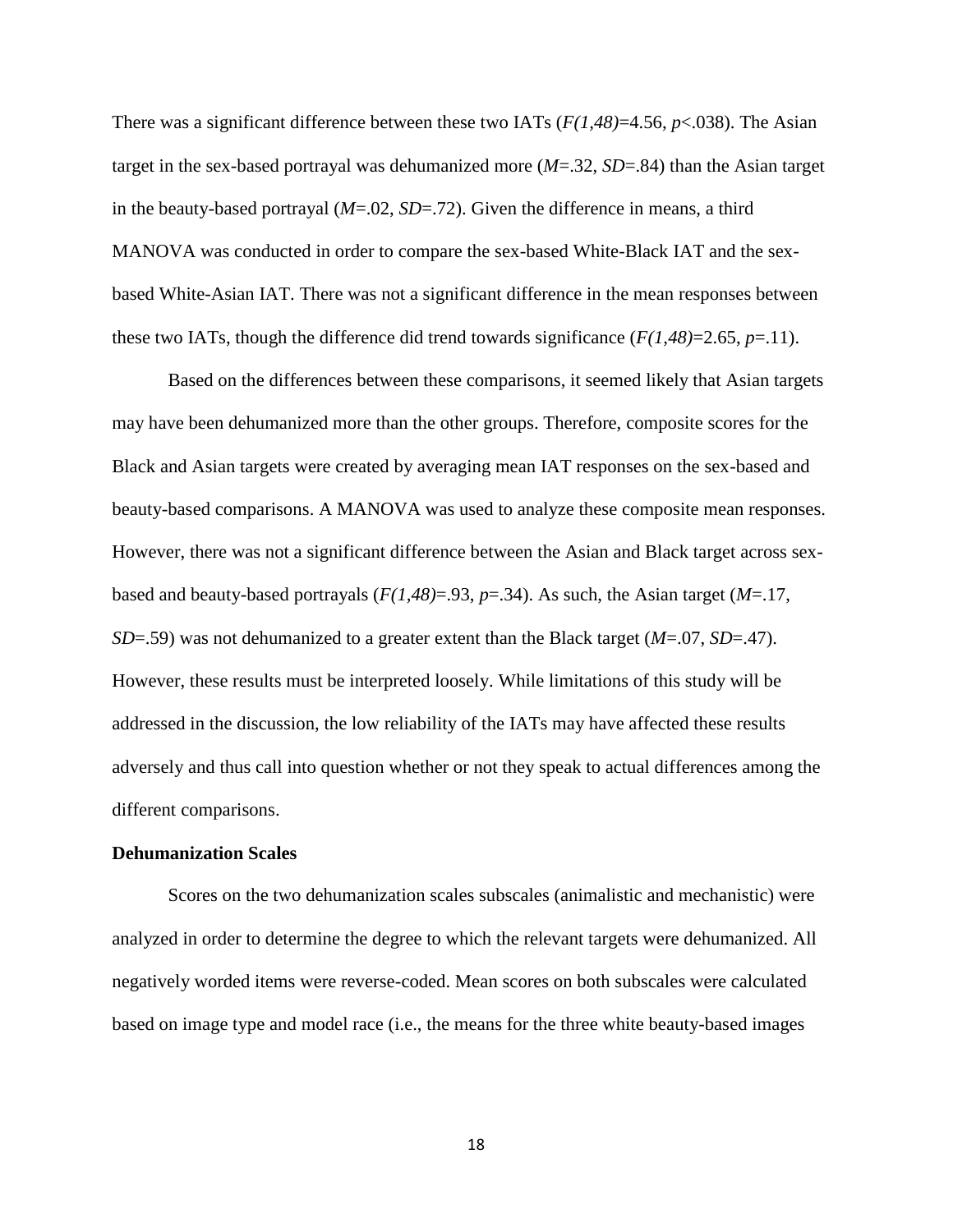were averaged into a single composite score). In regards to scores on these scales, a lower score indicated that the target was dehumanized to a more extreme degree.

Six repeated-measures MANOVAs were run in order to analyze and compare scores on each of dehumanization subscales. There was a main effect of race on the three beauty-based targets on the animalistic dehumanization subscale (*F(2,92)*=14.92, *p*<.000) and the mechanistic dehumanization subscale  $(F(2,92)=10.02, p<0.00)$ . On the animalistic subscale, white women had the lowest score (*M*=3.36, *SD*=.39), and Black (*M*=3.61, *SD*=.29) and Asian (*M*=3.51, *SD*=.31) targets did not significantly differ. Black women in the beauty-based context were the most humanized on the mechanistic subscale (*M*=3.59, *SD*=.35). White (*M*=3.40, *SD*=.37) and Asian targets (*M*=3.49, *SD*=.35) did not significantly differ on mechanistic dehumanization, although the difference did approach significance  $(p=.059)$ .

The main effect of race approached significance for the three neutral targets on the animalistic dehumanization subscale (*F(2,92)*=2.92, *p*=.059). Asian targets received the highest score on the animalistic subscale (*M*=3.71, *SD*=.37). White targets (*M*=3.60, *SD*=.42) and Black targets (*M*=3.62, *SD*=.36) did not differ significantly on this subscale. There was no main effect of race between the three neutral targets on the mechanistic dehumanization subscale (*F(2,92)*=0.78, *p*=0.463).

There was a main effect of race for the targets in the sex-based context when rated on the animalistic dehumanization subscale (*F(2,92)*=5.72, *p*=.005). White women received the lowest dehumanization score on the animalistic subscale (*M*=3.34, *SD*=.45). There was no significant difference between the Black (*M*=3.49, *SD*=.37) and Asian (*M*=3.45, *SD*=.36) sex-based targets on the animalistic subscale. There was no main effect on the mechanistic dehumanization subscale and the targets did not significantly differ (*F(2,92*=1.63, *p*=.202).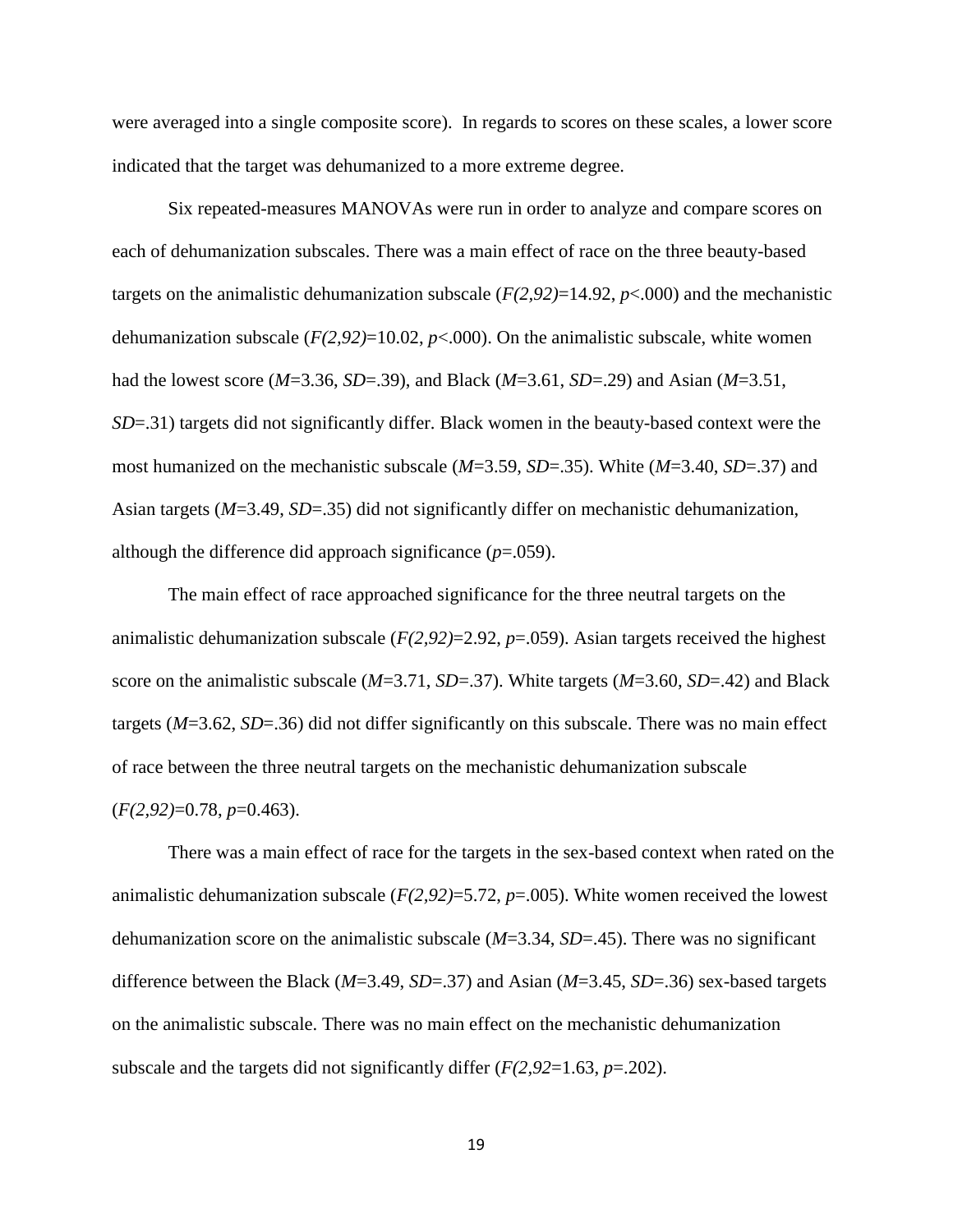#### **Discussion**

<span id="page-24-0"></span>The results of this experiment attempted to contribute to the existing literature regarding the dehumanization of women. Previous literature has indicated that women face specific forms of dehumanization in sex-based and beauty-based contexts: animalistic and mechanistic, respectively (Haslam, et al., 2005; Haslam, et al., 2008; Rudman & Mescher, 2012). However, this literature has often ignored dehumanizing stereotypes associated with minority women, particularly Black and Asian women. The present research endeavored to extend the current knowledge of dehumanization by including minority women in the theoretical framework of animalistic and mechanistic dehumanization. The Jezebel (Brooks & Hébert, 2006; Mayo, 2010) and Madame Butterfly (Mura, 2005; Brooks & Hébert, 2006) stereotypes of these minority women are both dehumanizing in nature, and this study aimed to determine if these stereotypes exacerbated dehumanization faced by Black and Asian women.

The first hypothesis purported that women are mechanistically or animalistically dehumanized when they are viewed in a beauty-based or sex-based context, respectively. This hypothesis was somewhat supported by results on the IAT. The Asian targets were dehumanized more on the sex-based IAT, which may indicate that dehumanization occurs in specific situations. Again, these results must be interpreted loosely based on the poor reliabilities of the IATs. Additionally, this hypothesis was only partially supported by the results on the dehumanization scales. The three female targets (white, Black, and Asian) were perceived differently based on the context in which they were presented on the dehumanization scales. However, the results did not follow the predictions made based on the theoretical framework: at least one female target was dehumanized in every context, even when presented neutrally. Following from previous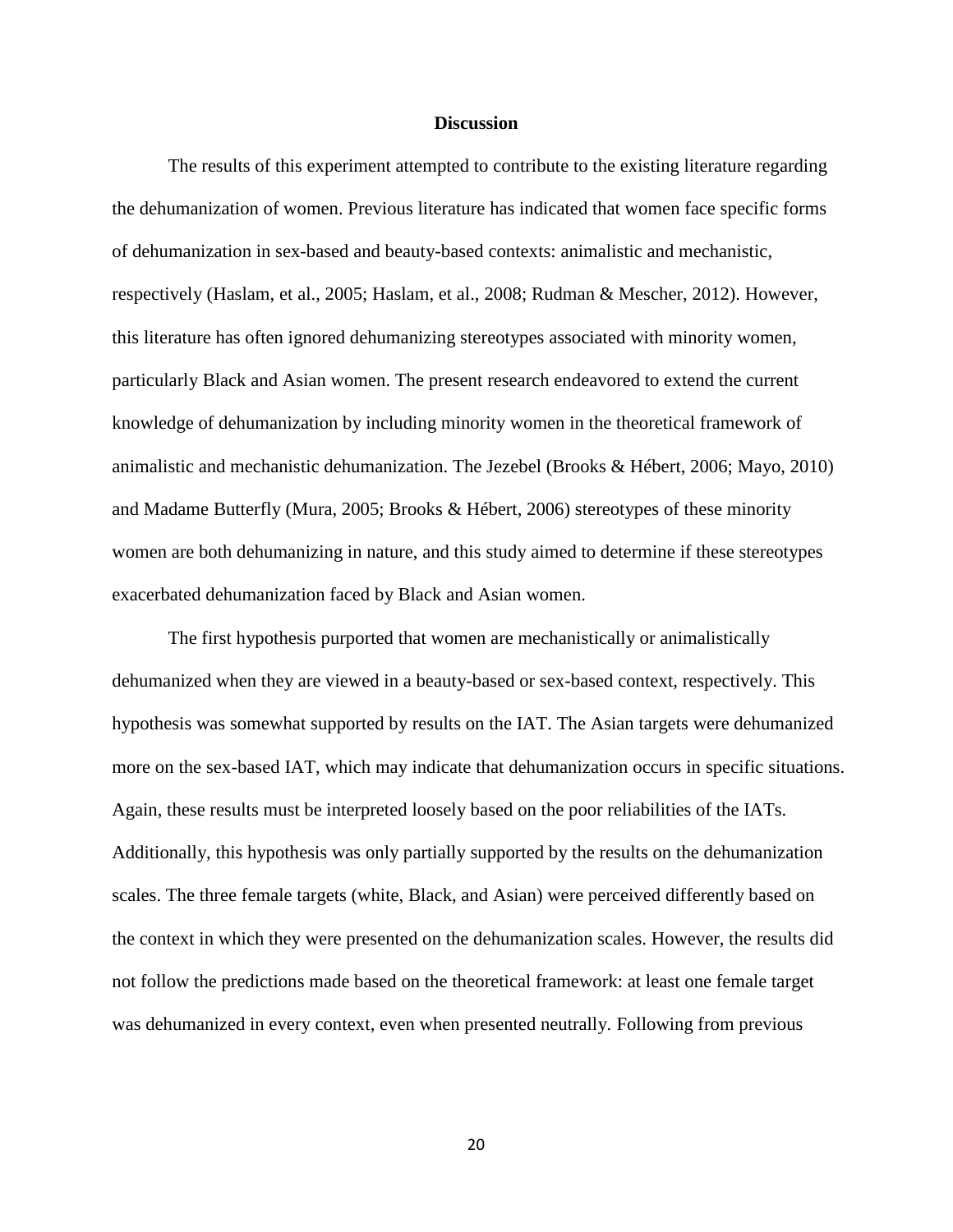literature, dehumanization should have only occurred in the beauty- and sex-based presentations; no differences should have occurred in the neutral context.

The second and third hypotheses purported that Black women in a sex-based context would be animalistically dehumanized to a more extreme degree and that Asian women in a beauty-based context would be mechanistically dehumanized to a more extreme degree, particularly when compared to the white female target. These hypotheses were not supported by results on the IAT. First, the comparison of the Black targets on the sex-based and beauty-based IAT revealed no significant differences; according to the hypothesis regarding the Jezebel stereotype, the Black target should have been dehumanized more in the sex-based context. The analysis of the Asian target's sex-based and beauty-based comparisons also did not support the hypotheses. The third hypothesis purported that Asian women would be more dehumanized in the beauty-based comparison due to the Madame Butterfly stereotype; however, the Asian target was the most dehumanized in the sex-based comparison.

Results on the dehumanization scales also did not support the hypotheses. In regards to animalistic dehumanization in a sex-based context, the white targets received the lowest mean dehumanization score, whereas Black and Asian women did not significantly differ. None of these targets differed on the mechanistic dehumanization subscale, which followed from previous research regarding the dehumanization of women. In regards to mechanistic dehumanization in a beauty-based context, Asian and White women were dehumanized the most. However, the white targets' mean dehumanization scores trended towards being significantly lower than that of the Asian target. These targets also differed on the animalistic dehumanization subscale, where white women were dehumanized to a more extreme degree than the Black and Asian women. This does not derive from previous research regarding the dehumanization of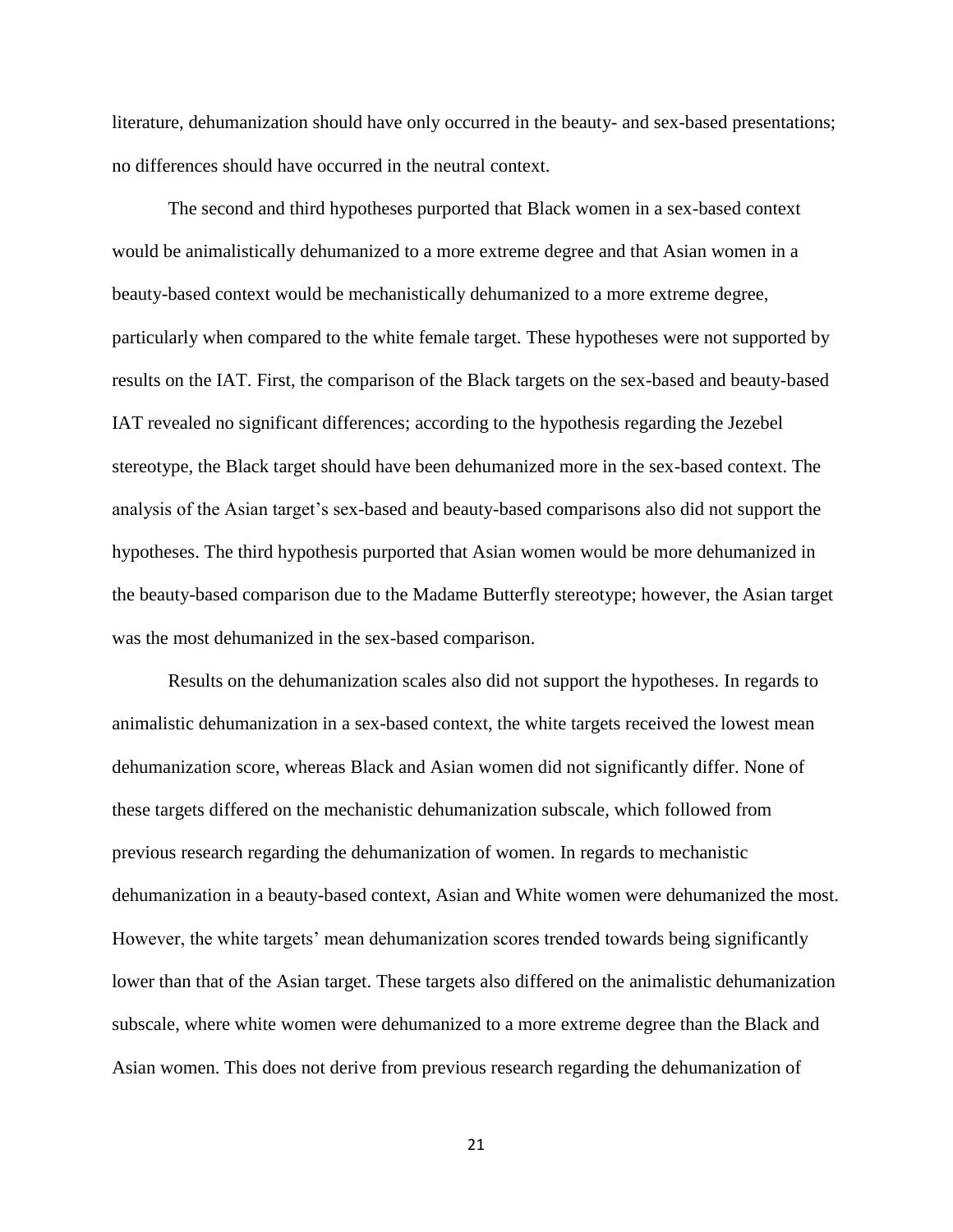women in beauty-based and sex-based contexts, as the beauty-based portrayal should not have engendered animalistic dehumanization. Therefore, these results provide, at best, a cursory support of the second and third hypotheses.

The fourth hypothesis dealt with hostile sexism, in that dehumanization would be exacerbated insofar as participants held hostile sexist beliefs. While previous research has used scores on the hostile sexism subscale of the ASI in relation to dehumanization (Cikara, et al., 2011), the inclusion of the subscale as a covariate did not significantly affect the results of the study. This may be due in part to the lack of male participants in the study (*n*=10), as we may tend to observe more men who hold hostile sexist beliefs, especially as compared to women (Glick & Fiske, 1996). However, it seems likely that these results could have been negatively impacted by the number of limitations associated with this study.

#### <span id="page-26-0"></span>**Limitations**

The present research was limited in several ways, regarding both study design and theoretical framework. First, the present sample collected from this study was not sufficiently diverse for the intended analysis. In the original study design, gender was intended for use as a between-subjects variable, as previous research has indicated that gender of the perceiver does affect mechanistic dehumanization, in that women are less likely than men to dehumanize other women (Vaes, et al., 2011). However, due to the unbalanced sample between female (*n*=39) and male  $(n=10)$  participants, the use of gender as a between-subjects variable was not feasible. As such, the results of the study were likely negatively impacted by this lack of viable comparison. For any further research, a balance of gender among subjects should allow for a more comprehensive understanding of the way in which men and women tend to dehumanize female targets.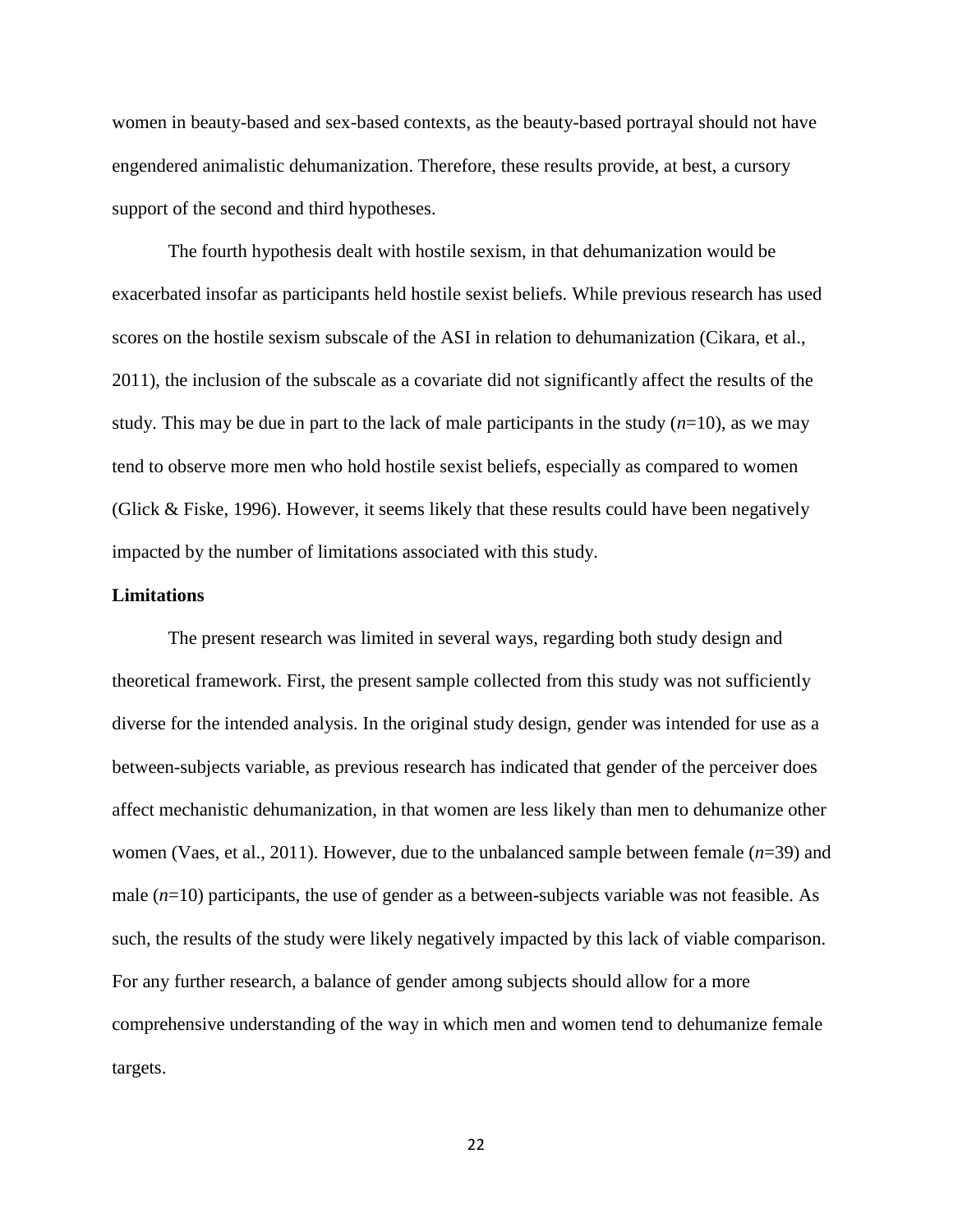Additionally, the design of this study might have affected the way in which participants perceived the target images, and thus their subsequent responses to and ratings of those images. While a within-subjects design is beneficial in reducing error variance and allows a more precise measurement of differences between conditions, completion of the study may have been confusing and fatiguing for many participants. The entirety of the study was conducted over two thirty minute sessions, where the IATs were administered in the first session. Many of the participants indicated an initial confusion over the completion of each IAT, which affected the way in which they reacted. Therefore, it is likely that a neutral practice IAT would have allowed for a smoother completion of the first session. In the second session, participants were asked to rate twenty-seven images on the sixteen-item dehumanization scales. This created a total of 432 ratings across the target images in the second session. The possible fatigue experienced by the participants may have affected their perceptions of the different targets, and thus a betweensubjects design may have alleviated this possible issue.

In regards to measures utilized, the ASI and dehumanization scales were both reliable measures; the pretest scales were also fairly reliable. However, the use of the IAT as the predominant measure in this study may have adversely affected data collection. The minimal acceptable reliability coefficient is 0.7, a necessary qualification for assessing internal consistency and measure error. As is common with other IAT scoring methods (Greenwald, Nosek, & Banaji, 2003), split-half reliability was the technique implemented for determining the reliability of the IAT. The reliability coefficients calculated for the current set of IATs did not reach acceptable levels by any means, and as such the created tests do not efficiently measure the constructs of interest. This may be due to a number of reasons. First, the program that was utilized (FreeIAT; Meade, 2009) may have been susceptible to technical difficulties.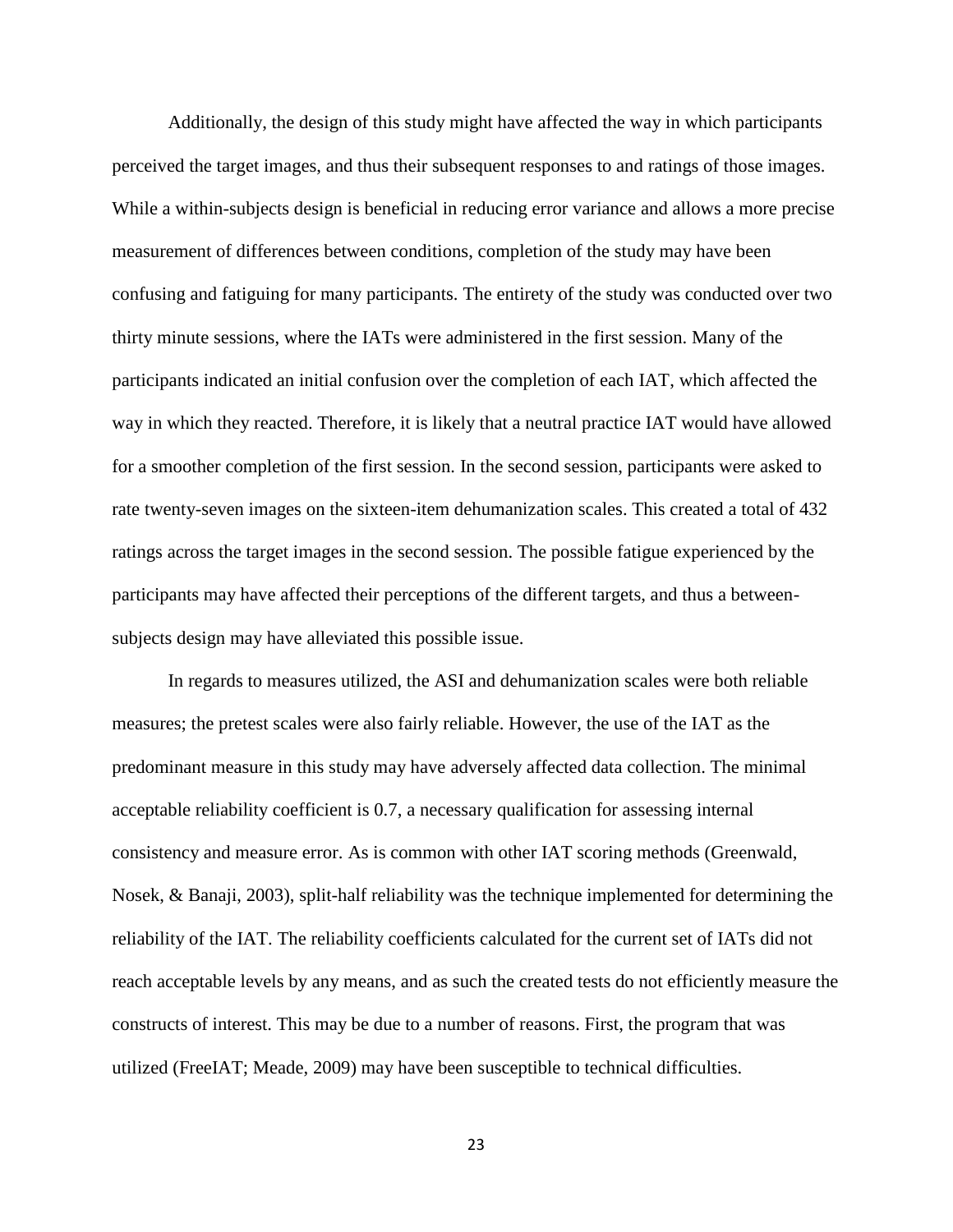Correspondence with the creator of the program indicated that technical issues may have occurred for one of the six IATs (White-Black; beauty-based) as the scoring method produced negative reliability. Given that the reliability coefficients were calculated using split-half reliability, it is unlikely that the coefficients would have been negative unless there were only two trials (images and/or words) per block. However, this does not account for the other IAT reliability coefficients, which, while not negative, did not reach .70. While the recommended number of trials per block were used, each individual IAT may have benefitted from more trials per block in order to increase the overall reliability of the measure. It is also possible that the stereotypes used for each target group were not sufficiently associated with the relevant group, and thus did not engender a strong enough effect on the timed IAT responses (as is discussed in future directions for research).

Nevertheless, it is also significant to consider differing opinions regarding the reliability and validity of the IAT. While a portion of research involving the IAT has named it as a reliable and valid measurement (Banse, et al., 2001; Cunningham, et al., 2001; Greenwald, et al., 2002), other research has debated its qualifications. The psychometric utility of the IAT as a method for analyzing implicit attitudes has been called into question, particularly in terms of the measurement of two distinct variables that combine in such a way to jointly affect the construct of interest; the justification for the way in which total scores are then calculated and interpreted has also been questioned (Blanton, Jaccard, Gonzales, & Christie, 2005; Blanton, Jaccard, Christie, & Gonzales, 2007). The implicit nature of the IAT has also been debated, as it may be that the test is vulnerable to strategic test taking in order to achieve specific results (Fiedler, Messner, & Bluemke, 2006). While other researchers have implemented the IAT with little to no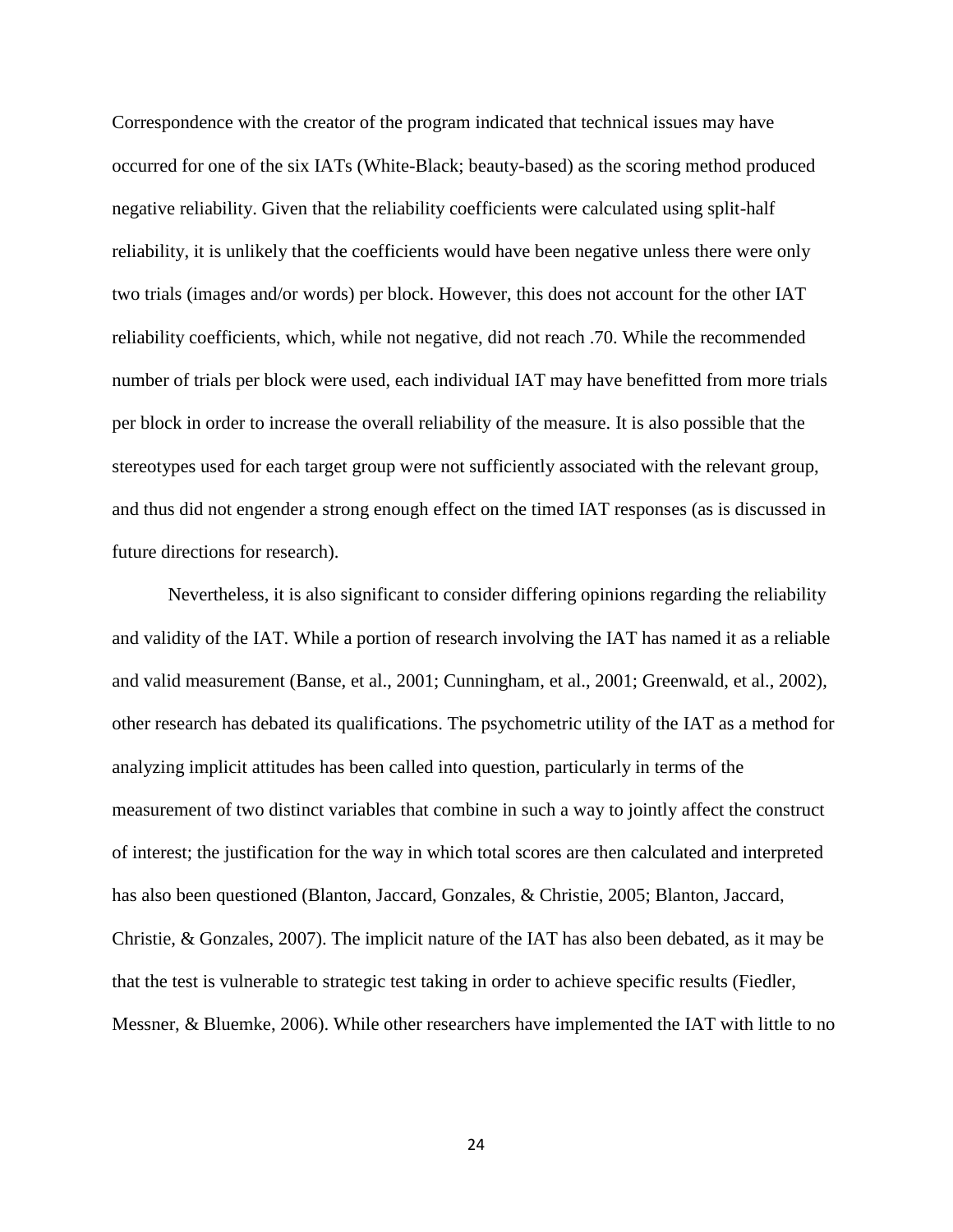difficulty, the current study may have benefitted from other established measures that have not been quite so contentious in the psychological world.

Additionally, hypothesis incongruent results on the explicit dehumanization scales may be due in part to the suppression of racial prejudice. White women consistently received the lowest dehumanization scores (indicating that they were more dehumanized), whereas Black and Asian women received higher, more humanized scores. As attitudes towards racial prejudice have fluctuated over time and racial minorities are now often protected by egalitarian societal norms, people now tend to suppress any prejudice so as not to face social sanctions (Crandall, Ferguson, & Bahns, 2013). As such, this suppression of racial prejudice may have impacted the way in which participants responded on the explicit dehumanization scales: they may have humanized the minority targets more so as not to appear prejudiced. These patterns of aversive racism (explicit egalitarian views and implicit racial prejudice) may have been more evidently displayed had the IAT proven to be a reliable measure of implicit attitudes in this context.

#### <span id="page-29-0"></span>**Directions for Future Research**

While the current study faced a number of limitations and null results, applicable changes to the study and the integration of other theories may create directions of future research within the framework of dehumanization. An exploration of the relevant stereotypes for each of the target groups in this study may create a more solid base for the understanding of dehumanization for women and minorities. As was stated earlier, the majority of research that has focused on the dehumanization of women has used solely white targets. Due to this, it could be that the framework of dehumanizing labels that applies to white targets may not necessarily generalize to minority women. Following the work of Devine (1989), having participants list the stereotypes commonly associated with each target group (regardless of beliefs) would assist in building a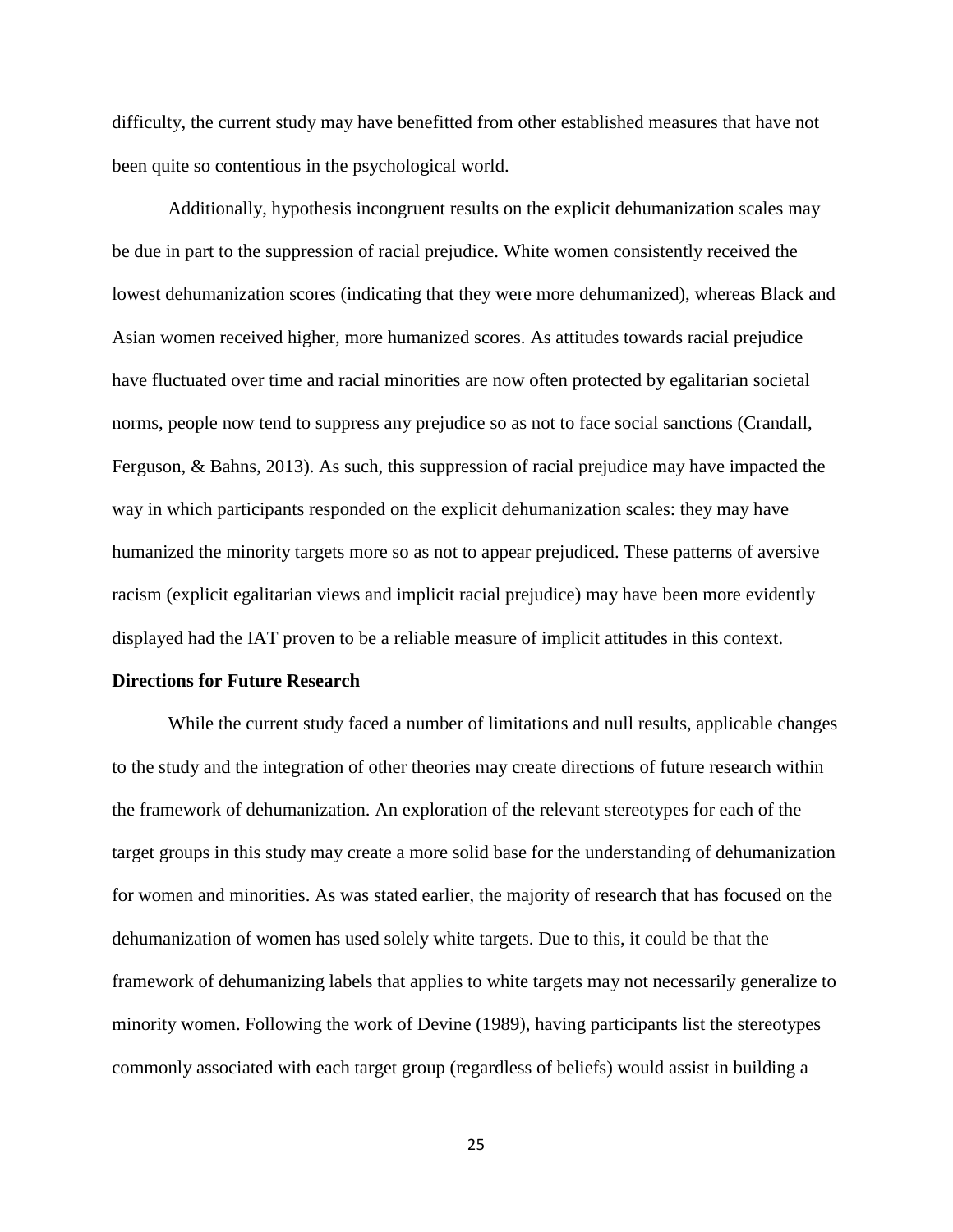more comprehensive understanding of dehumanizing stereotypes. As such, building the theoretical framework in this manner would likely allow for a more distinct measuring of the associated stereotypes.

Moreover, previous research regarding the classification of social groups into specific categories has benefitted from the use of priming. A priming of social category labels often engenders a stronger activation of the stereotypes associated with that label, leading to a more distinct measurement of the stereotype in question (Devine, 1989; Lepore & Brown, 1997). In regards to the study of mechanistic or animalistic dehumanization, activation of the stereotypes associated with these forms of dehumanization may be strengthened by preconscious exposure to the labels of "animal" or "object." Even exposing participants to images of animals or objects may be beneficial in the triggering and examination of the relevant associations.

Moreover, building further research based upon the Stereotype Content Model (SCM; Fiske, Cuddy, Glick, & Xu, 2002) could potentially benefit the current line of research. This model presents unique dimensions that individuals can be catalogued into based on perceptions of warmth and competence associated with that individual's group status. Groups that are sorted into the lowest dimension (low competence; low warmth) are dehumanized and perceived as being unable to experience the complexity of humanity (Harris & Fiske, 2006). However, the current study's groups of interest, particularly Asian and Black women, may be relegated to different quadrants based on the possible forms of dehumanization that are applied. As they may be sorted into different quadrants (low warmth-high competence; high warmth-low competence), different measures specifically assessing the warmth and competence of these targets may be more suited to the research questions. As such, a more distinct understanding of both mechanistic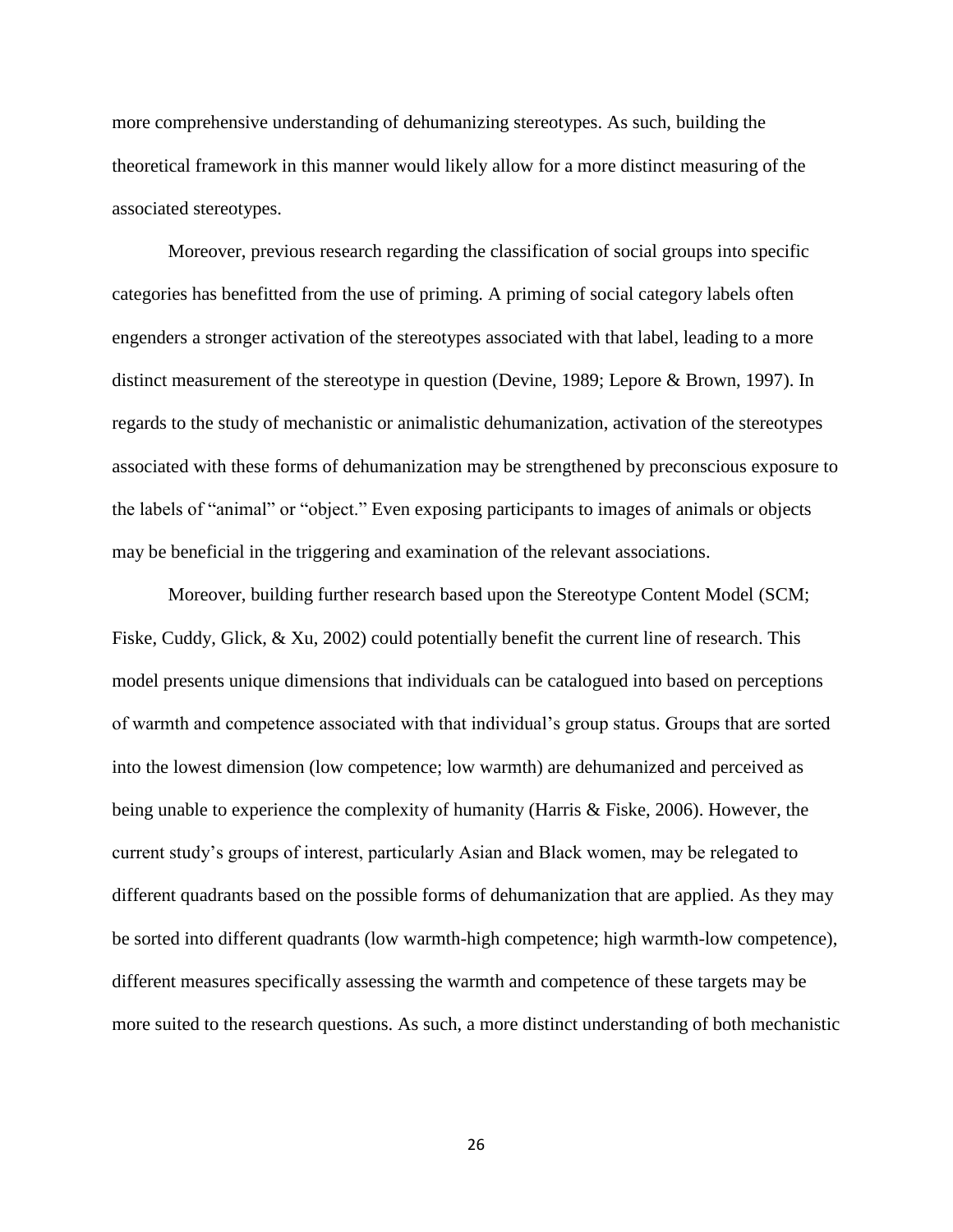and animalistic dehumanization through the SCM would lend itself to any future research conducted on dehumanization.

Objectification theory must also be taken into account when considering these forms of dehumanization. Objectification theory is a theoretical framework that postulates that women are socialized to internalize an outsider's perspective of themselves, a perspective that sexualizes women's physical selves (Fredrickson & Roberts, 1997). Sexual objectification, like dehumanization, occurs when women are reduced to a less than human status by focusing on their attractiveness or their body (Moradi & Huang, 2008). When consistently exposed to sexual objectification through the male gaze, women are thus socialized to view themselves as sexual objects through experiences that force women to focus on their own appearance (Fredrickson & Roberts, 1997). Through this forced self-objectification, women report feeling significantly more body shame and social physique anxiety when exposed to the male gaze, as opposed to women who are subject to the gaze of a fellow female (Calogero, 2004). While objectification theory may lend more information to the aftermath of dehumanization, it may also engender better understanding of the process of dehumanization.

#### <span id="page-31-0"></span>**Conclusion**

The present research reveals important findings in that women of different racial backgrounds are dehumanized differently dependent on their portrayal (sex- or beauty-based). However, the results did not support the original hypotheses, which may be due largely in part to the limitations associated with the current study. The current questions would likely benefit from an amalgamation of different theories and methodologies that have examined similar psychological constructs. As such, further examination and research regarding the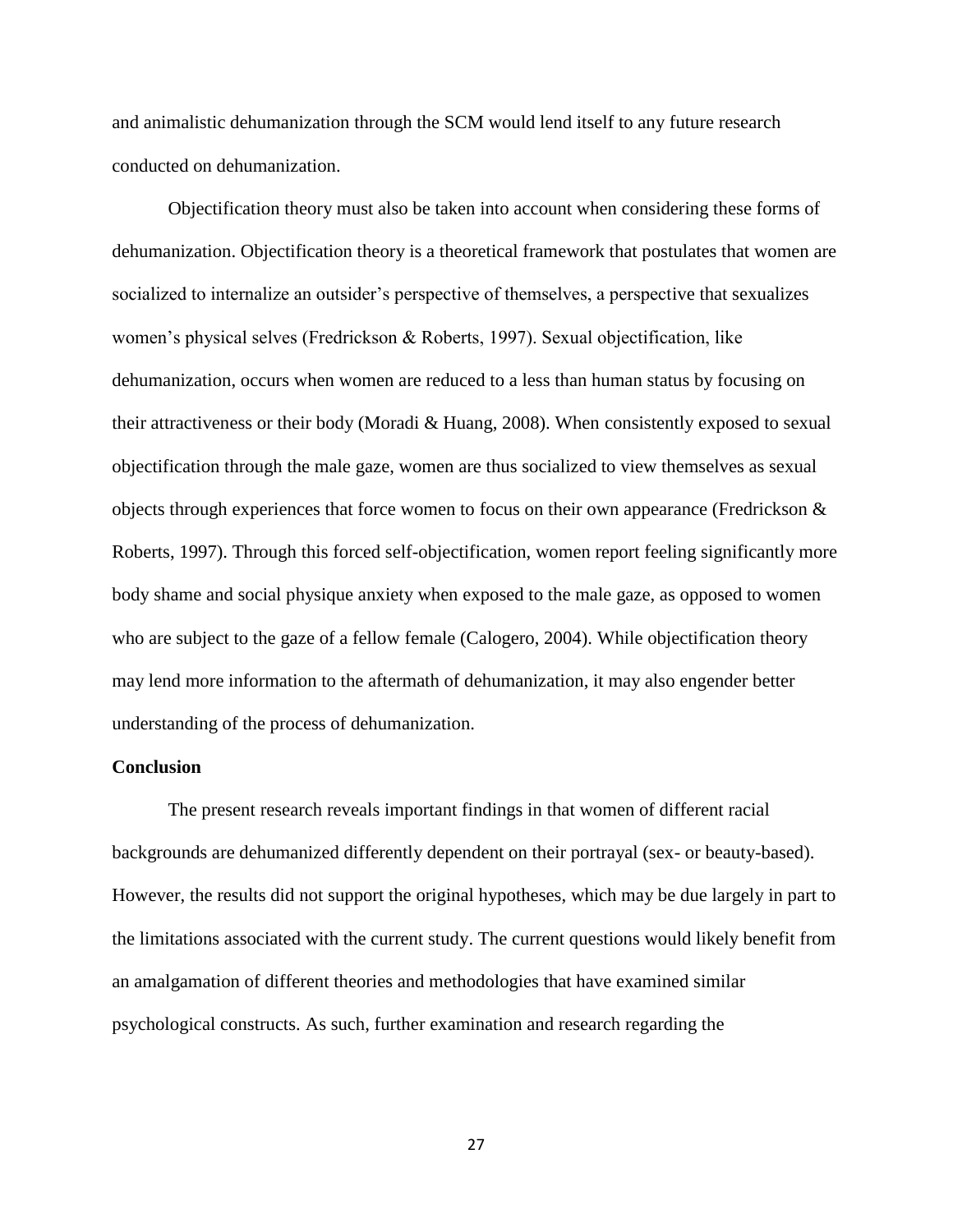dehumanization of women, particularly minority women, may grant a more comprehensive understanding of the nature of dehumanization.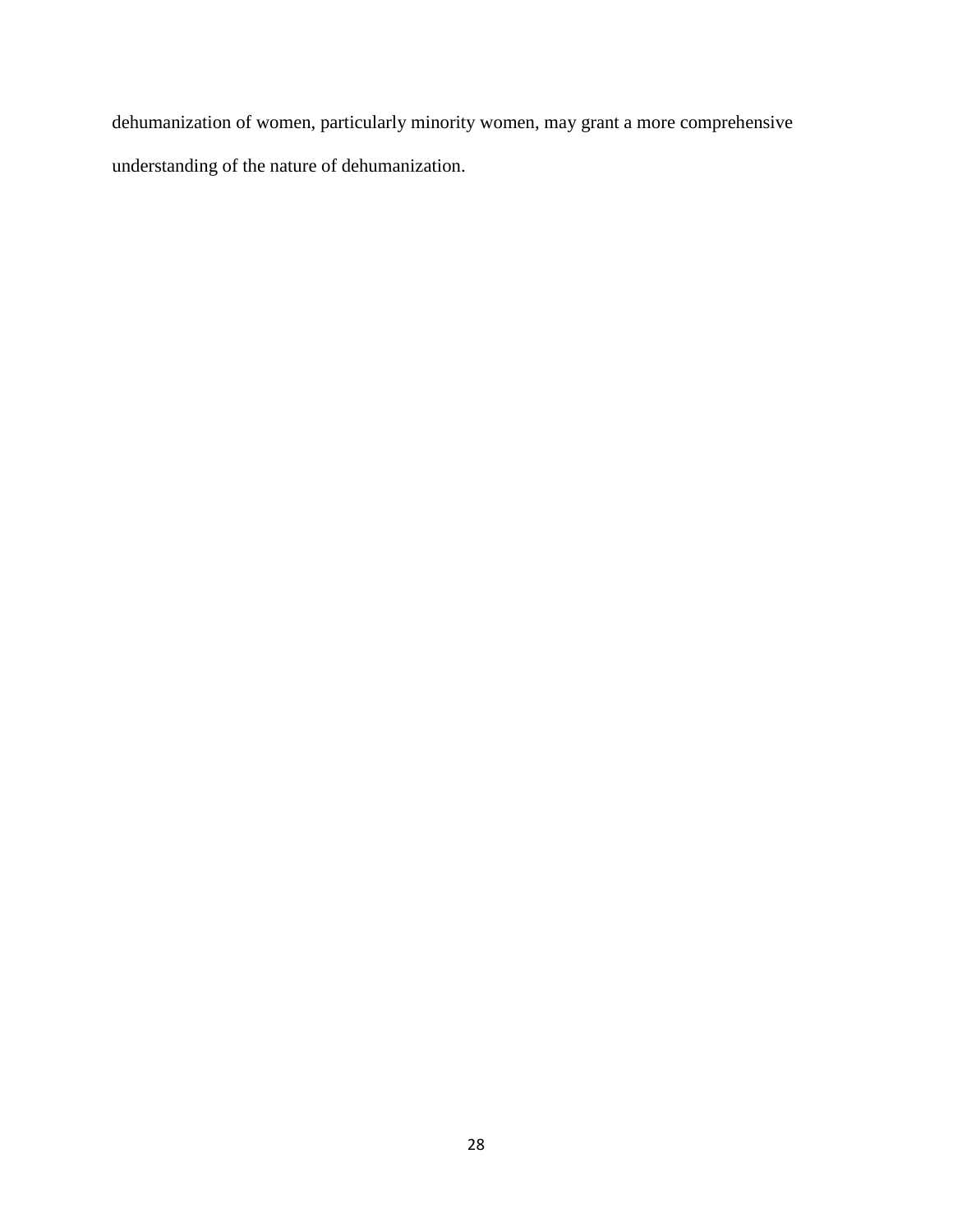#### REFERENCES

- <span id="page-33-0"></span>Banse, R., Seise, J., & Zerbes, N. (2001). Implicit attitudes towards homosexuality: Reliability, validity, and controllability of the IAT. *Zeitschrift für experimentelle Psychologie, 48*(2), 145-160.
- Bastian, B., & Haslam, N. (2011). Experiencing dehumanization: Cognitive and emotional effects of everyday dehumanization. *Basic and Applied Social Psychology, 33*(4), 295- 303.
- Bastian, B., Laham, S. M., Wilson, S., Haslam, N., & Koval, P. (2011). Blaming, praising, and protecting our humanity: The implications of everyday dehumanization for judgments of moral status. *British Journal of Social Psychology, 50*(3), 469-483.
- Bernard, P., Gervais, S., Allen, J., Campomizzi, S., & Klein, O. (2012). Integrating sexual objectification with object versus person recognition: The sexualized body-inversion hypothesis. *Psychological Science, 23(*5*),* 469-71.
- Blair, I. V., Ma, J. E., & Lenton, A. P. (2001). Imagining stereotypes away: the moderation of implicit stereotypes through mental imagery. *Journal of Personality and Social Psychology, 81*(5), 828.
- Blanton, H., Jaccard, J., Gonzales, P. M., & Christie, C. (2006). Decoding the implicit association test: Implications for criterion prediction. *Journal of Experimental Social Psychology*, *42*(2), 192-212.
- Blanton, H., Jaccard, J., Christie, C., & Gonzales, P. M. (2007). Plausible assumptions, questionable assumptions and post hoc rationalizations: Will the real IAT, please stand up?. *Journal of Experimental Social Psychology*,*43*(3), 399-409.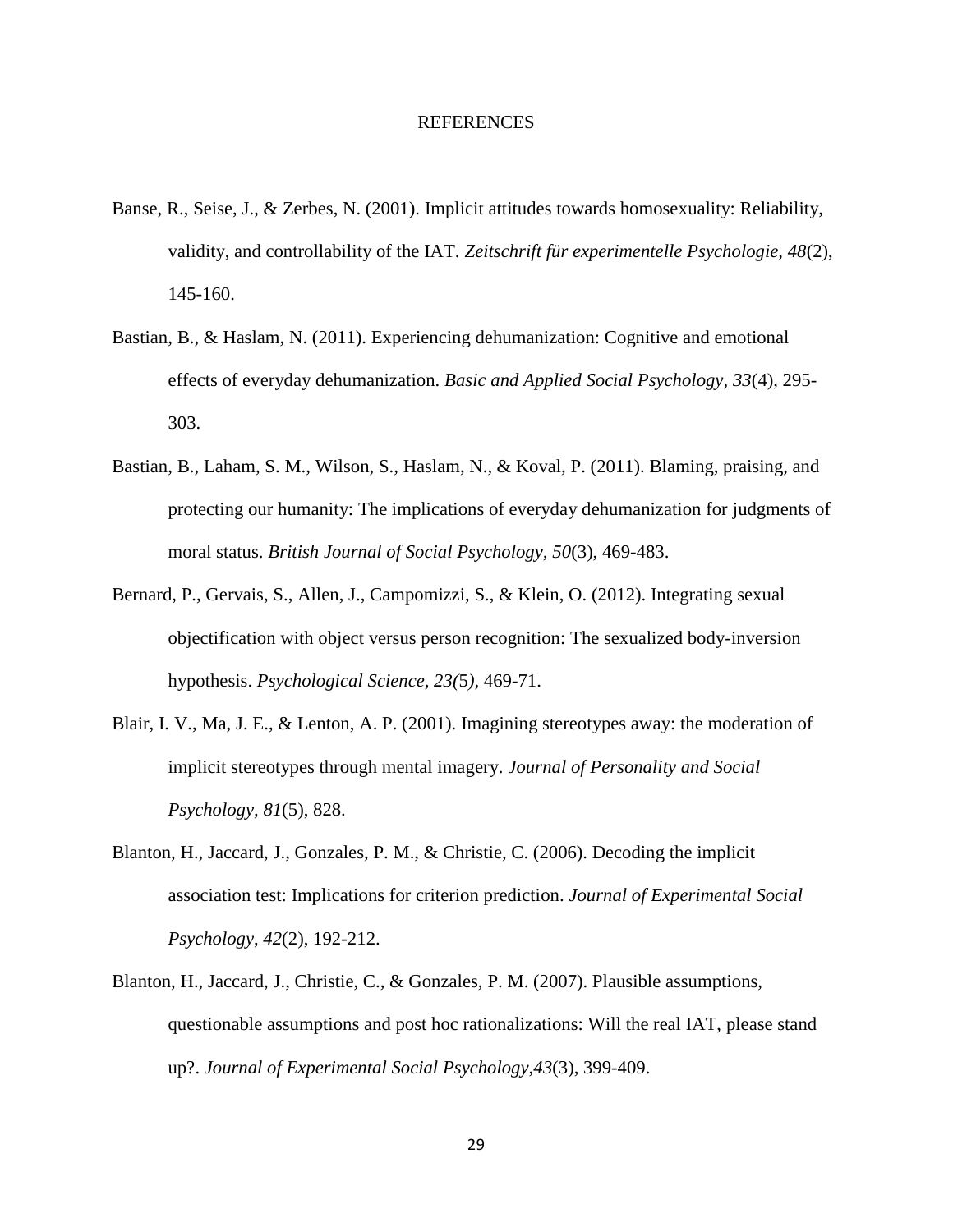Brennan, W. (2005). Female objects of semantic dehumanization and violence.

- Brooks, D. E., & Hébert, L. P. (2006). Gender, race, and media representation. *Handbook of Gender and Communication, 16*, 297-317.
- Buchanan, N. T., & Ormerod, A. J. (2002). Racialized sexual harassment in the lives of African American women. *Women & Therapy, 25*(3-4), 107-124.
- Calogero, R. M. (2004). A test of objectification theory: The effect of the male gaze on appearance concerns in college women. *Psychology of Women Quarterly, 28*(1), 16-21. doi:10.1111/j.1471-6402.2004.00118.x
- Calogero, R. M., Pina, A., Park, L. E., & Rahemtulla, Z. (2010). Objectification theory predicts college women's attitudes toward cosmetic surgery. *Sex Roles, 63*(1-2), 32-41.
- Cikara, M., Eberhardt, J. L., & Fiske, S. T. (2011). From agents to objects: Sexist attitudes and neural responses to sexualized targets. *Journal of Cognitive Neuroscience, 23*(3), 540- 551.
- Crandall, C. S., Ferguson, M. A., & Bahns, A. J. (2013). When we see prejudice: The normative window and social change. In C. Stangor & C. S. Crandall (Eds.), *Stereotyping and prejudice* (pp. 53-70). New York: Psychology Press.
- Cureton, E.E. (1951). Validity. In E.F. Lindquist (Ed.), *Educational measurement* (621 694). Washington, DC: American Council on Education.
- Cunningham, W. A., Preacher, K. J., & Banaji, M. R. (2001). Implicit attitude measures: Consistency, stability, and convergent validity. *Psychological science, 12*(2), 163-170.
- DeLuca-McLean, D., & Castano, E. (2009). Infra-humanization of ethnic minorities: The moderating role of ideology. *Basic and Applied Social Psychology*, *31*(2), 102-108.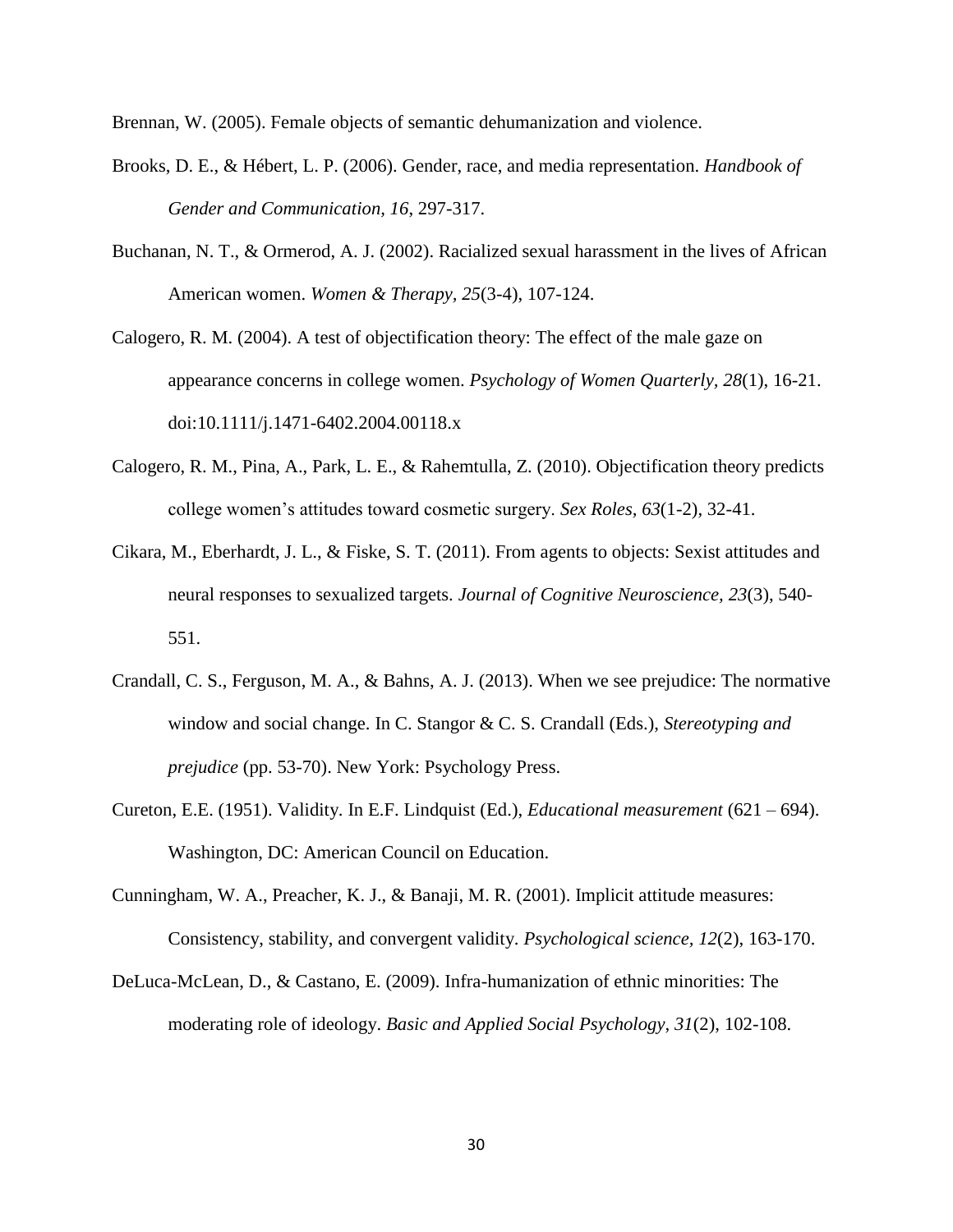- Dovidio, J. F., Kawakami, K., & Gaertner, S. L. (2002). Implicit and explicit prejudice and interracial interaction. *Journal of Personality and Social Psychology, 82*(1), 62.
- Dworkin, A. (1994). Pornography happens to women. In a conference titled Speech, Equality and Harm: feminist Legal Perspectives on Pornography and Hate Propaganda. Chicago: March (Vol. 6, p. 1993).
- Faul, F., Erdfelder, E., Buchner, A., & Lang, A.-G. (2009). Statistical power analyses using G\*Power 3.1: Tests for correlation and regression analyses. *Behavior Research Methods, 41*, 1149-1160.
- Fazio, R. H., & Olson, M. A. (2003). Implicit measures in social cognition research: Their meaning and use. *Annual Review of Psychology, 54*(1), 297-327.
- Fiedler, K., Messner, C., & Bluemke, M. (2006). Unresolved problems with the "I", the "A", and the "T": A logical and psychometric critique of the Implicit Association Test (IAT). *European Review of Social Psychology*, *17*(1), 74-147.
- Fiske, S. T., Cuddy, A. J., Glick, P., & Xu, J. (2002). A model of (often mixed) stereotype content: competence and warmth respectively follow from perceived status and competition. *Journal of personality and social psychology*, *82*(6), 878.
- Fiske, S. T., Cuddy, A. J., & Glick, P. (2007). Universal dimensions of social cognition: Warmth and competence. *Trends in Cognitive Sciences, 11*(2), 77-83
- Fiske, S. T. (2009). From dehumanization and objectification to rehumanization. *Annals of the New York Academy of Sciences*, 116731-34. doi:10.1111/j.1749-6632.2009.04544.x
- Fredrickson, B. L., & Roberts, T. A. (1997). Objectification theory. *Psychology of Women Quarterly, 21*(2), 173-206.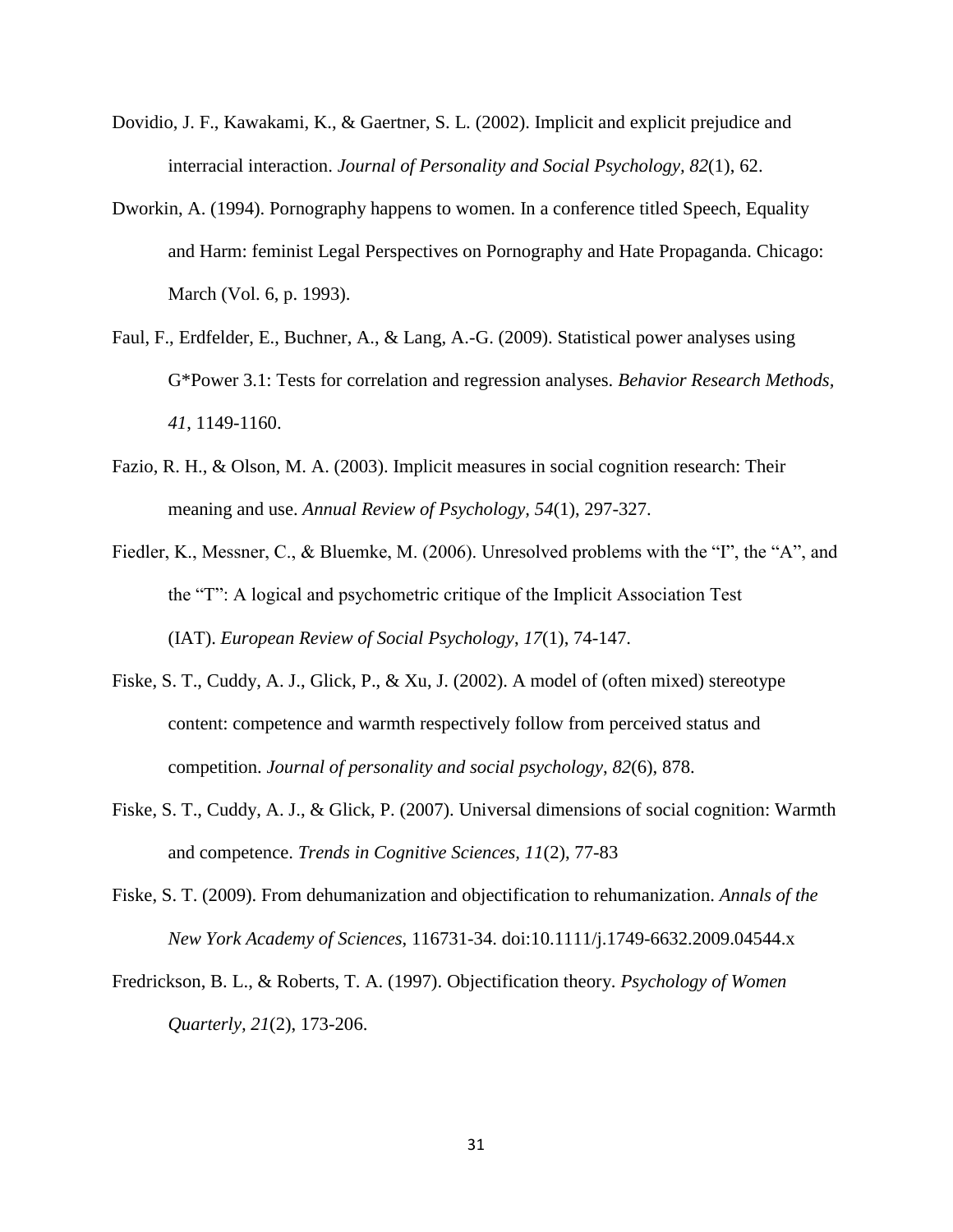- Gawronski, B. (2002). What does the Implicit Association Test measure? A test of the convergent and discriminant validity of prejudice-related IATs. *Experimental Psychology (formerly Zeitschrift für Experimentelle Psychologie), 49*(3), 171-180.
- Gervais, S. S., Holland, A. M., & Dodd, M. D. (2013). My Eyes Are Up Here: The Nature of the Objectifying Gaze Toward Women. *Sex Roles, 69*(11/12), 557-570. doi:10.1007/s11199- 013-0316-x
- Glick, P., & Fiske, S. T. (1996). The Ambivalent Sexism Inventory: Differentiating hostile and benevolent sexism. *Journal of Personality and Social Psychology, 70*(3), 491.
- Glick, P., & Fiske, S. (1997). Hostile and benevolent sexism: Measuring ambivalent sexist attitudes towards women. *Psychology of Women Quarterly, 21*(1), 119-135.
- Glick, P., Fiske, S. T., Mladinic, A., Saiz, J. L., Abrams, D., Masser, B., Adetoun, B., Osagie, J.E., Akande, A., Alao, A., Brunner, A., Willemsen, T.M., Chipeta, K., Dardenne, B., Dijksterhuis, A., Wigboldus, D., Eckes, T., Six-Materna, I., Exposito, F., Moya, M., Foddy, M., Kim, H.J., Lameiras, M., Sotelo, M.J., Mucchi-Faina, A., Romani, M., Sakalh, N., Udegbe, B., Yamamoto, M., Ui, M., Ferreira, M.C, & López, W. L. (2000). Beyond prejudice as simple antipathy: hostile and benevolent sexism across cultures. *Journal of Personality and Social Psychology, 79*(5), 763.
- Glick, P., & Fiske, S. T. (2001). An ambivalent alliance: Hostile and benevolent sexism as complementary justifications for gender inequality. *American Psychologist, 56*(2), 109.
- Glick, P., & Fiske, S. T. (2011). Ambivalent sexism revisited. *Psychology of Women Quarterly, 35*(3), 530-535.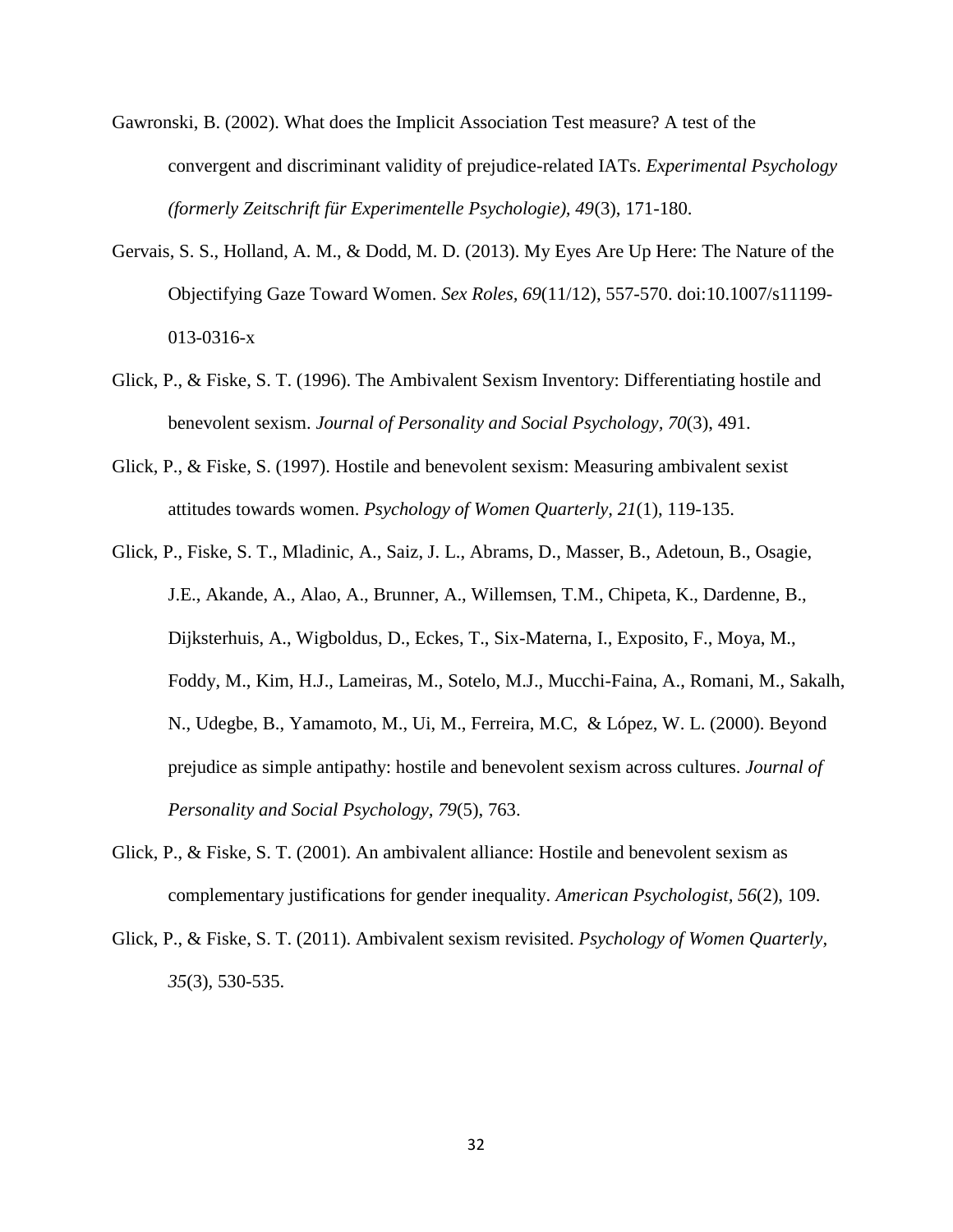- Goff, P., Eberhardt, J., Williams, M., & Jackson, M. (2008). Not yet human: Implicit knowledge, historical dehumanization, and contemporary consequences. *Journal of Personality and Social Psychology, 94*(2), 292-306.
- Graff, K., Murnen, S. K., & Smolak, L. (2012). Too sexualized to be taken seriously? Perceptions of a girl in childlike vs. sexualizing clothing. *Sex roles, 66*(11-12), 764-775.
- Gray, H. M., Gray, K., & Wegner, D. M. (2007). Dimensions of mind perception. *Science, 315*(5812), 619-619.
- Greenwald, A. G., & Banaji, M. R. (1995). Implicit social cognition: attitudes, self-esteem, and stereotypes. *Psychological Review, 102*(1), 4.
- Greenwald, A. G., McGhee, D. E., & Schwartz, J. L. (1998). Measuring individual differences in implicit cognition: the implicit association test. *Journal of Personality and Social Psychology, 74*(6), 1464.
- Greenwald, A. G., Banaji, M. R., Rudman, L. A., Farnham, S. D., Nosek, B. A., & Mellott, D. S. (2002). A unified theory of implicit attitudes, stereotypes, self-esteem, and self-concept. *Psychological Review, 109*(1), 3.
- Greenwald, A. G., Nosek, B. A., & Banaji, M. R. (2003). Understanding and using the implicit association test: I. An improved scoring algorithm. *Journal of Personality and Social Psychology, 85*, 197-216.

Groos, A. (1991). Madame Butterfly: The story. *Cambridge Opera Journal, 3*(02), 125-158.

Harris, L. T., & Fiske, S. T. (2006). Dehumanizing the lowest of the low neuroimaging responses to extreme out-groups. *Psychological science*,*17*(10), 847-853.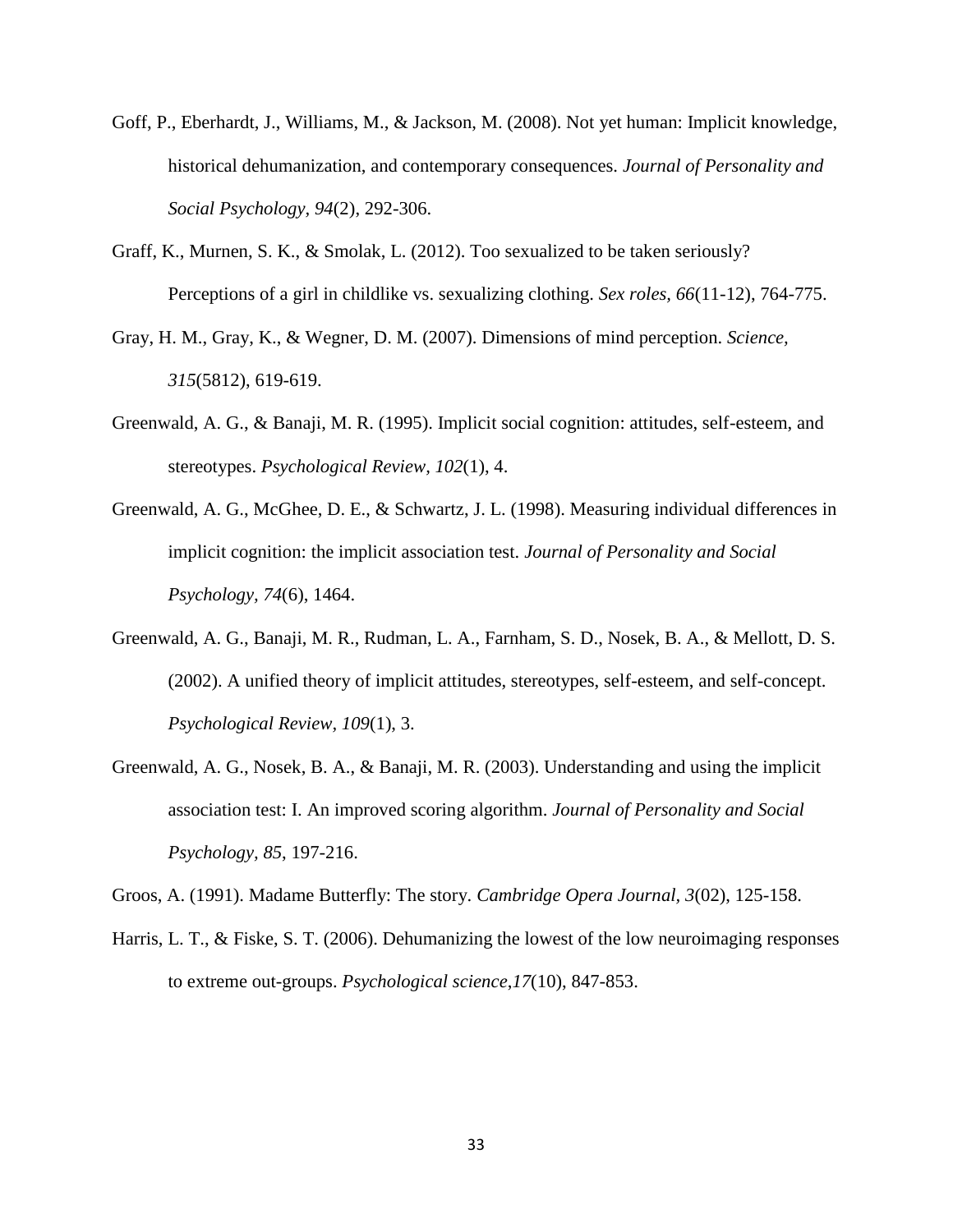- Haslam, N., Bain, P., Douge, L., Lee, M., & Bastian, B. (2005). More human than you: attributing humanness to self and others. *Journal of Personality and Social Psychology, 89*(6), 937.
- Haslam, N. T. (2006). Dehumanization: An integrative review. *Personality and Social Psychology Bulletin, 10,* 252-264.
- Haslam, N., Kashima, Y., Loughnan, S., Shi, J., & Suitner, C. (2008). Subhuman, inhuman, and superhuman: Contrasting humans with nonhumans in three cultures. *Social Cognition, 26*(2), 248-258.
- Heflick, N. A., & Goldenberg, J. L. (2009). Objectifying Sarah Palin: Evidence that objectification causes women to be perceived as less competent and less fully human. *Journal of Experimental Social Psychology, 45*(3), 598-601.
- Hernandez, D. (2011). The effects of consuming pornography: Men's attitudes toward violence against women, dominance over and objectification of women, and sexual expectations of women. *Perspectives (University Of New Hampshire),* 116-123.
- Hobson, J. (2003). The "batty" politic: Toward an aesthetic of the black female body. *Hypatia, 18*(4), 87-105.
- Jackson, S.L. (2014). Research methods and statistics: A critical thinking approach (5th ed.). Belmont, CA: Wadsworth, Cengage Learning.
- Killing us softly 4 [Motion picture]. (2010). United States: Cambridge Documentaries. http://www.mediaed.org/cgi-bin/commerce.cgi?preadd=action&key=241
- Lee, S. J., & Vaught, S. (2003). "You can never be too rich or too thin": Popular and consumer culture and the Americanization of Asian American girls and young women. *Journal of Negro Education*, *72*(4), 457.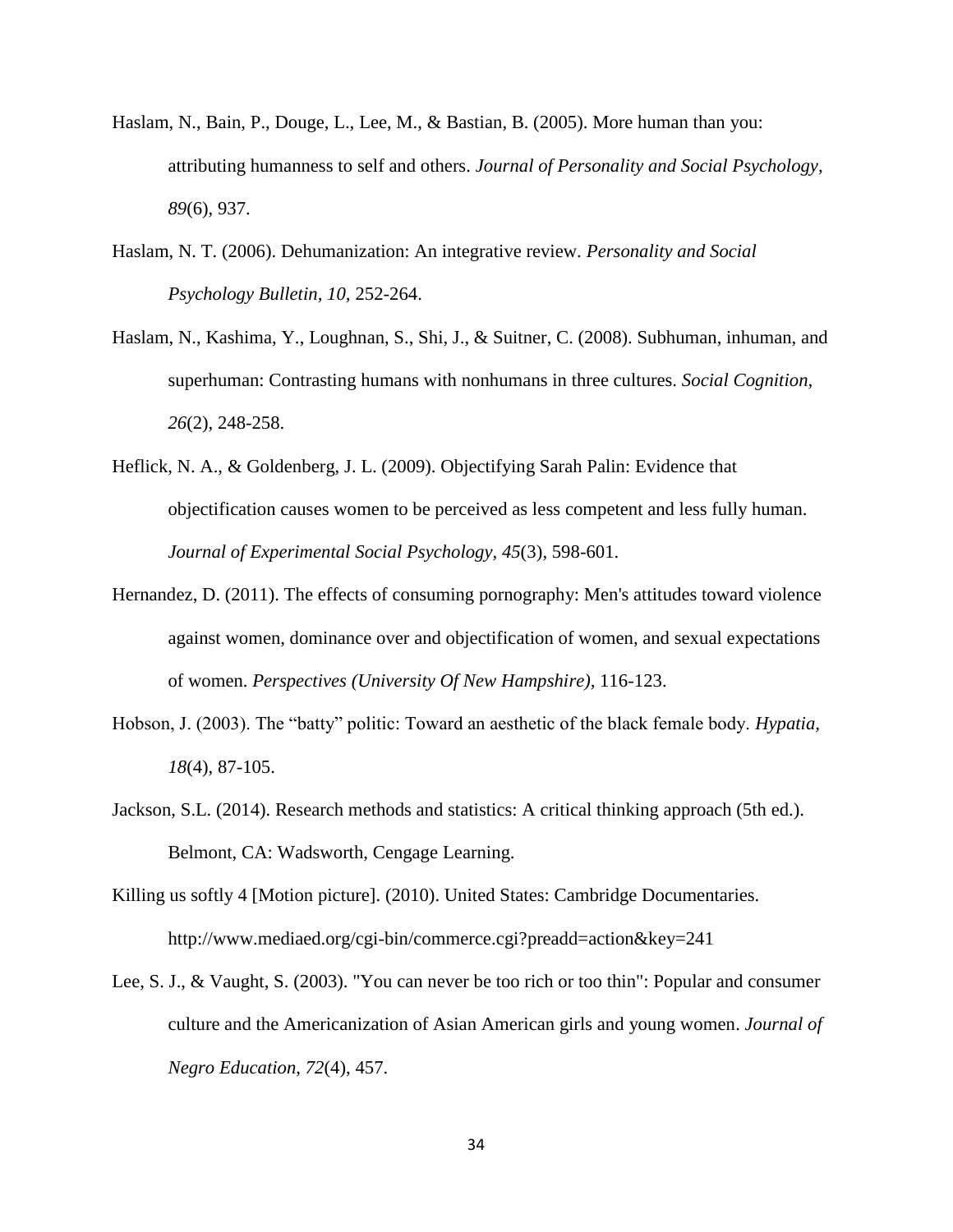Likert, R. (1932). A technique for the measurement of attitudes. *Archives of psychology.*

- Loughnan, S., & Haslam, N. (2007). Animals and androids: Implicit associations between social categories and nonhumans. *Psychological Science, 18*(2), 116-121.
- Loughnan, S., Haslam, N., Murnane, T., Vaes, J., Reynolds, C., & Suitner, C. (2010). Objectification leads to depersonalization: The denial of mind and moral concern to objectified others. *European Journal of Social Psychology*, *40*(5), 709-717.
- Loughnan, S., Pina, A., Vasquez, E. A., & Puvia, E. (2013). Sexual objectification increases rape victim blame and decreases perceived suffering. *Psychology of Women Quarterly, 37*(4), 455-461.
- Macrae, C. N., & Bodenhausen, G. V. (2001). Social cognition: Categorical person perception. *British Journal of Psychology, 92*(1), 239-255.
- Mayo, T.L. (2010). Black women and contemporary media: The struggle to self-define black womanhood. Master's thesis, Indiana University, Indianapolis, Indiana.
- McCabe, J. (2009). Racial and gender microaggressions on a predominantly-white campus: Experiences of Black, Latina/o and White undergraduates. *Race, Gender, & Class, 16*(1), 133-151. Retrieved December 30, 2014, from [www.jstor.org](http://www.jstor.org/)
- McCrae, R. R., & Costa, P. T. (1985). Updating Norman's "adequate taxonomy": Intelligence and personality dimensions in natural language and in questionnaires. *Journal of Personality and Social Psychology, 49*, 710–721.
- Meade, A. W. (2009). FreeIAT: An open-source program to administer the implicit association test. *Applied Psychological Measurement, 33*, 643.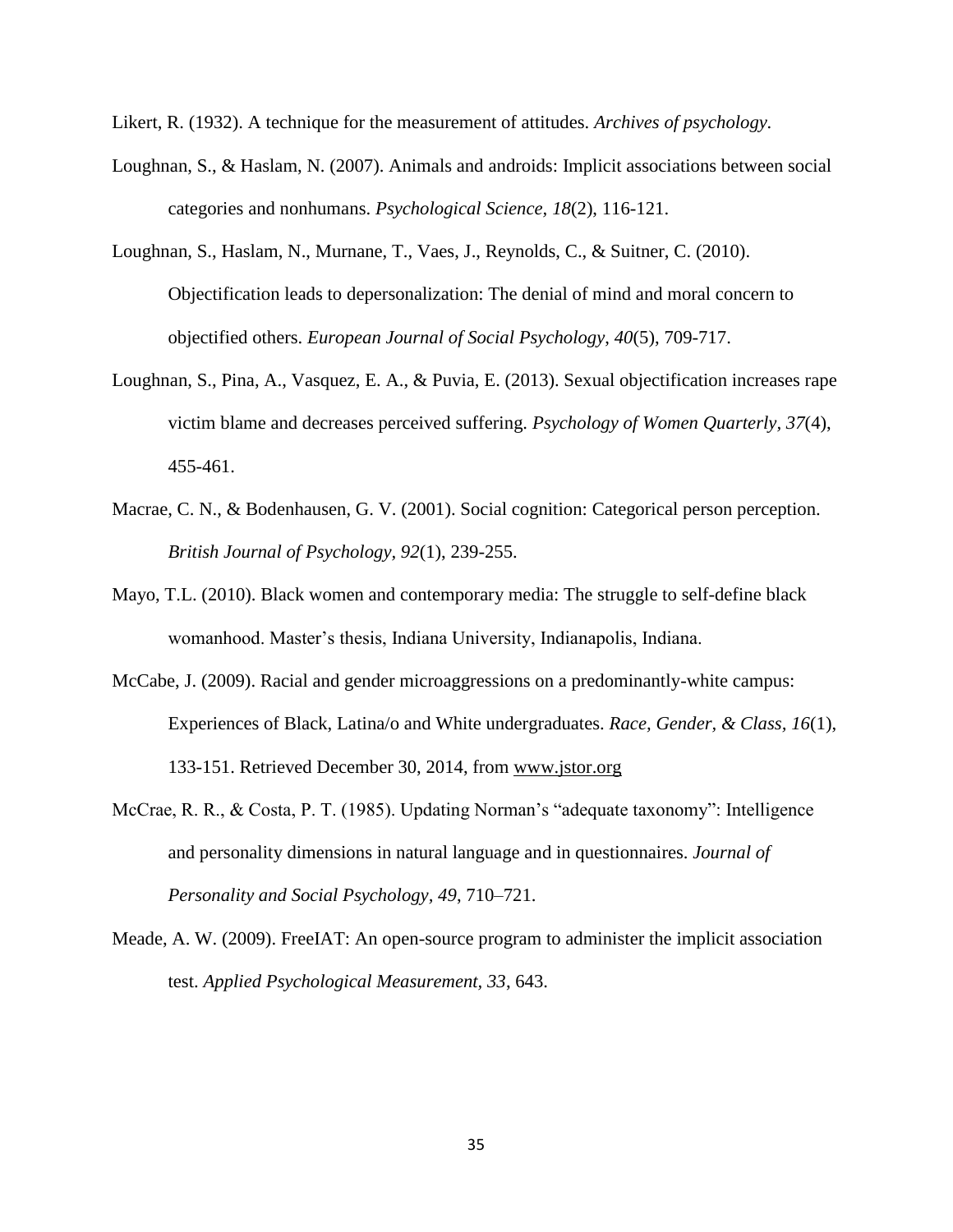- Mercurio, A., & Landry, L. (2008). Self-objectification and well-being: The impact of selfobjectification on women's overall sense of self-worth and life satisfaction. *Sex Roles, 58*(7/8), 458-466. doi:10.1007/s11199-007-9357-3
- Moradi, B., & Huang, Y. (2008). Objectification theory and psychology of women: a decade of advances and future directions. *Psychology of Women Quarterly, 32*(4), 377-398
- Mulac, A., Jansma, L., & Linz, D. (2002). Men's behavior toward women after viewing sexuallyexplicit films: Degradation makes a difference. *Communication Monographs, 69*(4), 311- 328.
- Mura, D. (2005). Asia and Japanese Americans in the postwar era: The White gaze and the silenced sexual subject. *American Literary History, 17*(3), 604-620. doi:10.1093/alh/aji035
- Nosek, B. A., Hawkins, C. B., & Frazier, R. S. (2011). Implicit social cognition: From measures to mechanisms. *Trends in Cognitive Sciences, 15*(4), 152-159.
- Park, P. (2014). The Madame Butterfly effect. *Bitch Magazine: Feminist Response to Pop Culture,* (64), 28-33.
- Pilgrim, D. (2002). The Jezebel Stereotype. Ferris State University.
- Railton, D., & Watson, P. (2005). Naughty girls and red blooded women: Representations of female heterosexuality in music video. *Feminist Media Studies, 5*(1), 51-63.
- Rudman, L., & Mescher, K. (2012). Of animals and objects: Men's implicit dehumanization of women and likelihood of sexual aggression. *Personality and Social Psychology Bulletin,* 734-746.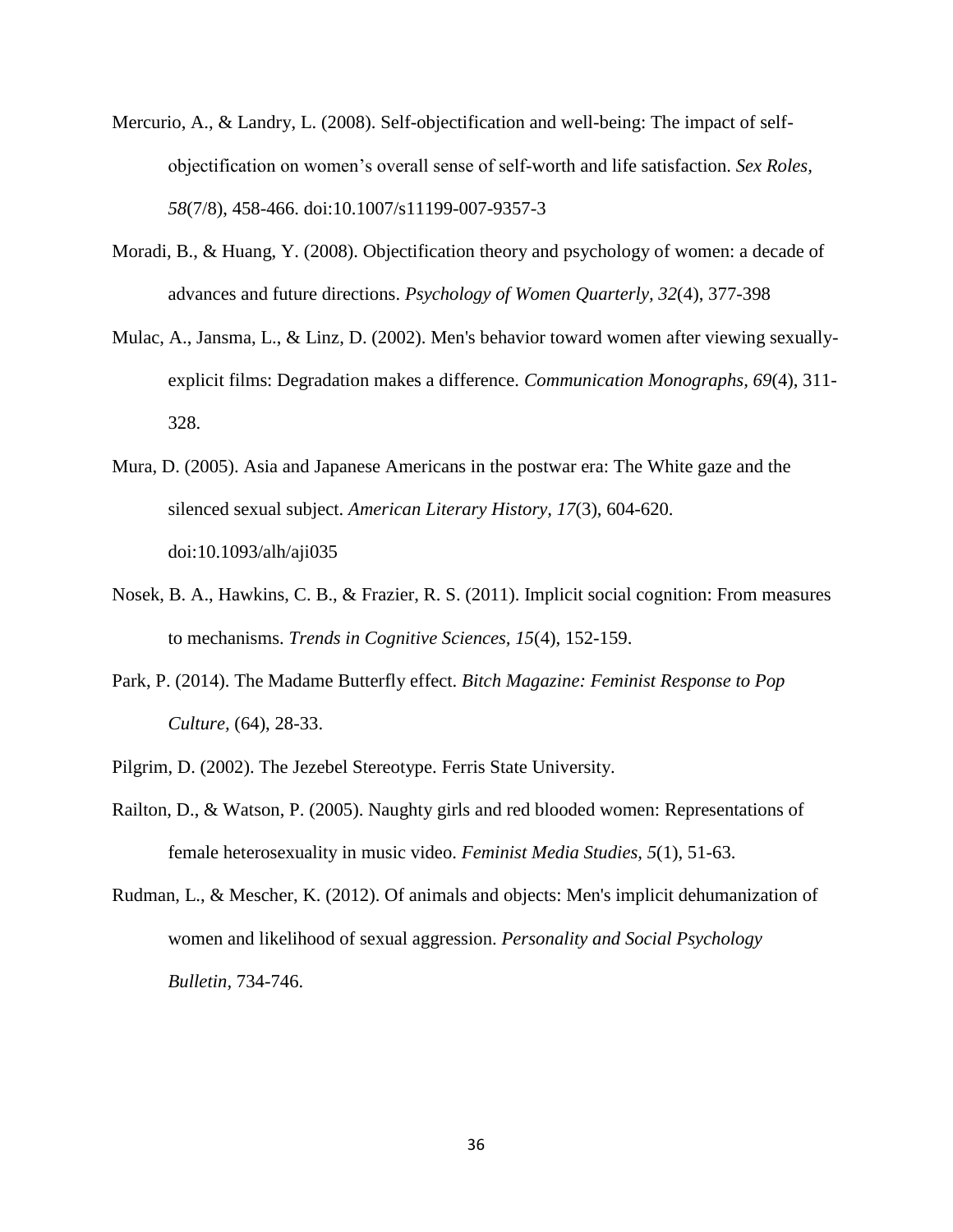- Saguy, T., Quinn, D. M., Dovidio, J. F., & Pratto, F. (2010). Interacting like a body objectification can lead women to narrow their presence in social interactions. *Psychological Science.*
- Salzman, M. B. (2012). Dehumanization as a prerequisite of atrocity and killing. *Nonkilling Psychology, 107*.
- Sherman, G. D., & Haidt, J. (2011). Cuteness and disgust: The humanizing and dehumanizing effects of emotion. *Emotion Review, 3*(3), 245-251.
- Stankiewicz, J. M., & Rosselli, F. (2008). Women as sex objects and victims in print advertisements. *Sex Roles, 58*(7-8), 579-589.
- Stephens, D. P., & Phillips, L. D. (2003). Freaks, gold diggers, divas, and dykes: The sociohistorical development of adolescent African American women's sexual scripts. *Sexuality and Culture, 7*(1), 3-49.
- Sue, D. W., Bucceri, J., Lin, A. I., Nadal, K. L., & Torino, G. C. (2009). Racial microaggressions and the Asian American experience.
- Swim, J. K., Hyers, L. L., Cohen, L. L., & Ferguson, M. J. (2001). Everyday sexism: Evidence for its incidence, nature, and psychological impact from three daily diary studies. *Journal of Social Issues, 57*(1), 31-53.
- Thorndike, E.L. (1918). The nature, purposes and general methods of measurements of educational products. *National Society for the Study of Educational Products: Seventeenth Yearbook*, 16 – 24. Chicago, IL: University of Chicago Press.
- Uchida, A. (1998). The orientalization of Asian women in America. *Women's Studies International Forum, 21*(2), 161-174. Retrieved December 29, 2014.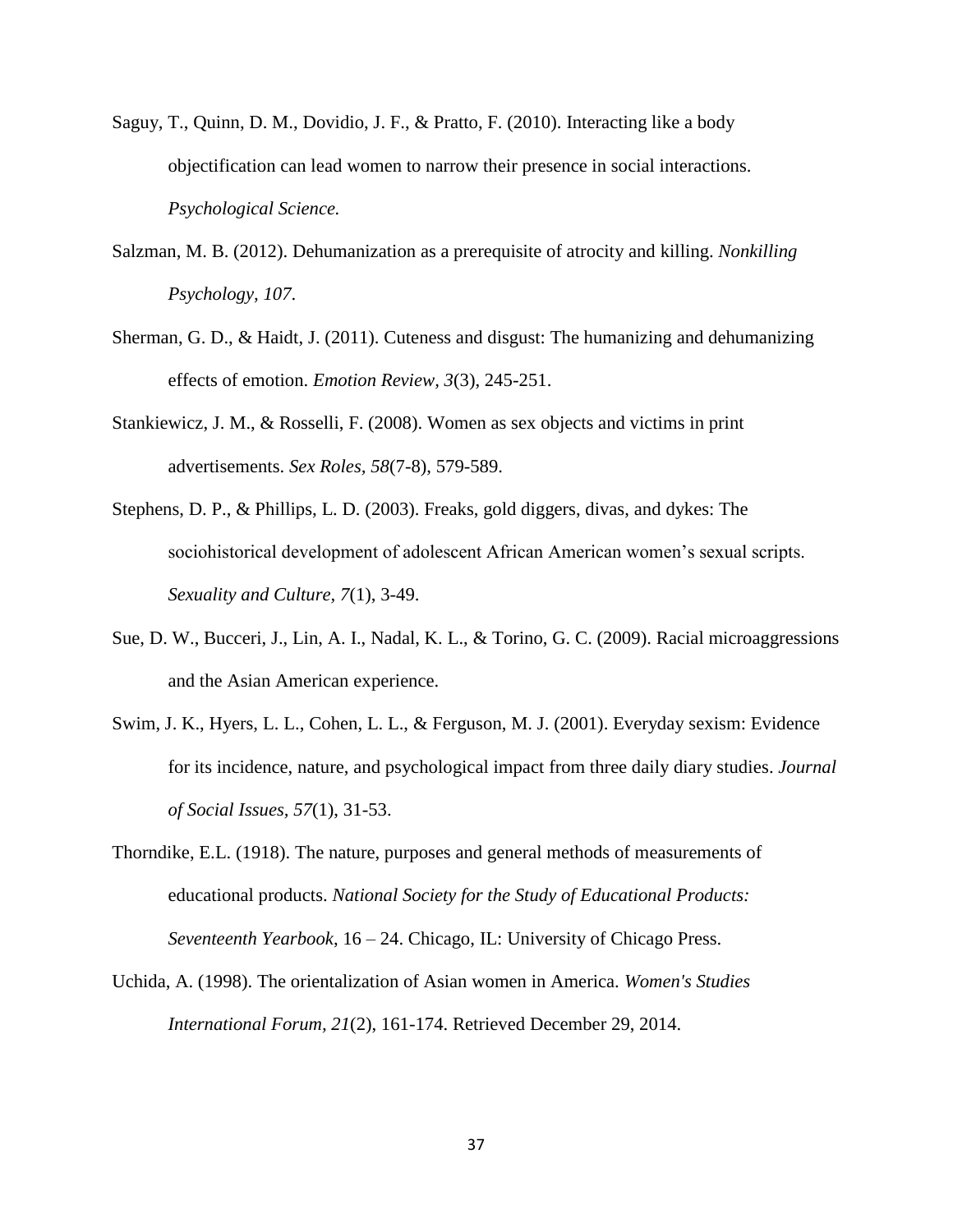- Vaes, J., Paladino, P., & Puvia, E. (2011). Are sexualized women complete human beings? Why men and women dehumanize sexually objectified women. *European Journal of Social Psychology*, *41*(6), 774-785. doi:10.1002/ejsp.824
- Waytz, A., Gray, K., Epley, N., & Wegner, D. M. (2010). Causes and consequences of mind perception. *Trends in Cognitive Sciences, 14*(8), 383-388.
- Weingartner, J. J. (1992). Trophies of war: US troops and the mutilation of Japanese war dead, 1941-1945. *The Pacific Historical Review*, 53-67.
- Wilson, T. D., Lindsey, S., & Schooler, T. Y. (2000). A model of dual attitudes. *Psychological Review, 107*(1), 101.
- Zurbriggen, E. L., Collins, R. L., Lamb, S., Roberts, T. A., Tolman, D. L., Ward, L. M., & Blake, J. (2007). Report of the APA Task Force on the sexualization of girls. American Psychological Association: Washington, DC Available online at http://www. apa. org/pi/wpo/sexualizationrep. pdf.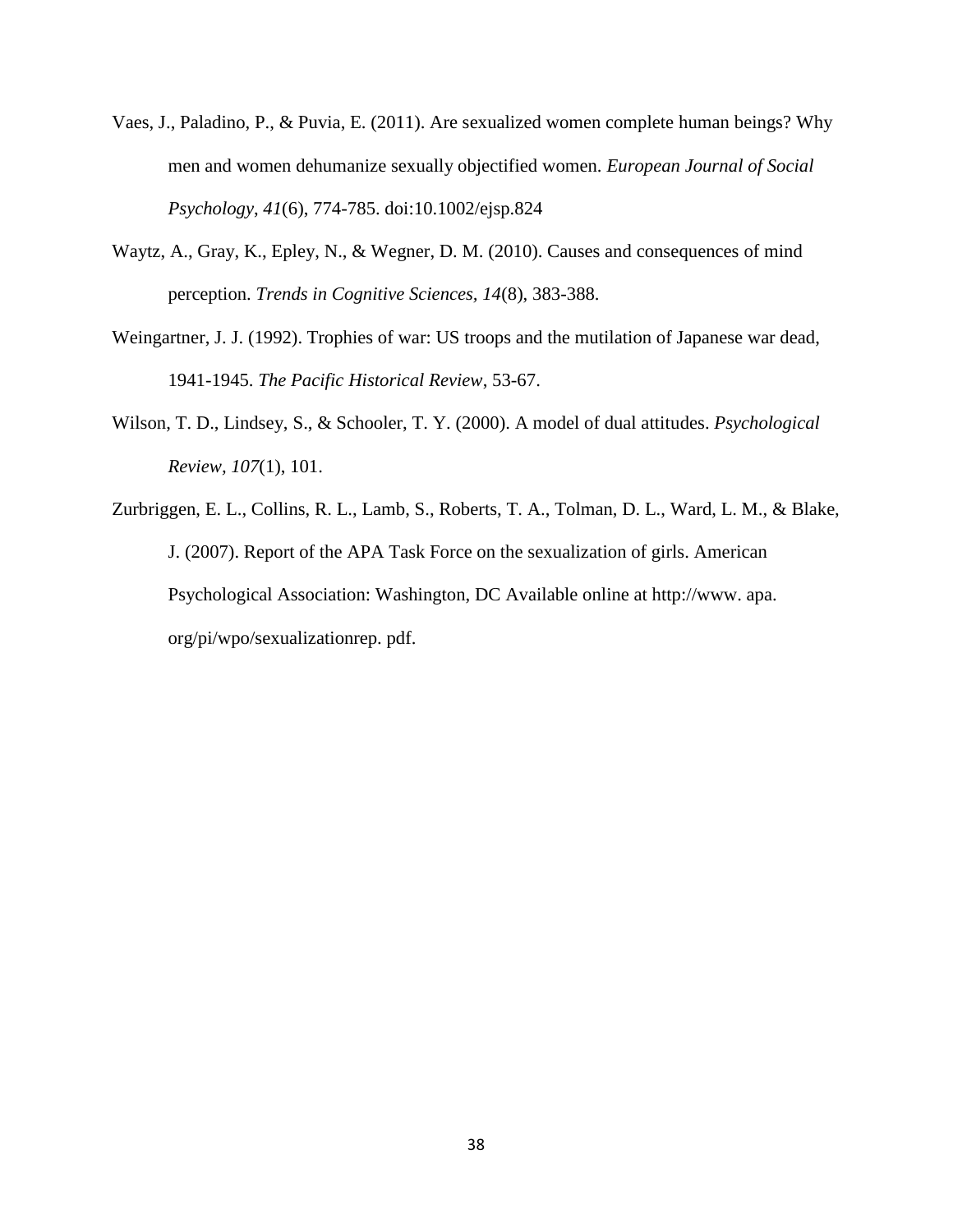## APPENDICES

<span id="page-43-1"></span><span id="page-43-0"></span>

|                     | <b>Black</b> | White | Asian |  |
|---------------------|--------------|-------|-------|--|
| <b>Beauty-Based</b> |              |       |       |  |
|                     |              |       |       |  |
|                     |              |       |       |  |
| Sex-Based           |              |       |       |  |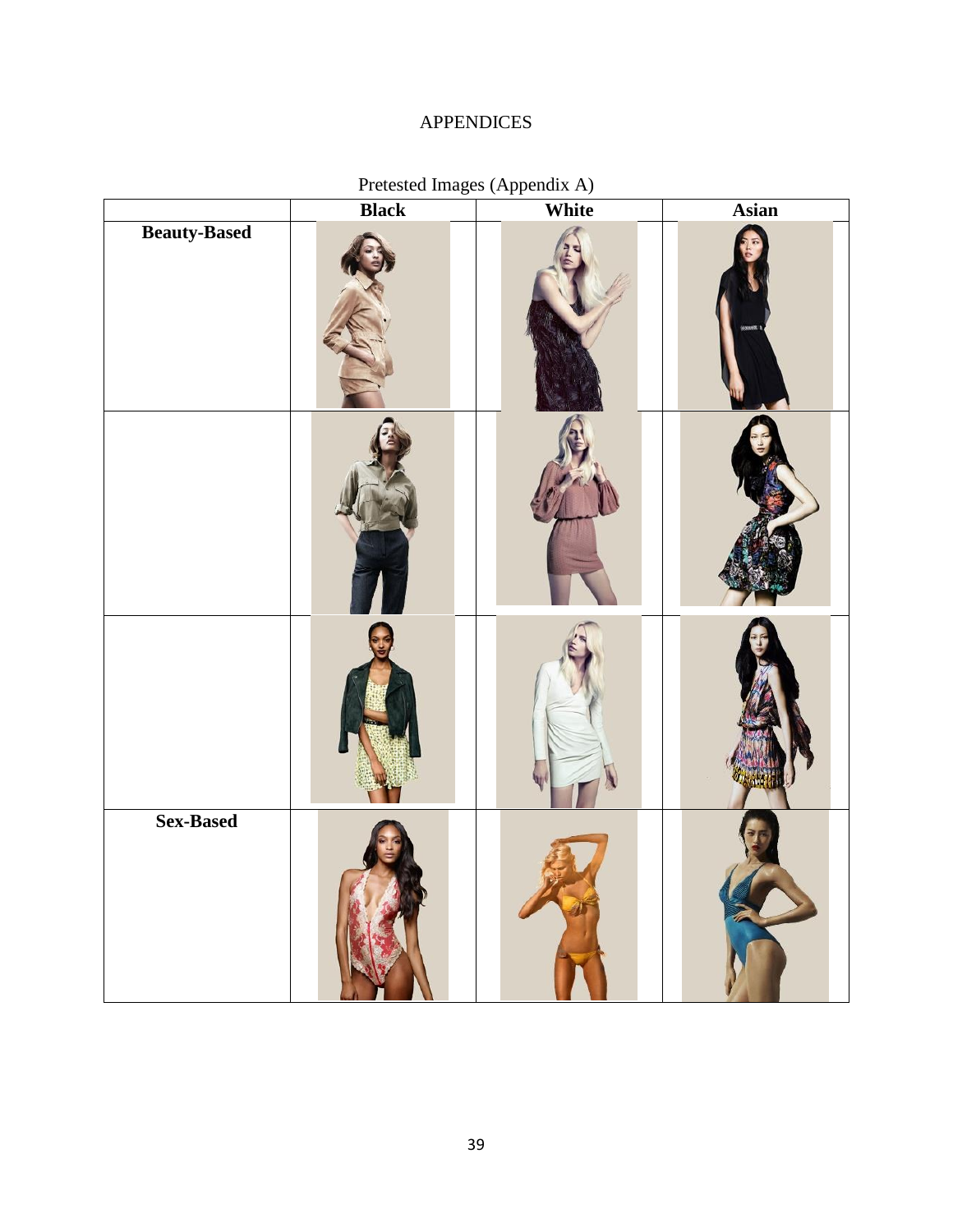| <b>Neutral</b> |   |  |
|----------------|---|--|
|                |   |  |
|                | 嗳 |  |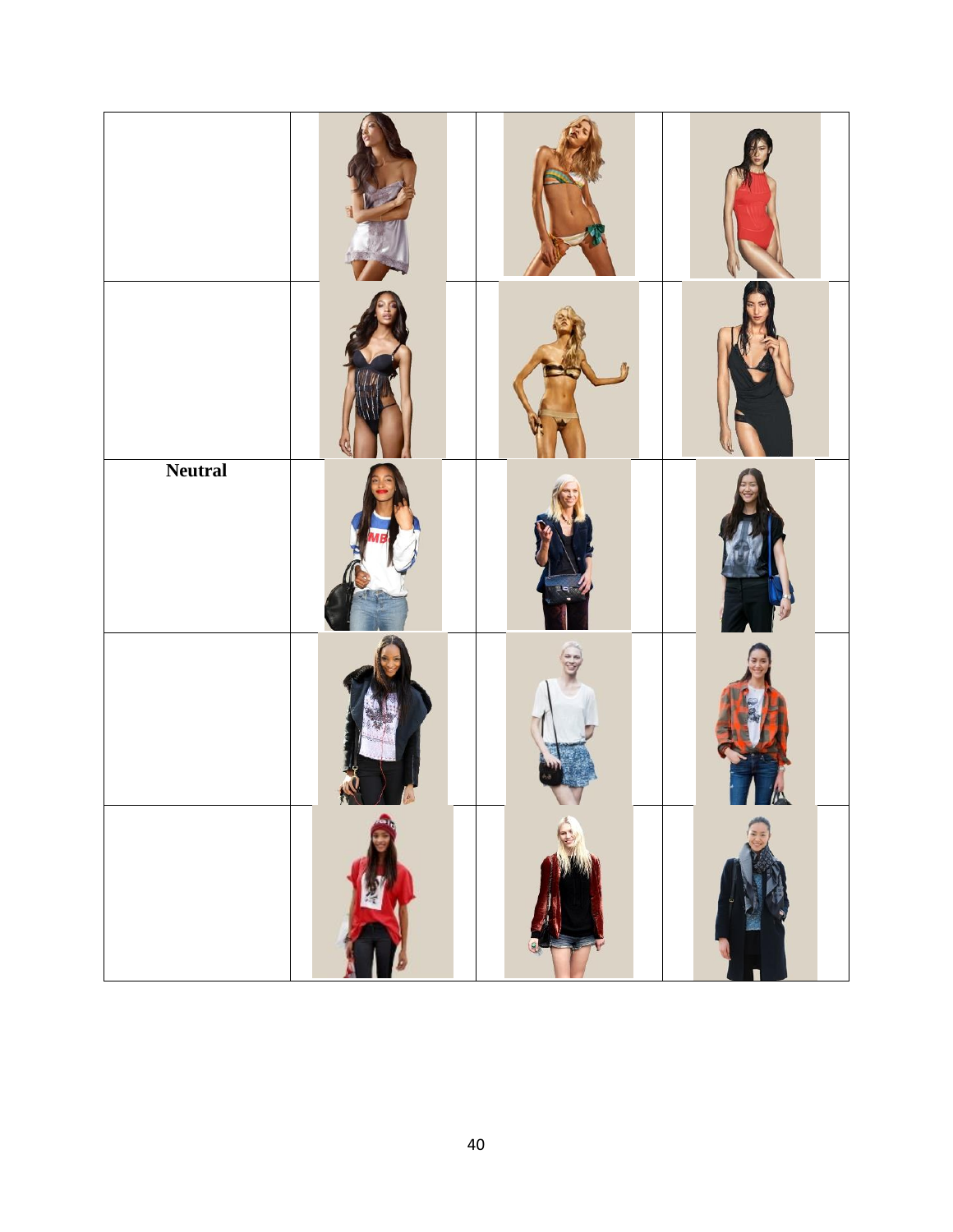<span id="page-45-0"></span>

|                                                                           |                | Pre-Test Questions (Appendix B) |                |             |
|---------------------------------------------------------------------------|----------------|---------------------------------|----------------|-------------|
| 1. How attractive is this woman?                                          |                |                                 |                |             |
| Not at All                                                                | A Little Bit   | Somewhat                        | Very Much      | Extremely   |
| $\mathbf{1}$                                                              | $\overline{2}$ | 3                               | $\overline{4}$ | 5           |
| 2. How much do you think this woman is valued for her beauty?             |                |                                 |                |             |
| Not at All                                                                | A Little Bit   | Somewhat                        | Very Much      | Extremely   |
| $\mathbf{1}$                                                              | $\overline{2}$ | 3                               | $\overline{4}$ | 5           |
| 3. How sexual do you think this woman is?                                 |                |                                 |                |             |
| Not at All                                                                | A Little Bit   | Somewhat                        | Very Much      | Extremely   |
| $\mathbf{1}$                                                              | $\overline{2}$ | 3                               | $\overline{4}$ | 5           |
| 4. How much do you think this woman is valued for her sexuality?          |                |                                 |                |             |
| Not at All                                                                | A Little Bit   | Somewhat                        | Very Much      | Extremely   |
| $\mathbf{1}$                                                              | $\overline{2}$ | 3                               | $\overline{4}$ | $5^{\circ}$ |
| 5. How personable do you think this woman is?                             |                |                                 |                |             |
| Not at All                                                                | A Little Bit   | Somewhat                        | Very Much      | Extremely   |
| $\mathbf{1}$                                                              | $\mathfrak{2}$ | 3                               | $\overline{4}$ | 5           |
| 6. How much do you think this woman is valued for who she is as a person? |                |                                 |                |             |
| Not at All                                                                | A Little Bit   | Somewhat                        | Very Much      | Extremely   |
| $\mathbf{1}$                                                              | $\overline{c}$ | 3                               | 4              | 5           |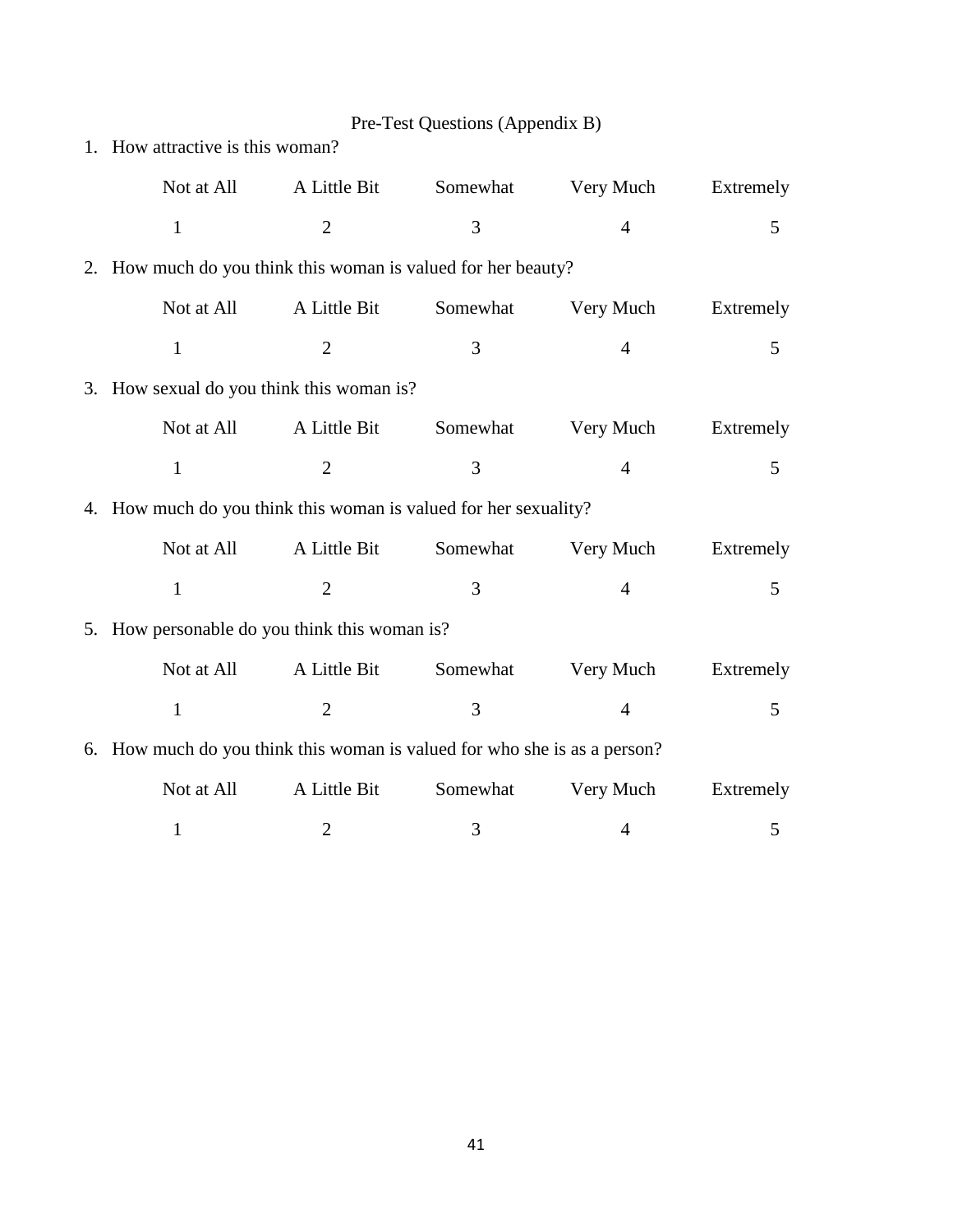#### The Ambivalent Sexism Inventory (Appendix C)

<span id="page-46-0"></span>Below is a series of statements concerning men and women and their relationships in contemporary society. Please indicate the degree to which you agree or disagree with each statement using the following scale:  $0 =$  disagree strongly;  $1 =$  disagree somewhat;  $2 =$  disagree slightly;  $3 = \text{agree slightly}$ ;  $4 = \text{agree somewhat}$ ;  $5 = \text{agree strongly}$ .

\_\_\_\_\_ 1. No matter how accomplished he is, a man is not truly complete as a person unless he has the love of a woman.

\_\_\_\_\_ 2. Many women are actually seeking special favors, such as hiring policies that favor them over men, under the guise of asking for "equality."

\_\_\_\_\_ 3. In a disaster, women ought not necessarily to be rescued before men.

\_\_\_\_\_ 4. Most women interpret innocent remarks or acts as being sexist.

\_\_\_\_\_ 5. Women are too easily offended.

\_\_\_\_\_ 6. People are often truly happy in life without being romantically involved with a member of the other sex.

\_\_\_\_\_ 7. Feminists are not seeking for women to have more power than men.

8. Many women have a quality of purity that few men possess.

\_\_\_\_\_ 9. Women should be cherished and protected by men.

\_\_\_\_\_ 10. Most women fail to appreciate fully all that men do for them.

\_\_\_\_\_ 11. Women seek to gain power by getting control over men.

\_\_\_\_\_ 12. Every man ought to have a woman whom he adores.

13. Men are complete without women.

14. Women exaggerate problems they have at work.

\_\_\_\_\_ 15. Once a woman gets a man to commit to her, she usually tries to put him on a tight leash.

\_\_\_\_\_ 16. When women lose to men in a fair competition, they typically complain about being discriminated against.

\_\_\_\_\_ 17. A good woman should be set on a pedestal by her man.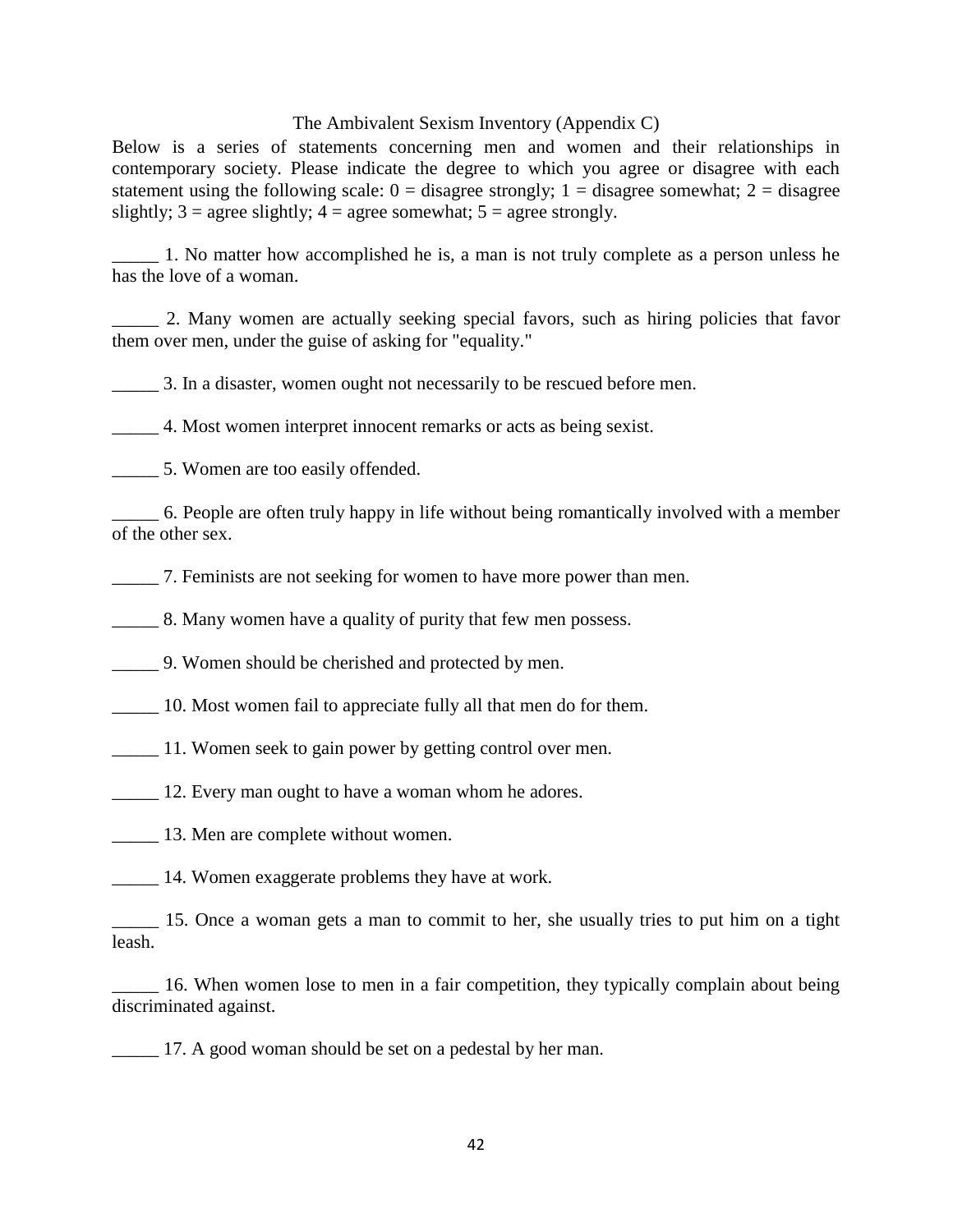18. There are actually very few women who get a kick out of teasing men by seeming sexually available and then refusing male advances.

\_\_\_\_\_ 19. Women, compared to men, tend to have a superior moral sensibility.

20. Men should be willing to sacrifice their own well-being in order to provide financially for the women in their lives.

\_\_\_\_\_ 21. Feminists are making entirely reasonable demands of men.

\_\_\_\_\_ 22. Women, as compared to men, tend to have a more refined sense of culture and good

taste.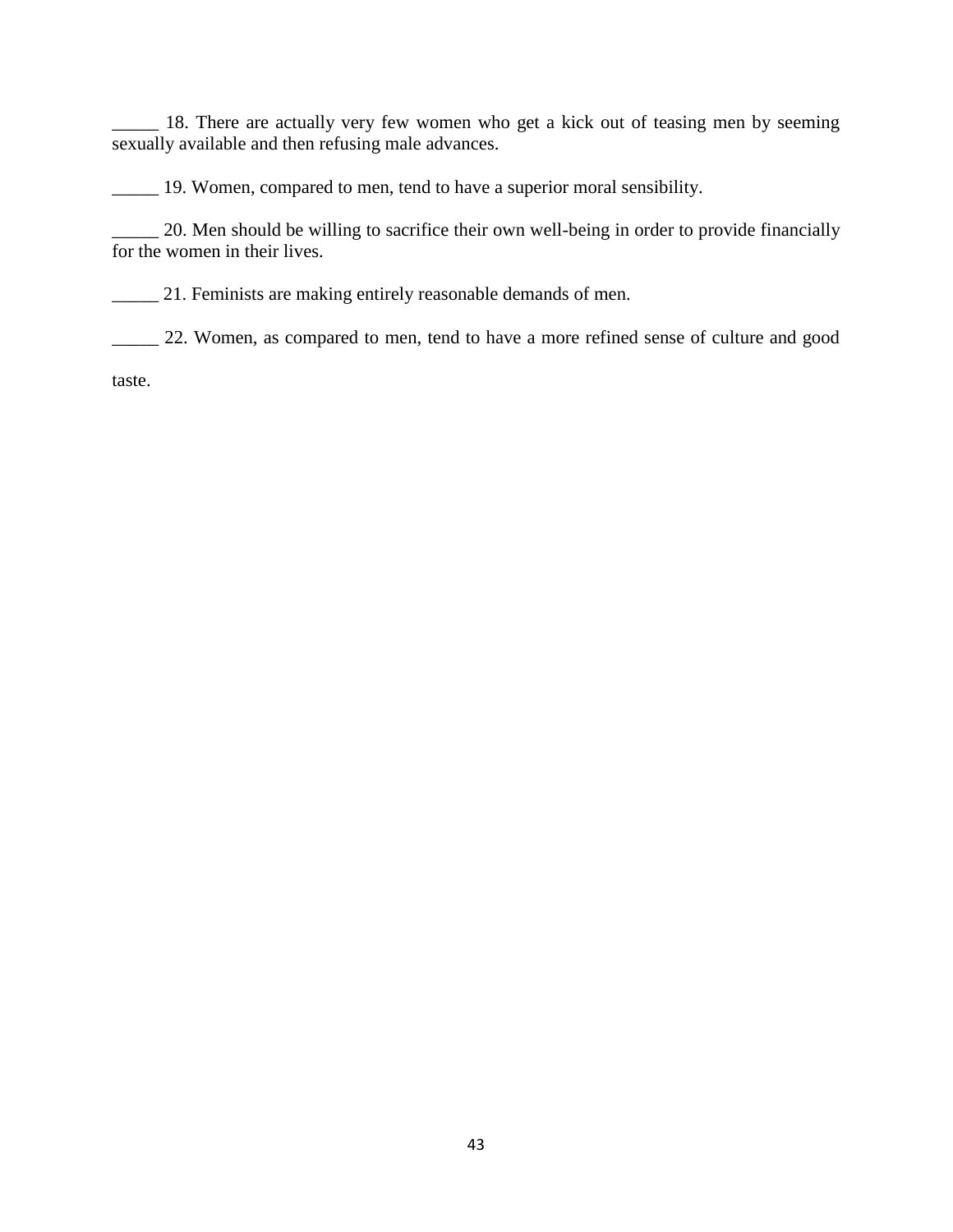#### Dehumanization Scales (Appendix D)

<span id="page-48-0"></span>Below is a list of words concerning the personality of the individual in the picture. Please indicate the degree to which you believe each word describes the person in the picture using the following scale:  $1 =$  disagree strongly;  $2 =$  disagree slightly;  $3 =$  neutral;  $4 =$  agree slightly;  $5 =$ agree strongly.

- 1. \_\_\_\_\_ Ambitious (UH)
- 2. \_\_\_\_\_ Analytic (UH)
- 3. \_\_\_\_\_ Imaginative (UH)
- 4. Sympathetic (UH)
- 5. \_\_\_\_\_ Broad-minded (UH)
- 6. \_\_\_\_\_ Humble (UH)
- 7. \_\_\_\_\_ Polite (UH)
- 8. \_\_\_\_\_ Thorough (UH)
- 9. \_\_\_\_\_ Active (HN)
- 10. \_\_\_\_\_ Curious (HN)
- 11. \_\_\_\_\_\_ Friendly (HN)
- 12. \_\_\_\_\_ Fun-loving (HN)
- 13. \_\_\_\_\_ Contented (HN) 14. \_\_\_\_\_ Even-tempered (HN)
- 15. \_\_\_\_\_ Relaxed (HN)
- 16. \_\_\_\_\_ Selfless (HN)
- 17. **High-strung (UH)**
- 18. \_\_\_\_\_ Insecure (UH)
- 19. Irresponsible (UH)
- 20. \_\_\_\_\_ Reserved (UH)
- 21. \_\_\_\_\_ Disorganized (UH)
- 22. \_\_\_\_\_ Ignorant (UH)
- 23. \_\_\_\_\_ Rude (UH)
- 24. \_\_\_\_\_ Stingy (UH)
- 25. \_\_\_\_\_ Impatient (HN)
- 26. \_\_\_\_\_ Impulsive (HN)
- 27. Jealous (HN)
- 28. \_\_\_\_\_ Shy (HN)
- 29. Simple (HN)
- 30. \_\_\_\_\_ Timid (HN)
- 31. \_\_\_\_\_ Uncooperative (HN)
- 32. \_\_\_\_\_ Unemotional (HN)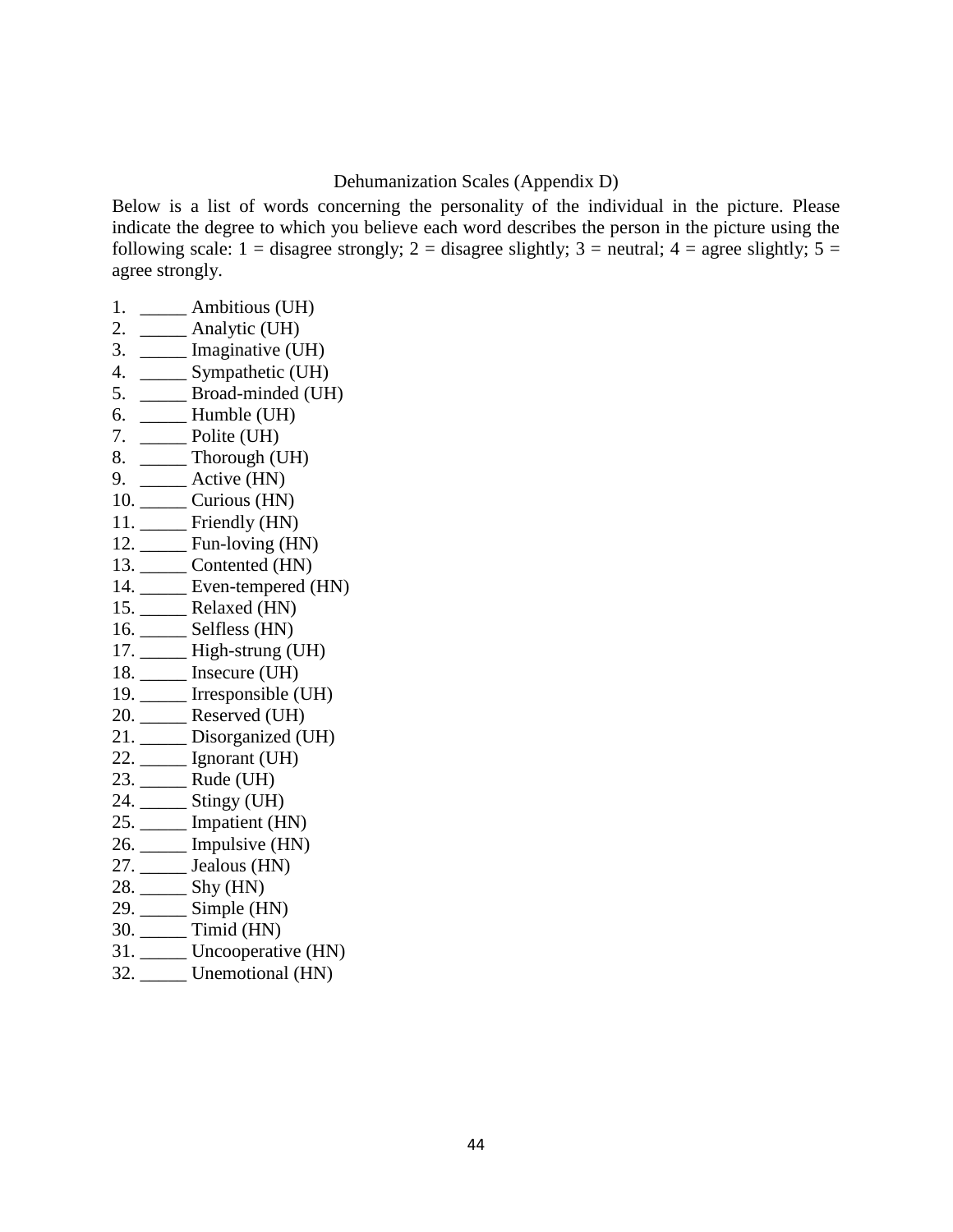Demographics (Appendix E)

<span id="page-49-0"></span>What is your age? \_\_\_\_\_\_\_\_\_\_\_\_

What is your gender? \_\_\_\_\_\_\_\_\_\_\_\_

What is/are your race and/or your ethnicity? \_\_\_\_\_\_\_\_\_\_\_\_\_\_\_\_\_\_\_\_\_\_\_\_\_\_\_\_\_\_\_\_\_\_\_

What is your sexual orientation? \_\_\_\_\_\_\_\_\_\_\_\_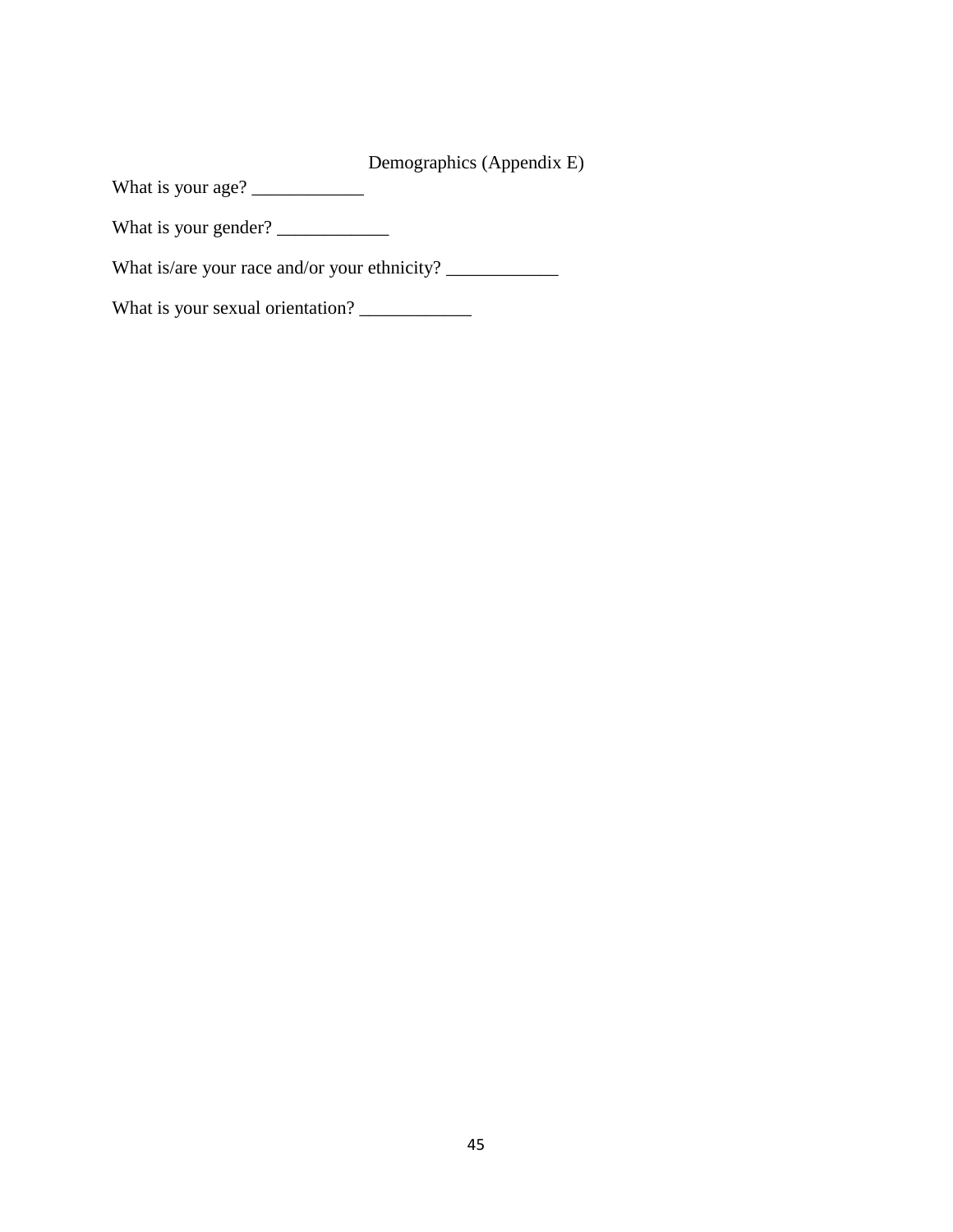# Tables (Appendix F)

<span id="page-50-0"></span>

| Table 1                                                |              |                                                |  |  |
|--------------------------------------------------------|--------------|------------------------------------------------|--|--|
| <b>Pretest Scales Reliability Coefficients</b>         |              |                                                |  |  |
| Race-Appearance                                        | No. of items | Cronbach's a Coefficient (no. of<br>responses) |  |  |
| White-Beauty                                           | 6            | 0.66(96)                                       |  |  |
| White-Neutral                                          | 6            | 0.76(96)                                       |  |  |
| White-Sexual                                           | 6            | 0.55(96)                                       |  |  |
| <b>Black-Beauty</b>                                    | 6            | 0.75(96)                                       |  |  |
| <b>Black-Neutral</b>                                   | 6            | 0.71(96)                                       |  |  |
| <b>Black-Sexual</b>                                    | 6            | 0.57(96)                                       |  |  |
| Asian-Beauty                                           | 6            | 0.75(96)                                       |  |  |
| Asian-Neutral                                          | 6            | 0.73(96)                                       |  |  |
| Asian-Sexual                                           | 6            | 0.541(96)                                      |  |  |
| Reliability coefficient internally reliable $\geq 0.7$ |              |                                                |  |  |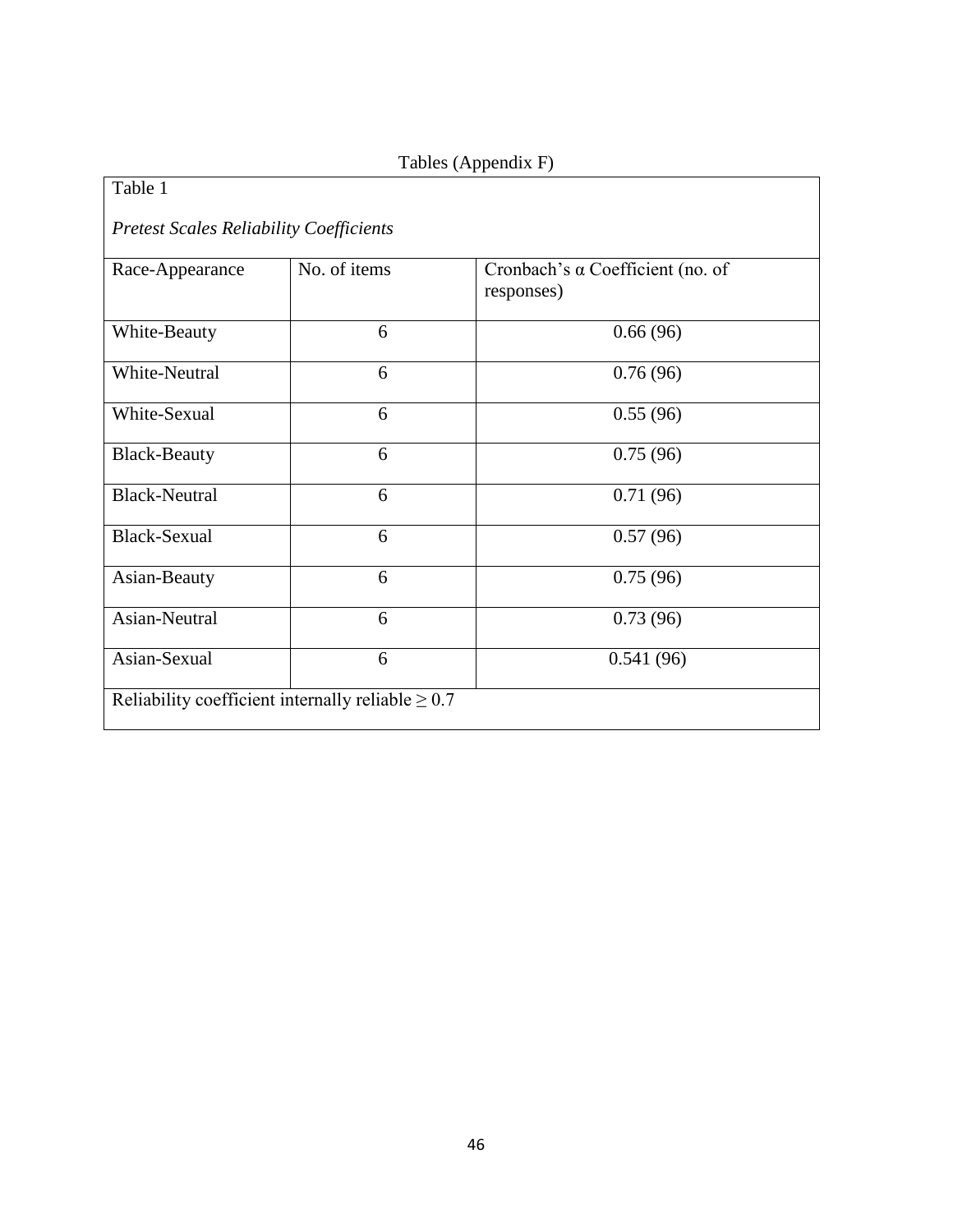# Table 2

# *Pretest Image Means and Standard Deviations*

|                         | <b>Attractiveness</b> | Beauty<br>Value | Sexuality  | <b>Sexual Value</b> | Personhood | Person Value |
|-------------------------|-----------------------|-----------------|------------|---------------------|------------|--------------|
| White-<br>Beauty        | 3.68(.77)             | 3.87(.55)       | 3.22(.58)  | 3.33(.72)           | 2.94(.75)  | 2.89(.77)    |
| White-<br>Neutral       | 3.03(.89)             | 3.17(.70)       | 2.39(.68)  | 2.54(.77)           | 3.78(.74)  | 3.71(.75)    |
| White-<br>Sexual        | 3.07(1.06)            | 3.87(.89)       | 4.03(0.79) | 4.00(.80)           | 2.50(1.02) | 2.23(.90)    |
| Black-<br><b>Beauty</b> | 3.75(.85)             | 3.75(.71)       | 2.78(.67)  | 2.96(.80)           | 3.32(.81)  | 3.36(.75)    |
| Black-<br>Neutral       | 3.64(.74)             | 3.56(.65)       | 2.58(.81)  | 2.70(.81)           | 3.83(.78)  | 3.74(0.71)   |
| Black-<br>Sexual        | 3.94(.76)             | 4.20(0.72)      | 4.01(.70)  | 4.17(0.71)          | 2.82(1.00) | 2.47(0.93)   |
| Asian-<br><b>Beauty</b> | 3.27(.88)             | 3.44(.80)       | 2.45(.68)  | 2.69(.79)           | 3.11(.87)  | 3.19(0.75)   |
| Asian-<br>Neutral       | 3.14(.84)             | 2.97(.75)       | 2.16(.84)  | 2.21(.86)           | 3.90(.81)  | 3.79(0.79)   |
| Asian-<br>Sexual        | 3.23(.91)             | 3.73(0.77)      | 3.73(.70)  | 3.76(.76)           | 2.58(.91)  | 2.41(.83)    |
| $N=96$                  |                       |                 |            |                     |            |              |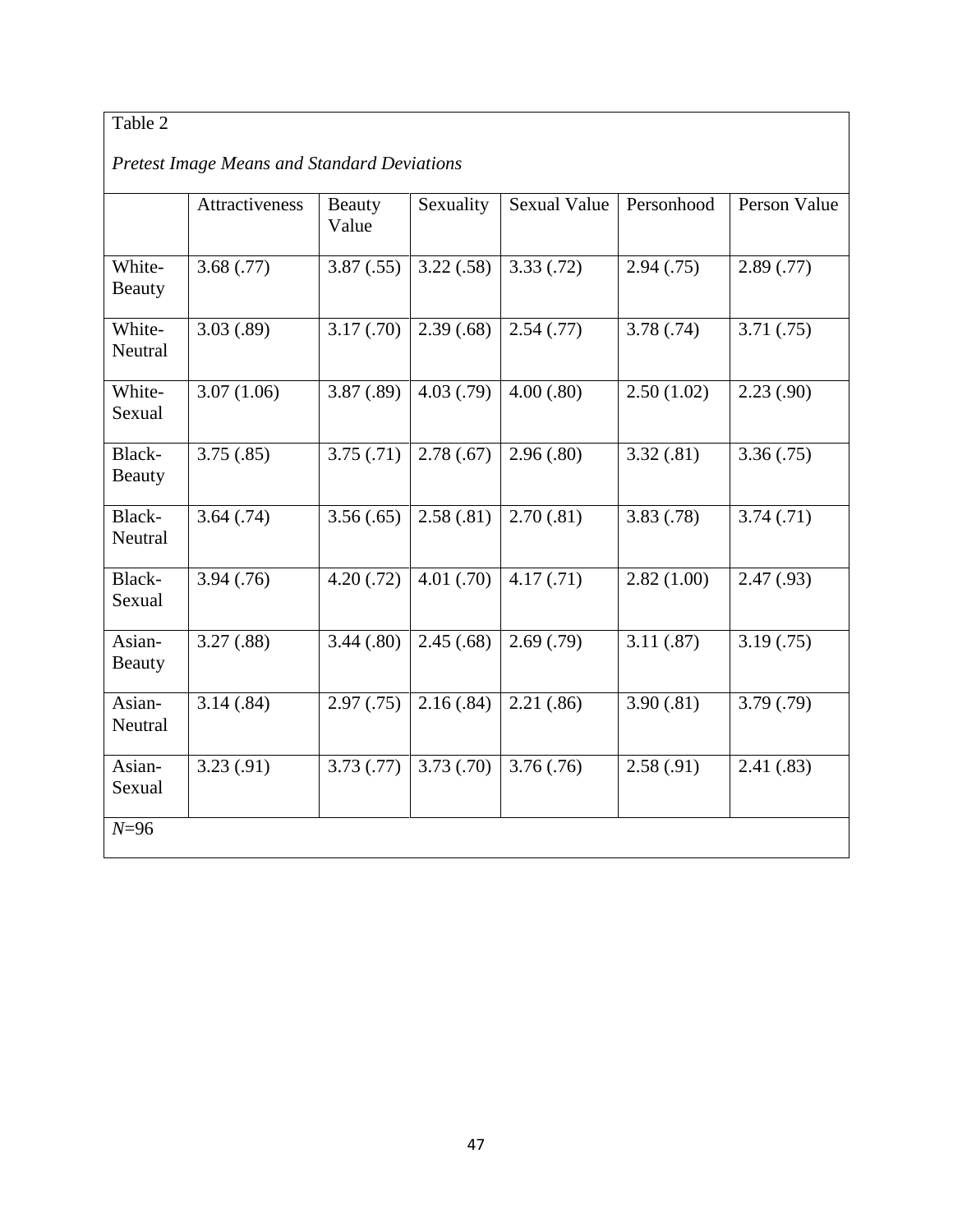# Table 3

### *IAT Reliability Coefficients*

| <b>IAT Comparison</b>                                  | No. of trials per block | Cronbach's $\alpha$ Coefficient (no. of |  |  |
|--------------------------------------------------------|-------------------------|-----------------------------------------|--|--|
|                                                        |                         | responses)                              |  |  |
| White-Asian (Beauty)                                   | 6                       | $-12(49)$                               |  |  |
| White-Black (Beauty)                                   | 6                       | .39(49)                                 |  |  |
| White-Asian (Neutral)                                  | 6                       | .23(49)                                 |  |  |
| White-Black (Neutral)                                  | 6                       | .06(49)                                 |  |  |
| White-Asian (Sexual)                                   | 6                       | .16(49)                                 |  |  |
| White-Black (Sexual)                                   | 6                       | .37(49)                                 |  |  |
| Reliability coefficient internally reliable $\geq 0.7$ |                         |                                         |  |  |